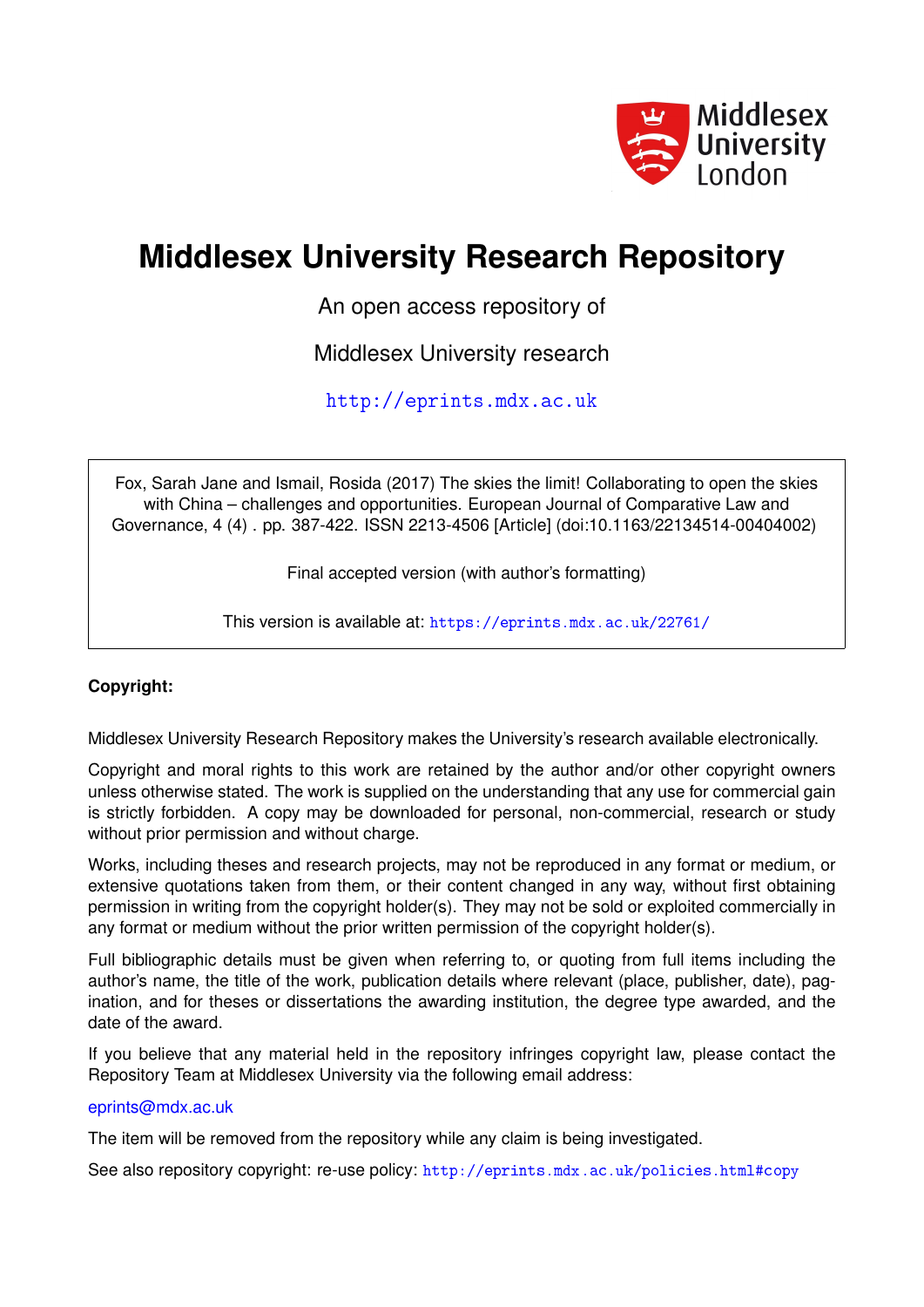**Collaborating to Open the Skies with CHINA –** *Challenges and Opportunities*

*Sarah Jane Fox: corresponding author*[†](#page-1-1)

Fulbright-Lloyd's of London; Visiting professor at DePaul University Chicago

sjfox1@tvalmansa.es

*Rosida Ismail*

Msc. Air Transport Management; Aviation Commission

#### **Abstract**

The research focuses on aviation collaboration from the perspective of two regional unities – the European Union (EU) and Association of Southeast Asian Nations (ASEAN). The aspirations of each regional entity are considered alongside the mechanism to facilitate talks and developments with respect to aviation and specifically opening up the skies, so as to create more liberalised air service agreements with China.

This paper explores the strategy and framework mechanism of both the EU and ASEAN and the research questions the effectiveness of both frameworks as well

<span id="page-1-0"></span><sup>\*</sup> This paper presents a segment of the *Skies the Limit* research and findings carried out in the USA as part of an awarded Fulbright-Lloyd's of London Scholarship (funding, 2015-2016 to Professor Sarah Jane Fox) – Visiting Professor at DePaul University, (Law - IALI) Chicago, Illinois, USA. An overview of the research and findings was presented at the  $14<sup>th</sup>$  World Transport Conference – -<br>\*

Shanghai, China. 10-16 July 2016.

Also see: S. J. Fox and R. Ismail, 'The skies the limit! – Open Skies with limitations', *European Journal of Comparative Law and Governance* 4(4) (2017) 7-42.

<span id="page-1-1"></span><sup>†</sup> Primary researcher contact details: Tel.: 0044 2081335793.

Sarah is currently an Associate Professor at Middlesex University, The Borroughs, Hendon, London. NW4 4BT.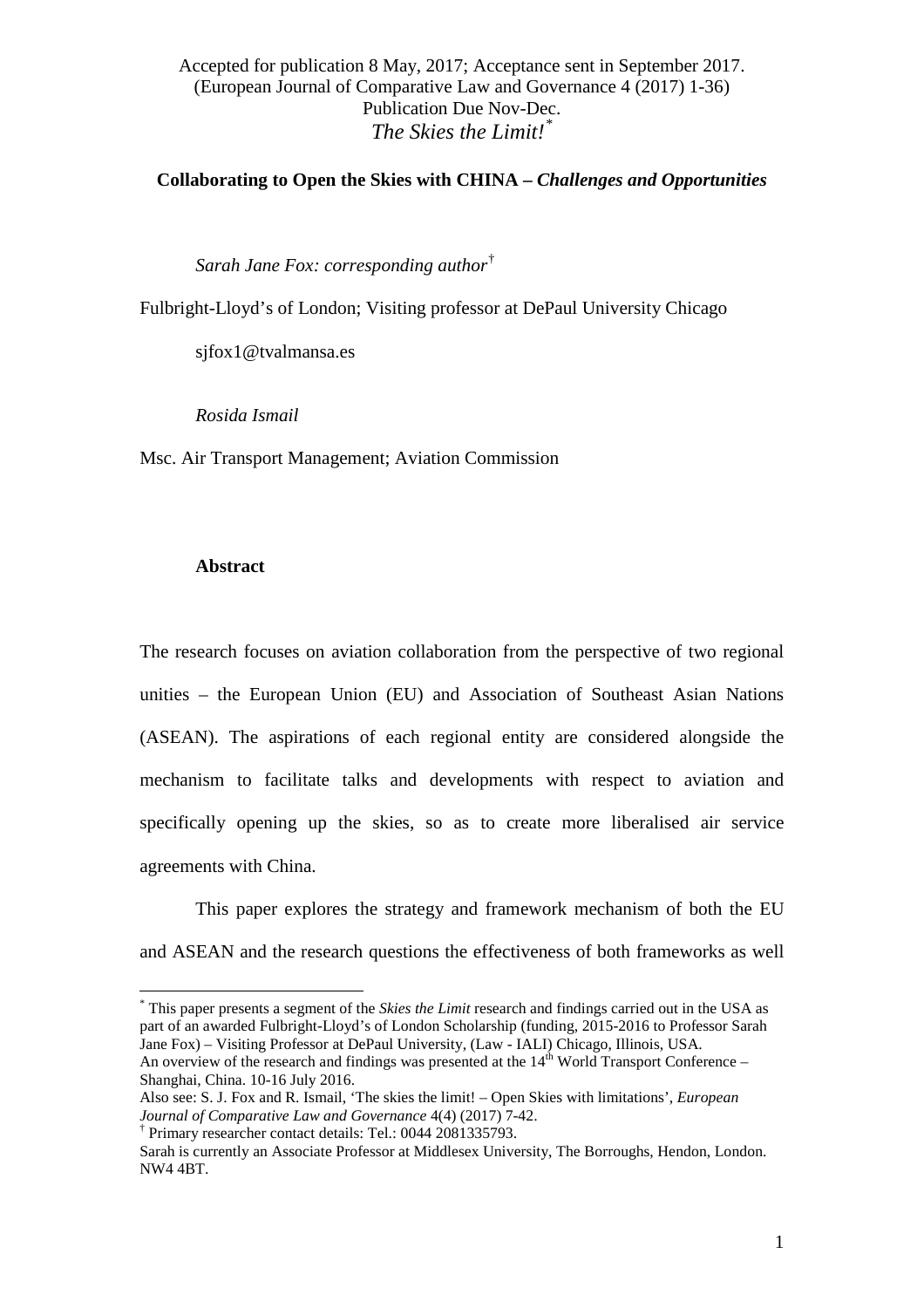Accepted for publication 8 May, 2017; Acceptance sent in September 2017. (European Journal of Comparative Law and Governance 4 (2017) 1-36) Publication Due Nov-Dec. as the political motivations for opening air service markets with China.

The research findings identify and discuss the developments, challenges and successes within the global aviation sector in terms of partnerships and progression with China to open up the skies.

#### **Keywords**

policy  $&$  regulation – open skies – regionalism – aero-politics – liberalisation –

China-EU-ASEAN

# **Classification**

Air Transport Policy & Regulation, Aviation and Economic Development, Market Outlook & Future Development of Air Transport

# **1. Introduction**

# 1.1. *Overview of the Research*

The focus of the overall research relates to the exploration of the liberalisation of air services, as viewed through open-skies agreements. This paper critically discusses both the European Union (EU) and Association of South-East Asian Nation's (ASEAN) initiatives to open the skies up further with China, whilst providing contextualisation and comment as to the relevance of the historical background and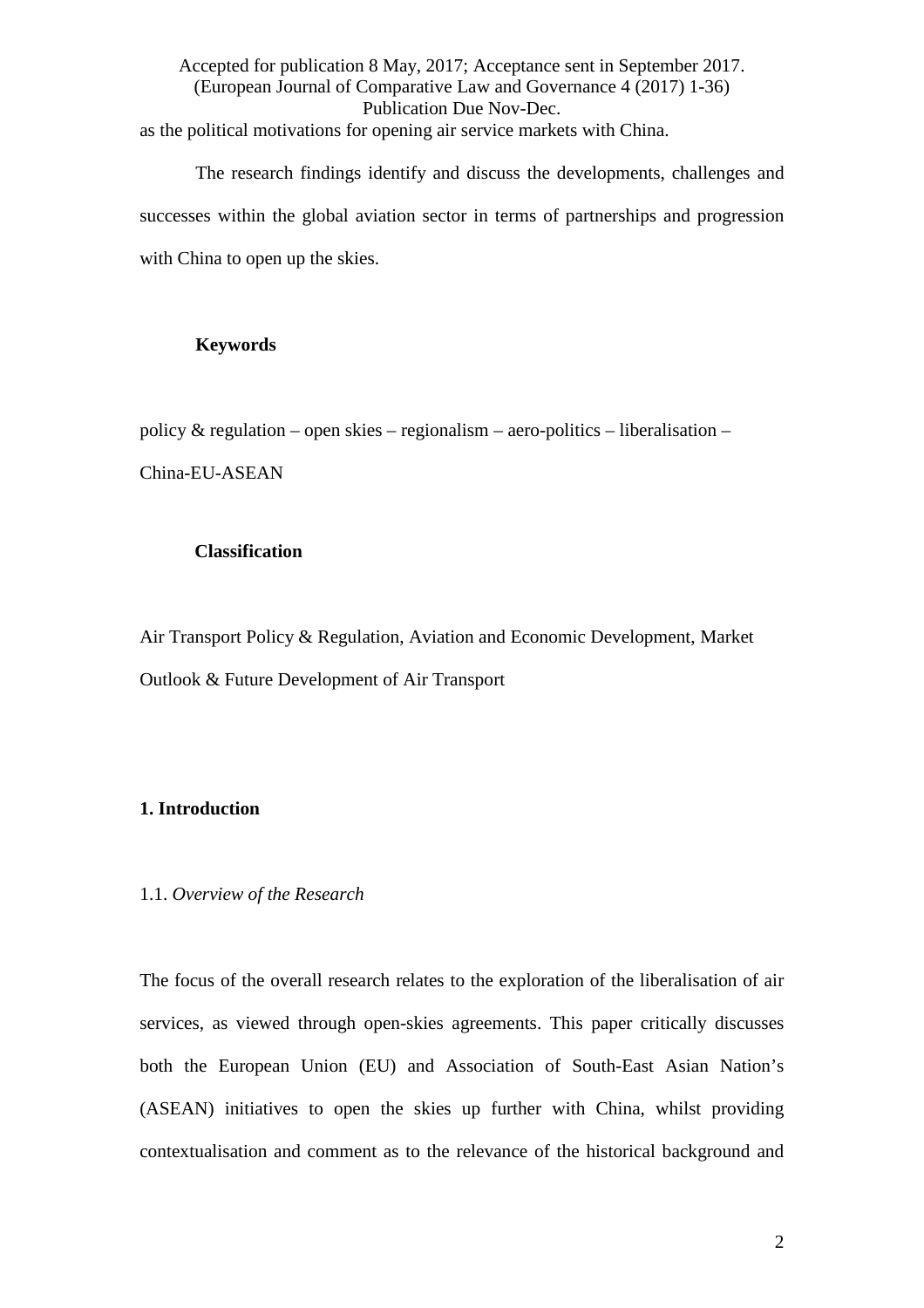Accepted for publication 8 May, 2017; Acceptance sent in September 2017. (European Journal of Comparative Law and Governance 4 (2017) 1-36) Publication Due Nov-Dec. the influence of adjacent policies and respective framework. Air travel ultimately extends beyond just a transport service.

The research is undertaken through the discipline of law – and soft-law (otherwise referred to as policy) and given the fact that the research relates to aviation transport policy development between nations, arguably politics and humanities for historical contextualisation. The method utilised is expository research combined with substantiated reasoning, opinions and discussions. This mixed method approach utilises deductive, inductive and analogical reasoning.

#### 1.2. *Contextualisation – History and Politics!*

Liberalising air transport services is less about the physical journey and more about politics and historic legacies. It is also about nations' (governments') willingness to let go of control, of what was originally viewed as national airlines and a country's asset. The terms 'country' and 'nation' are words frequently used for what political scientists call a 'sovereign' State and thus defining a sovereign State in itself remains controversial.<sup>[1](#page-3-0)</sup> The concept of sovereignty has its origins traceable back to an era of warfare and was a critical factor in achieving the Peace Treaty of Westphalia  $(1648)$ <sup>[2](#page-3-1)</sup> which transpired after a 30-year period of war in Europe. The Treaty legitimised the rights of sovereigns to govern their people without external interference of foreign or international powers. There was therefore a presumption that independence and isolation of each State would prevent future wars.<sup>[3](#page-3-2)</sup> This concept was considered the

<span id="page-3-0"></span><sup>&</sup>lt;sup>1</sup> J. Bartelson, 'The Concept of Law – Revisited', *European Journal of International Law* 17 (2) (2006) 463-474. <sup>2</sup> Treaty of Westphalia 1648. Retrieved 30 January 2015  $\overline{1}$ 

<span id="page-3-1"></span>

<span id="page-3-2"></span>www.avalon.law.yale.edu/17th\_century/westphal.asp.  $3$  E. Engle, 'The Post-Westphalian Legal  $3$  E. Engle, 'The Transformation of the International Legal System: The Post-Westphalian Legal Order', *Queensland Law Reporter* 23 (2004).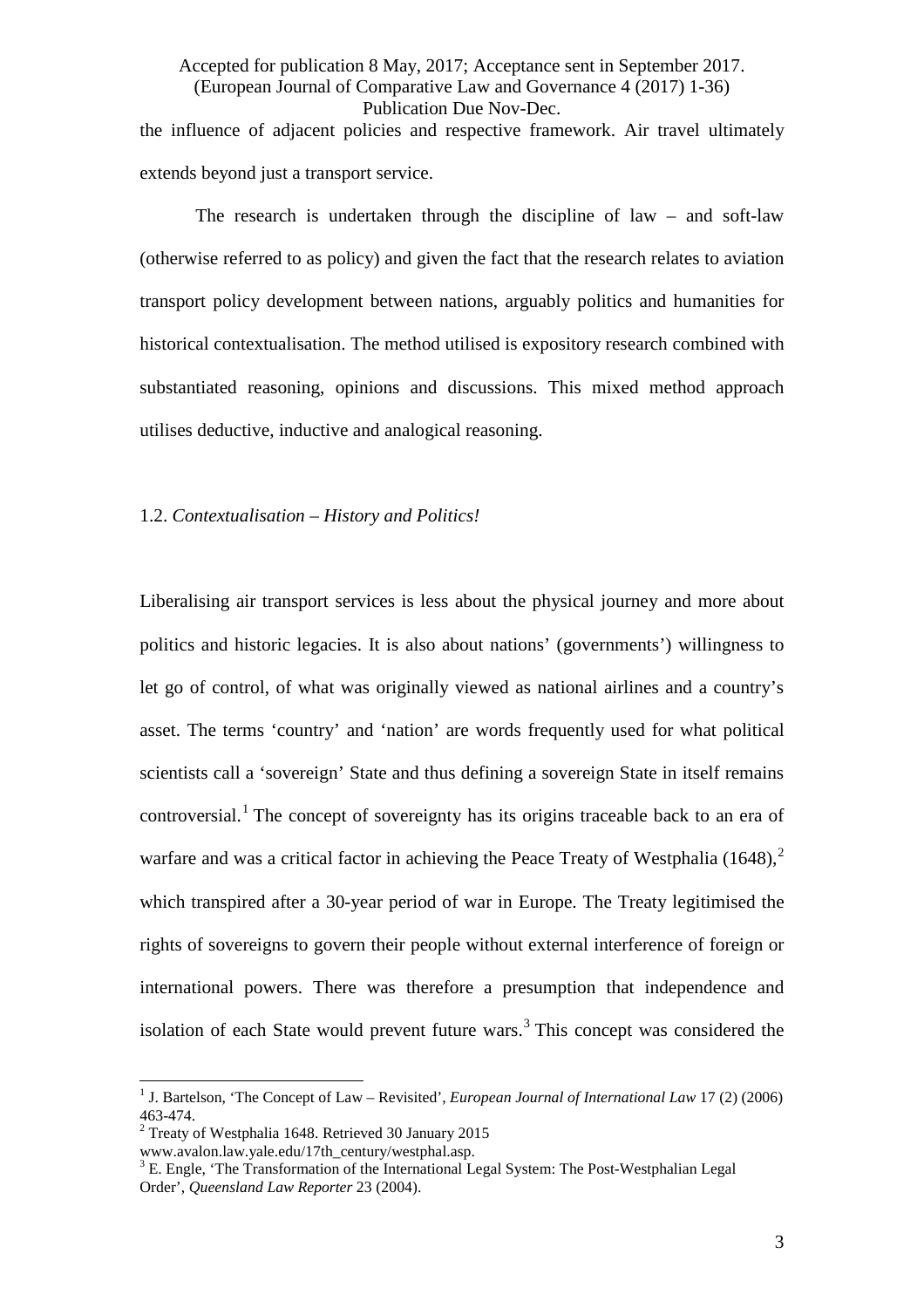traditional approach to sovereignty and is 'the cornerstone of the modern system of international relations'[4](#page-4-0) whereby, the current system of States is established as the 'dominant world order framework.'[5](#page-4-1)

<span id="page-4-4"></span>Fox [6](#page-4-2) describes a symbiosis relation between aviation and war due to this inextricable linkage to warfare, expressing the opinion that '[a]viation has always stood at a crossroads, where air transport has been used as a means to take life, save life, and balance sovereign demands for control with security and trade', the latter extending into the realms of civil aviation.

The very nature of aviation is to cross boundaries and borders and to facilitate international transport, which ultimately shrinks the world. Inevitably, the world has evolved and is noticeably different to that of the 17th century. But achieving borderless skies and liberalising air services remains arguably problematic, mostly due to a legacy lacking trust which recognises, in part, the vulnerability from the skies. Whilst commercial air transport is little more than 100-years old, it continues to battle an inheritance stemming back centuries.<sup>[7](#page-4-3)</sup>

That said, in an ever-increasing globalised world, nations need to be able to overlook past differences and to enter into dialogue with other perspective nations and regions – which thus will allow further opening up of the aviation market; and which, ultimately, has the objective of increasing the overall prosperity of the nations concerned.

Regional cooperation is seen as an important step and 'key factor' in

<span id="page-4-0"></span><sup>4</sup> K. J. Holsti, *Peace and War − Armed Conflicts and International Order* (Cambridge: Cambridge University Press, 1991). See also the 350th anniversary of the Peace of Westphalia: K. Bussmann and H. Schilling (eds), 1648: War and Peace in Europe (Vol. 1, München: Bruckmann 1998).  $\overline{1}$ 

<span id="page-4-1"></span><sup>&</sup>lt;sup>5</sup> R. A. Falk, *Law in an Emerging Global Village: A Post-Westphalian Perspective* (New York: Transnational Publishers, 1998).

<span id="page-4-2"></span> $6$  S. J. Fox, 'The evolution of aviation in times of war and peace: blood, tears, and salvation', *International Journal of World Peace* 31(4) (2014) 49-79.<br><sup>7</sup> *ibid.* 

<span id="page-4-3"></span>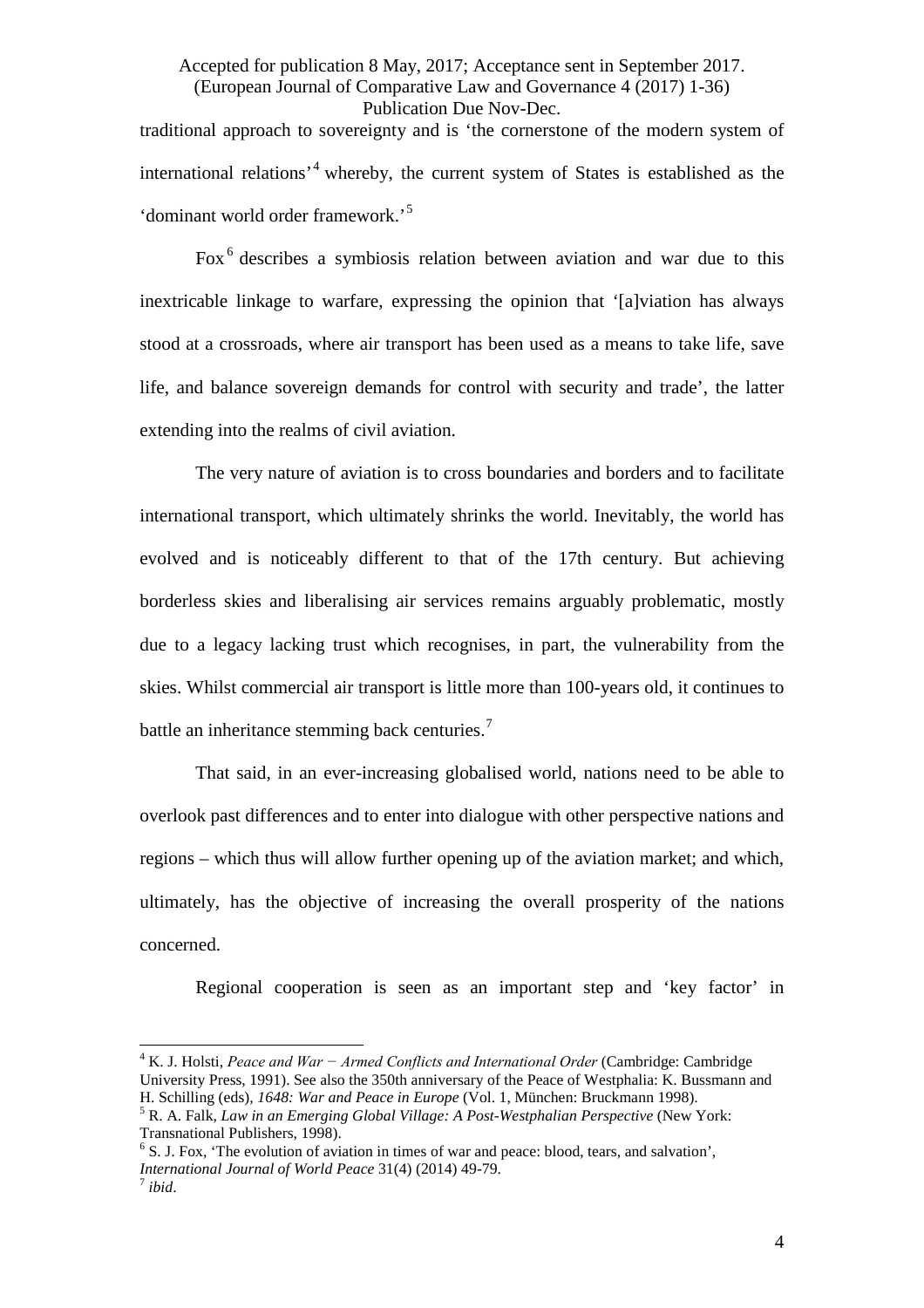# Accepted for publication 8 May, 2017; Acceptance sent in September 2017. (European Journal of Comparative Law and Governance 4 (2017) 1-36) Publication Due Nov-Dec. achieving the goal of a world without borders, where human mobilisation is significant in realising global economic prosperity and where nations co-exist in

The EU and ASEAN have adopted very different approaches to the formulation of regional groups yet both have the objective of undertaking continuing dialogue with the People's Republic of China (hereafter, China) in order to develop more open skies through the liberalisation of air services. However, whilst aviation scholars and legal practitioners may well be accustomed to the terminology 'open skies', there is no one accepted definition as to the meaning of this phrase.  $8$  The rationale is, however, 'to democratise aviation', but interpretation and practice translate through into variances and divisions as to just how liberal nations are willing to be in granting freedom of the air above their country's airspace. The principle nevertheless remains less disputed, namely, to translate market opportunities, where possible and acceptable, through multilateral exchanges, and whilst this may have inconsistently been achieved, there have however been some noticeable successes in terms of more liberalised regional and sub-regional agreements. The EU, for example, clearly showing that as well as creating an open internal market, the united union of Member States is willing to geographically extend this development with external partners to the extent of opening up skies and creating open aviation areas in many instances.

# **2. Collaboration: with China**

peace and tolerance.

<span id="page-5-0"></span><sup>8</sup> S. J. Fox and R. Ismail, 'The skies the limit! – Open Skies with limitations', *European Journal of Comparative Law and Governance* 4 (2017) 7-42.  $\frac{1}{2}$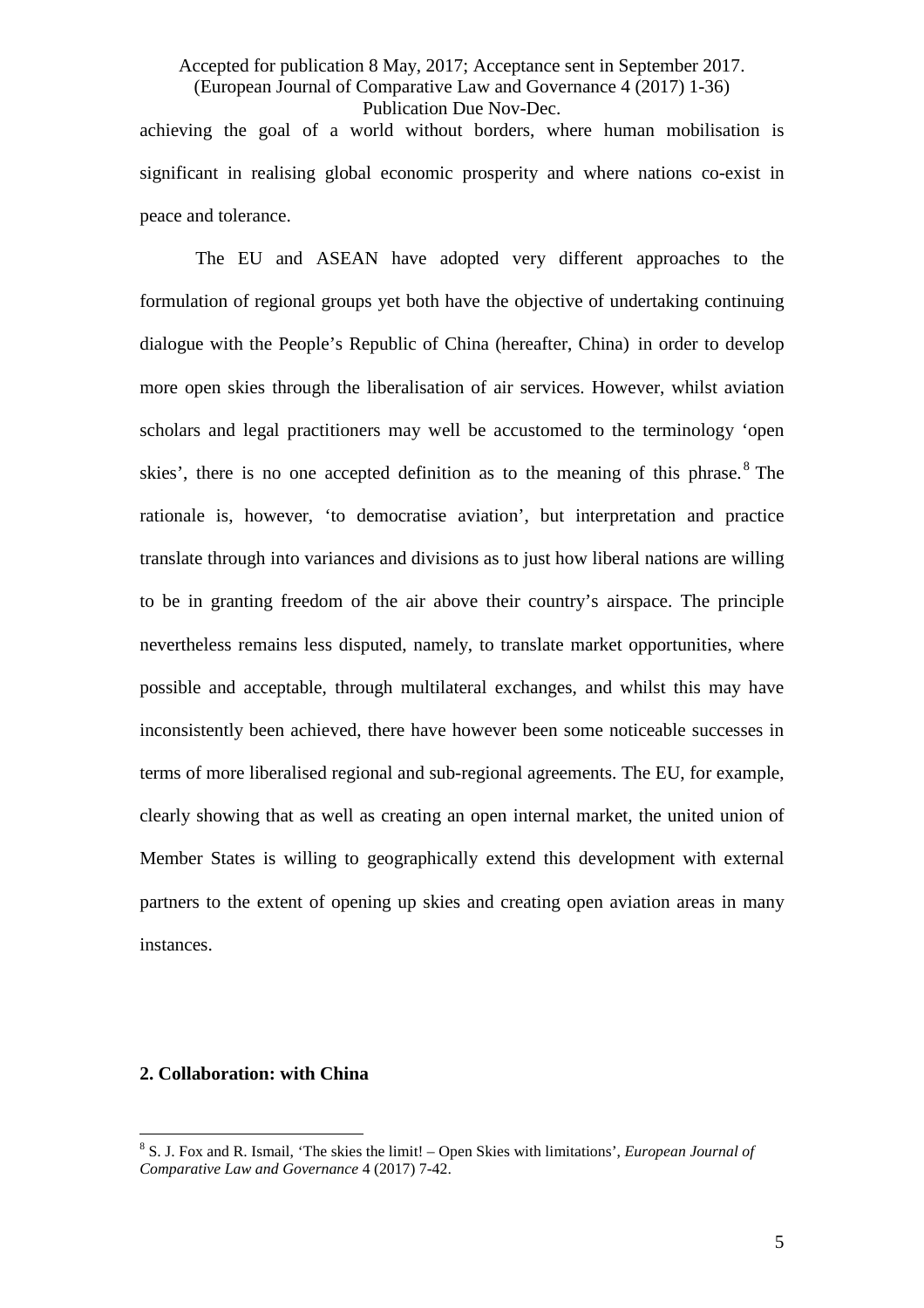The research scope and design of this research relates to the investigation of the strategy and framework mechanism of both the EU and ASEAN in terms of their respective policies to work internationally with collaborative partners in achieving regional agreements in aviation. The primary focus is accorded, in this instance, to both regions' development talks with China and, specifically, the ongoing dialogue, which aims to see the negotiation of comprehensive aviation agreements with China being concluded and/or developed. The aim of the talks is to further liberalise air services between the EU-China and ASEAN-China.

The research discusses the potential of the Chinese aviation market, which in comparison with the EU is currently a fledgling industry, but where, along with Asia, enormous growth is predicted by 2020. The research discusses the challenges and difficulties in translating the concept of open skies into a reality.

#### 2.1. *Globalising dialogue*

Invariably international relationships remain problematic – historically many nations have pitted their forces against each other, and whilst peace may largely be said to exist today (save a few areas) disagreement may manifest itself in other ways – such as through trade wars, embargoes, restrictions etc.<sup>[9](#page-6-0)</sup> Competition is both a curse and a blessing, stimulating growth in countries and regions whilst also leading to protective mechanisms designed to maintain sovereign control and dominance. However, globally it is recognised that strong partnerships make economic sense and when successful, create stability and unity.

<span id="page-6-0"></span> $9^9$  Fox, 'The evolution of aviation in times of war and peace' ([n 6\)](#page-4-4).  $\frac{1}{\alpha}$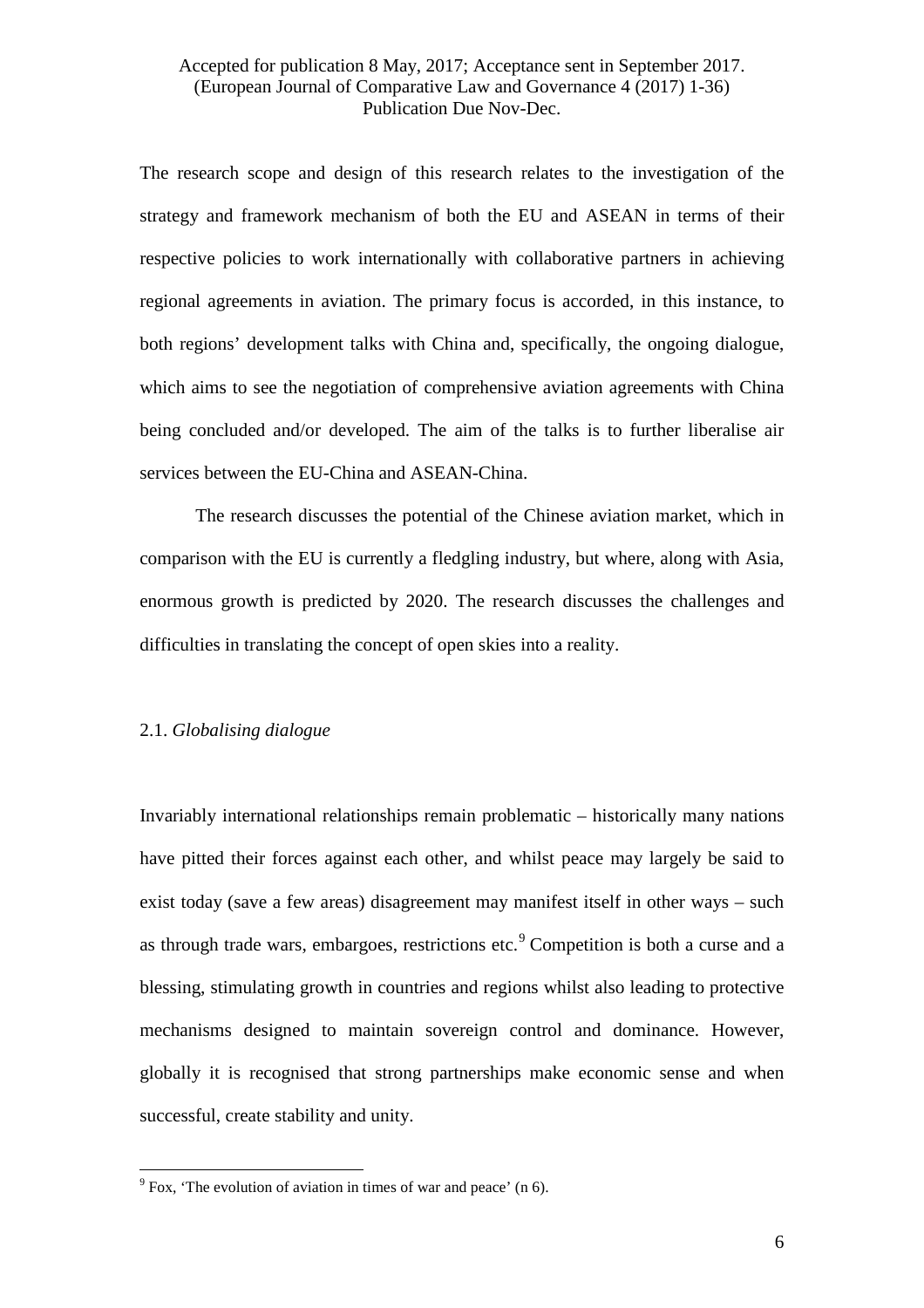<span id="page-7-3"></span>A globalised world necessitates the interaction of nations through effective communications and hence requires diplomacy as an integral part of building firm foundations and establishing workable relations. As Mansback and Rafferty [10](#page-7-0) remarked, globalisation has linked the fates of people around the world as never before. Hence, global politics is about 'change and continuity'.<sup>[11](#page-7-1)</sup> However, it is heavily influenced by the past events of nations, which inevitably stand to impact upon future developments.

China in particular should be viewed as a nation that is continually changing and evolving. International politics and international relations have predominately been 'State-centric' – wherein national governments have made authoritative decisions, but within the last 70 years there has been the constant emergence of regional and international organisations and supranational bodies. Whilst China represents a commonly held view of now being a State-centric nation,  $12$  the EU is viewed as a supranational entity. The materialisation of supranational bodies inevitably aids the advancement of the concept of multilateralism, which is based upon the premise of consultation and coordination with partners and allies, but in this case from a regional united perspective. ASEAN, on the other hand, may be viewed as taking somewhat of a middle stance in respect of its formulation as a regional entity.

#### **3. China**

<span id="page-7-1"></span><span id="page-7-0"></span><sup>11</sup> *ibid.*<br><sup>11</sup> *ibid.* 22 A view also shared by V. H. Ho, 'Beyond Regulation: A Comparative Look at State-Centric  $^{10}$  R. W. Mansbach and K. L. Refferty, *Introduction to Global Politics* (Abingdon: Routledge, 2008).

<span id="page-7-2"></span>Corporate Social Responsibility and the Law in China' *Vanderbilt Journal of Transnational Law* 46 (2013) 395.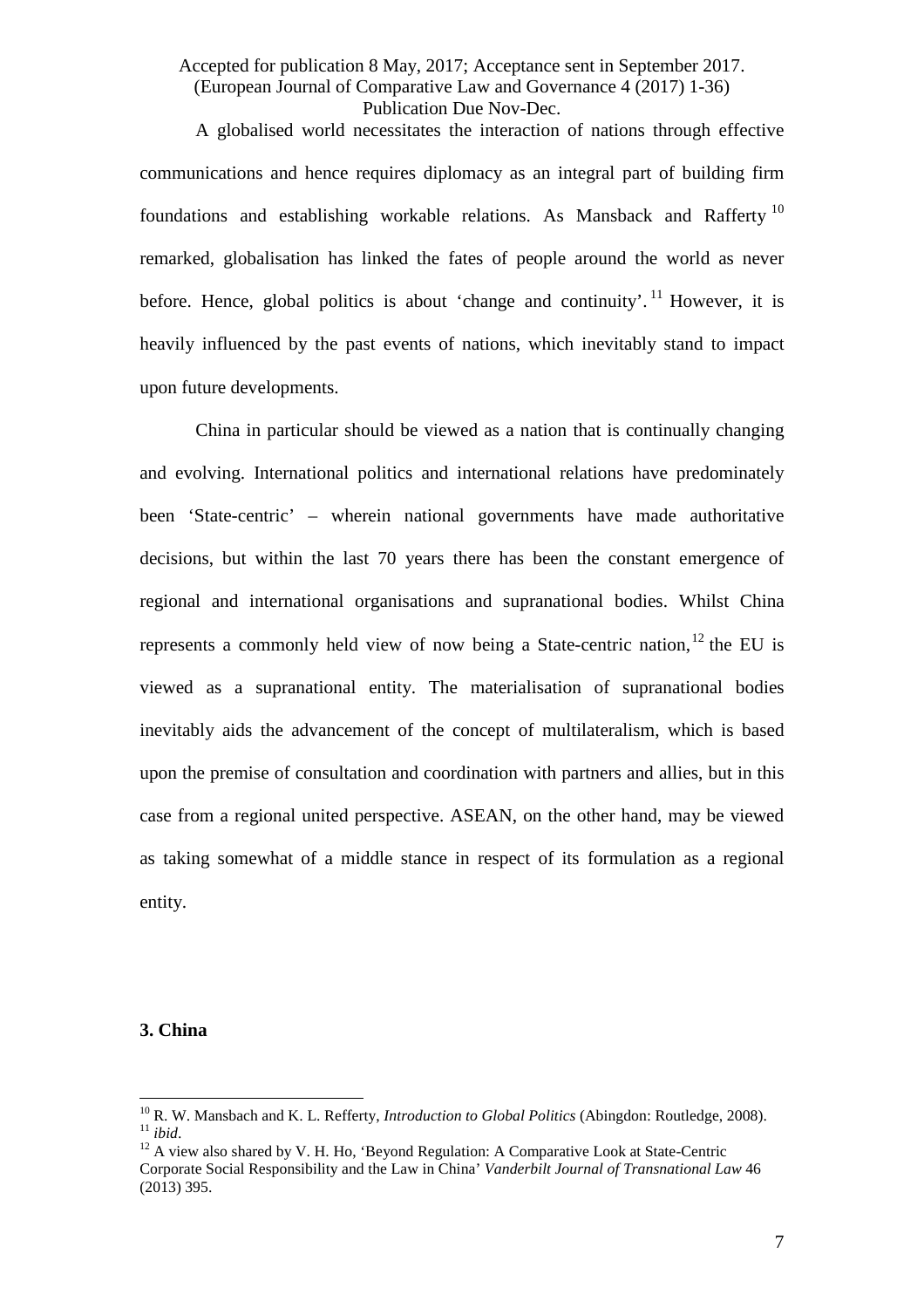<span id="page-8-7"></span>China is, by population, the largest country in the world. With a population of 1.392,080 (billion)<sup>[13](#page-8-0)</sup> a GDP of USD10.35 trillion and a GDP growth of 7.3 percent – China represents an ideal trading partner (based on 20[14](#page-8-1) data).<sup>14</sup> China is now said to be the second largest economy<sup>[15](#page-8-2)</sup> and is increasingly playing an important and influential role in global economics. It is the biggest exporter in the global economy. However, reports in 2015-20[16](#page-8-3)<sup>16</sup> indicated that the growth was slowing from an average annual rate of about 10 percent in the 2000's to an estimated 6.9 percent in 2015.[17](#page-8-4) In the fourth quarter of 2016 China's economy expanded 6.8 percent, which, for the full year, translates to a GDP growth of 6.7 percent, the slowest in 26 years, however, still remaining within the government's target range of 6.5 percent to 7 percent. [18](#page-8-5)

Since market reforms initiated in 1978, China has shifted from a centrally planned to a market-based economy which has resulted in the rapid economic and social development. That said, despite this advancement and change of tact, China is still regarded as a developing country. It is estimated that 98.99 million people still live below the national poverty line and the per capita income still represents a fraction of that in advanced countries.[19](#page-8-6) China has the second largest number of poor

<span id="page-8-0"></span> $13$  See Table 1.

<span id="page-8-2"></span>

<span id="page-8-1"></span><sup>&</sup>lt;sup>14</sup> The World Bank. Retrieved 11 February 2016 www.worldbank.org/en/country/china. <sup>15</sup> With first the US and now the EU recognised as being behind China – according to data from the World Bank (*ibid*). That said, EU data states that it retains this position above China. <sup>16</sup> In mid-2015 the Chinese markets suffered a major crash with the Shanghai and Shenzhen stock

<span id="page-8-3"></span>exchanges losing as much as 40 percent of their value. Business and Finance, 2016. 'China's stockmarket crashes – again'. The Economist, January 4. Retrieved 2 September 2017 www.economist.com/news/business-and-finance/21685146-chinas-stocks-and-currency-start-2016-big-

<span id="page-8-5"></span><span id="page-8-4"></span><sup>&</sup>lt;sup>17</sup> Council on Foreign Affairs. Retrieved 18 February 2016<br>www.theatlantic.com/magazine/archive/2016/03/what-china-could-learn-from-richard-nixon/426864/. <sup>18</sup> See National Bureau of Statistics from the People's Republic of China. Retrieved 14 February 2017 www.stats.gov.cn/tjsj/zxfb/201701/t20170120\_1455942.html, translated data from: www.qz.com/890084/chinas-official-2016-gdp-growth-was-6-7-and-the-government-promises-its-

authentic/. <sup>19</sup> Council on Foreign Affairs. Retrieved 18 February 2016

<span id="page-8-6"></span>www.theatlantic.com/magazine/archive/2016/03/what-china-could-learn-from-richard-nixon/426864/. Data based on the national poverty line of RMB 2,300 per year – the end of 2012.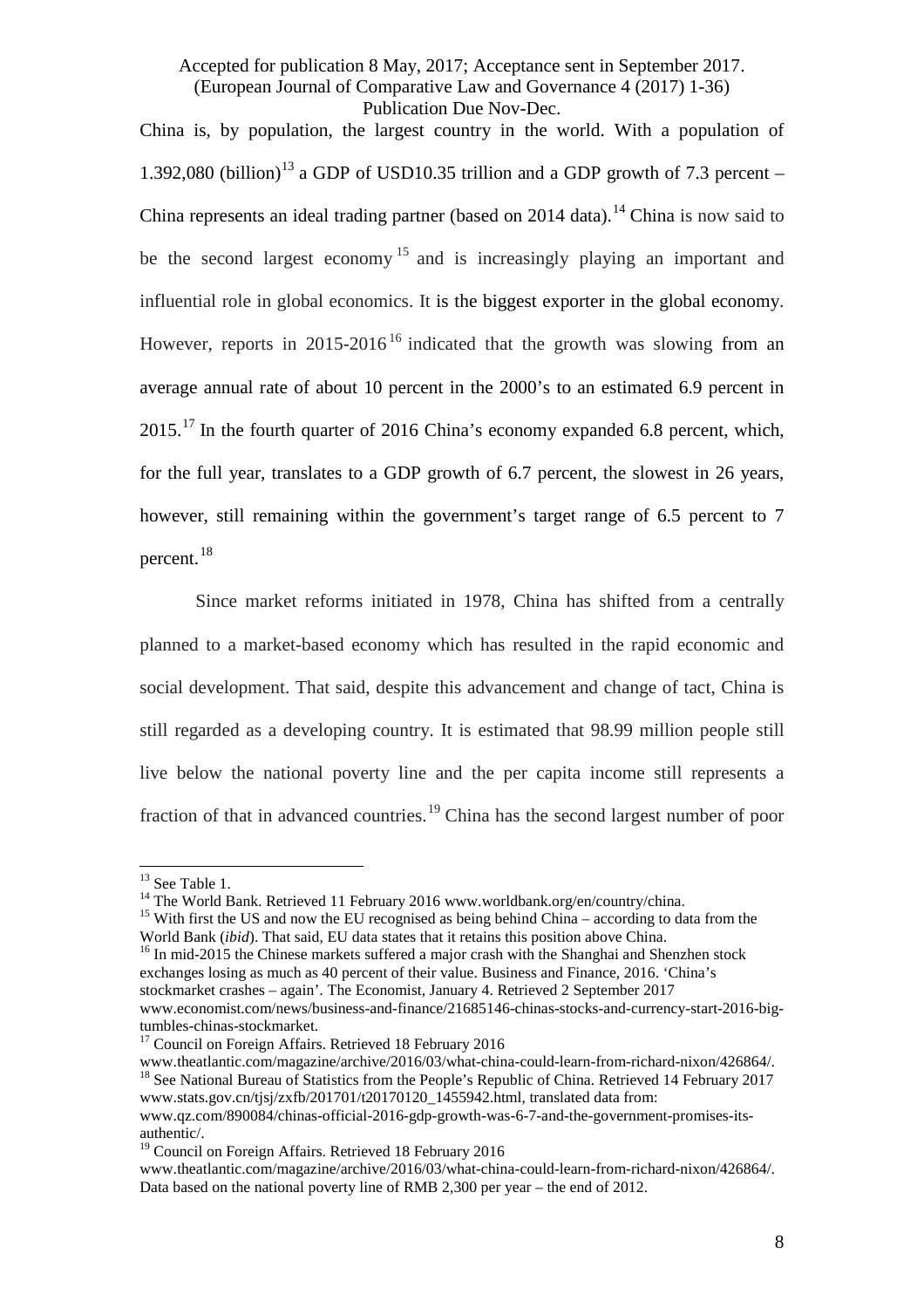# Accepted for publication 8 May, 2017; Acceptance sent in September 2017. (European Journal of Comparative Law and Governance 4 (2017) 1-36) Publication Due Nov-Dec. in the world after India and this rapid growth has only exacerbated the divide between

the wealthy and the poor. $^{20}$  $^{20}$  $^{20}$ 

China is increasingly taking a key role in global governance and has become an ever-increasingly important political power, asserting a presence in Asia, whilst continuing development talks with ASEAN collectively, and the European Union (EU). It is also engaging with the EU's Eastern neighbours. China has shown its rate of development, as demonstrated through the advancement of Shanghai, a world city for the 'urbanised economic elite'.<sup>[21](#page-9-1)</sup> China should be viewed as an ever-developing free-market capitalist State with the rapid movement of investment which has included EU Member States, identifying particularly the eastern fringes such as Poland, Hungary and Bulgaria, and countries that adjoin the EU's borders such as Serbia.

Globally, China is increasingly viewed as an important strategic partner and, whilst China views the US and Japan as the key sources of Foreign Direct Investment (FDI), it nevertheless pursues talks aimed at regional stability through the further establishment of relations with Southeast Asian countries. China has shown support for the integration process within ASEAN. The ASEAN-China Free Trade Area (ACFTA) acts as a major driver for bilateral trade and interdependence between China and ASEAN.

#### 3.1. *China: aviation overview*

Like all nations, aviation is an important asset to China and of key importance in world trade, including tourism. In line with other developments, China's air

<span id="page-9-0"></span> $20$  ibid.

<span id="page-9-1"></span><sup>&</sup>lt;sup>21</sup> Mansbach and Refferty, *Introduction to Global Politics* (n [10\)](#page-7-3).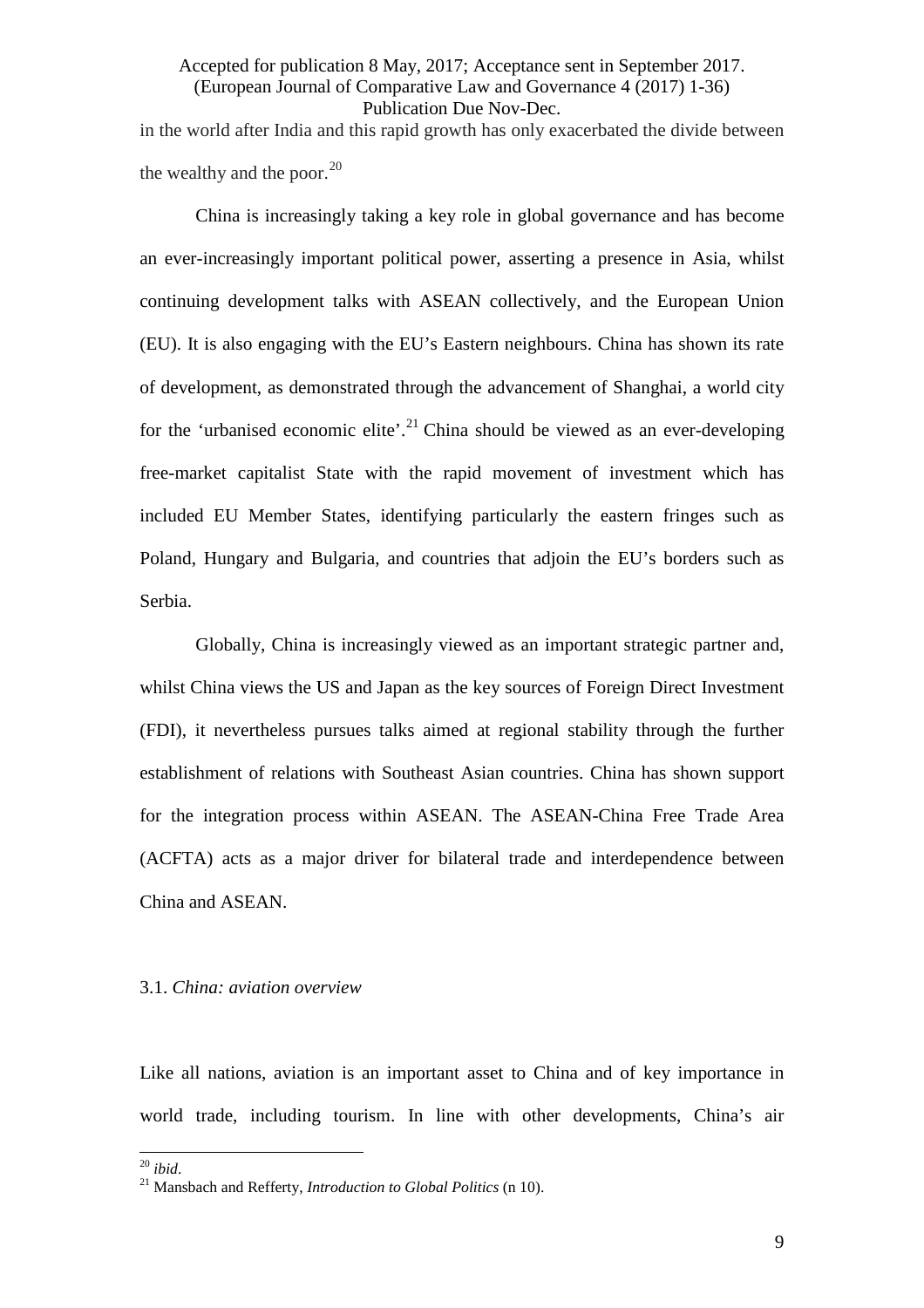transportation has experienced rapid growth.<sup>[22](#page-10-0)</sup> Early financial reports in January 2016 referred to a net profit of CNY1.5 billion (USD230 million) for the month, which showed more than a tripled increase compared with the net income of the previous year (CNY485 million), with operating revenue also climbing 18 percent to CNY36.4 billion.<sup>[23](#page-10-1)</sup> By the end of 2016, China's civil aviation industry reported achieving a year-on-year growth of 15.1 percent, with passenger numbers increasing on both domestic and international flights, 14.4 percent and 15.8 percent respectively to 36.11 million and  $4.3$  million.<sup>[24](#page-10-2)</sup>

<span id="page-10-5"></span>China has the second largest domestic civil aviation market in the world (after the US) and it is anticipated that more than 50 new airports will be built in the next 10 years as air traffic is expected to increase. By 2024, China is predicted to displace the US as the world's largest aviation market (defined by traffic to, from and within the country). $^{25}$  $^{25}$  $^{25}$ 

Alongside this physical growth there have been a series of major reforms spanning the past three decades. Wang, Bonilla and Bannister  $^{26}$  $^{26}$  $^{26}$  refer to the development within the air deregulation process as divided into four stages:

1. Pre-reform tight regulation (before 1978)

<span id="page-10-3"></span><sup>25</sup> Press Release No. 59, 2016. 'IATA Forecasts Passenger Demand to Double Over 20 Years'. IATA, October 18. Retrieved 31 December 2016 www.iata.org/pressroom/pr/Pages/2016-10-18-02.aspx. 26 J. Wang, D. Bonilla and D. Banister, 'Air deregulation in China and its impact on airline competition

<span id="page-10-0"></span><sup>22</sup> J. Shi and W. Han, 'A Study on the Reform of China's General Aviation', *Journal of Transportation Technologies* 2(2) (2012) 189-192; T. H. Zheng, '2008 Report of General Aviation', *Civil Aviation of*   $\overline{1}$ 

<span id="page-10-1"></span>*China* 7 (2008) 39-43.<br><sup>23</sup> Katie Cantle, 2016. 'Chinese carriers triple net profits in January'. Air Transport World, February 24. Retrieved 24 February 2016 www.atwonline.com/finance-data/chinese-carriers-triple-net-profitsjanuary. Also see: European Union Chamber of Commerce in China. 2013. 'EU-China Civil Aviation Project'. Journal of the European Union Chamber of Commerce in China. 20 July. Retrieved 3

<span id="page-10-2"></span> $^{24}$  Civil Aviation Administration of China (CAAC) data. Retrieved 14 February 2017 www.caac.gov.cn/XXGK/XXGK/TJSJ/201702/P020170220499600910678.pdf. See also: Lena Ge, 2017. 'CAAC Reports 15% Passenger Growth in December 2016'. China Aviation Daily, February 20.<br>Retrieved 3 September 2017 www.chinaaviationdaily.com/news/60/60853.html.

<span id="page-10-4"></span><sup>1994–2012&#</sup>x27;, *Journal of Transport Geography* 50 (2016) 12-23.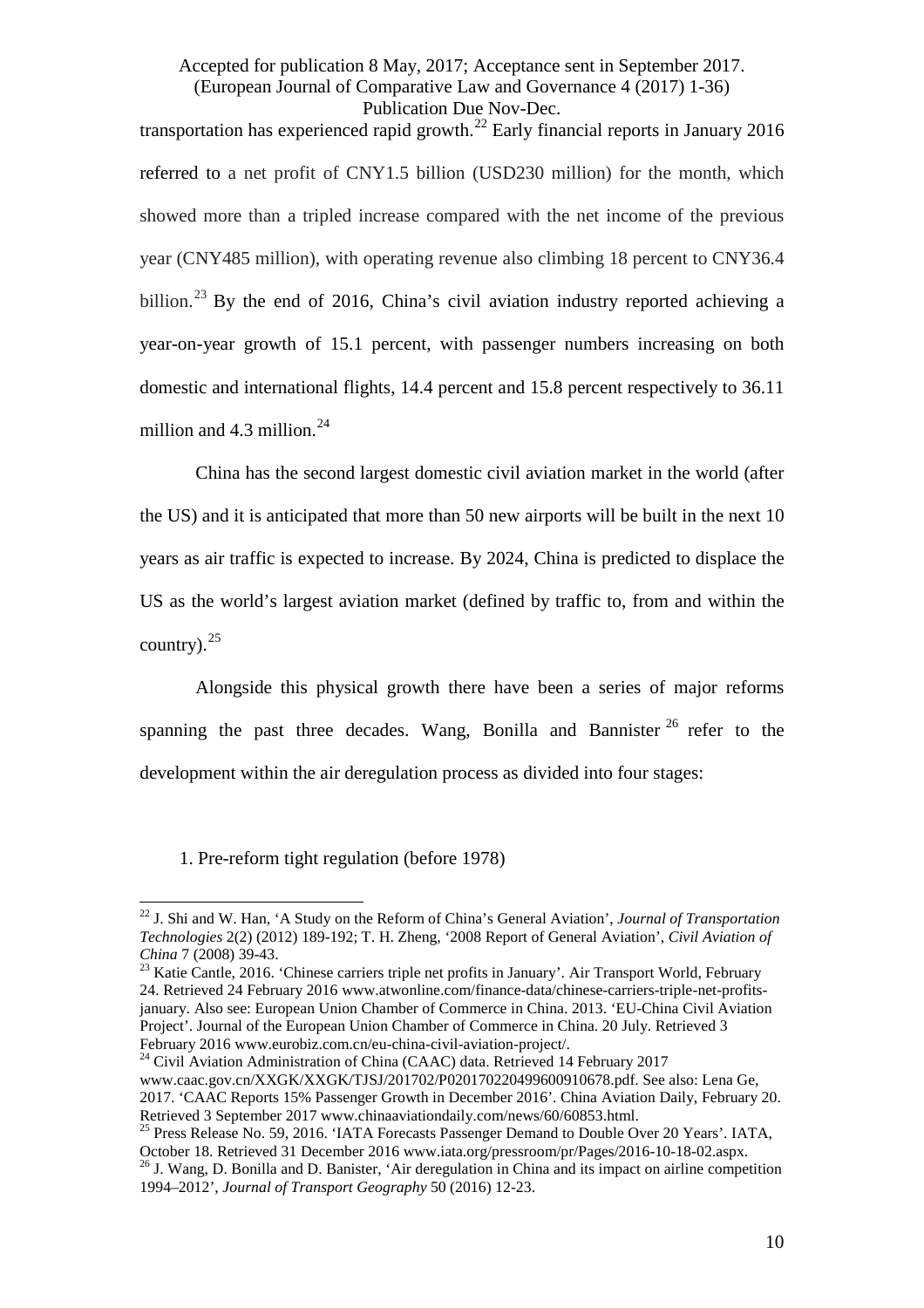2. Transitional stage (1979–1987)

3. State-led consolidation and privatisation (1988–2004)

4. New entrants, market-driven consolidation and deregulated competition (2005–2012)

Founded in the early 1950s, China's airline industry was controlled by the military through the Civil Aviation Administration of China (CAAC), which is a division of the Air Force. In 1980 the CAAC came under the State Council of China, which saw the creation of six regional bureaus. As explained, between '1980 and 1986, the CAAC acted not only as an industry regulator, but also as the owner of the country's sole airline (CAAC) engaged in its day-to-day operations.' As such, the industry was heavily controlled by this agency, which covered aspects such as market entry, route authority, frequencies, fare, aircraft purchasing, funding and even passenger eligibility for taking flights.  $27 \text{ In the period of the mid-1980s, which}$  $27 \text{ In the period of the mid-1980s, which}$ coincided with the rapid growth of traffic, the industry was decentralised and a number of new airlines were created. In 2002 a consolidation reform lead to the nine CAAC-controlled airlines forming three airline groups, namely, Air China, China Eastern and China Southern airlines. After this, the Chinese government gradually deregulated the domestic market. $^{28}$  $^{28}$  $^{28}$ 

As Lei *et al.* state, the entry of the new carriers, particularly low-cost carriers (LCC's), led to increased competition within the domestic market, with airlines domestically appreciating a higher degree of freedom this included in relation to

<span id="page-11-0"></span> $^{27}$  A. Zhang, H. Chen, 'Evolution of China's air transport development and policy towards international liberalisation', *Transportation Journal* 42(3) (2003) 31–49.<br><sup>28</sup> Z. Lei and J. F. O'Connell, 'The evolving landscape of Chinese aviation policies and impact  $\overline{1}$ 

<span id="page-11-1"></span>of a deregulating environment on Chinese carriers', *Journal of Transport Geography* 19(4) (2011) 829- 839.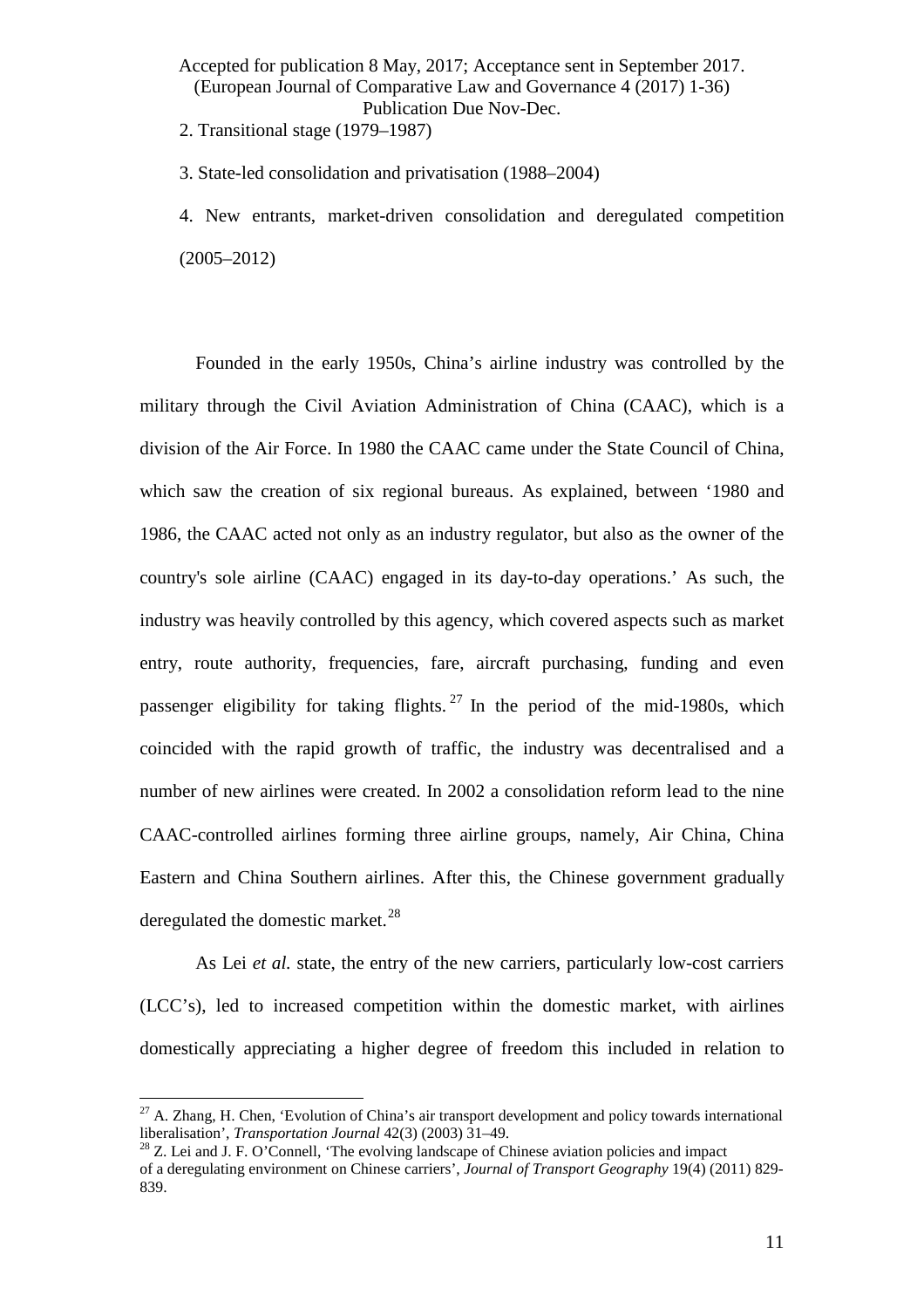setting fares. And whilst premium fares in China were completely deregulated in 2012, a cap on economy class fares in the domestic market was still in place in 2015. The basis of this restriction was arguably the protection of customers.<sup>[29](#page-12-1)</sup>

<span id="page-12-0"></span>Internationally, China was much more guarded, with the policy aim being more conservation with the intention aimed at protecting its own market and carriers. Lei *et al.* provide the reasoning that this is in part due to the fact that air transport was considered as a political instrument to serve China's diplomatic needs, rather than a strategic sector to support the country's economic development.<sup>[30](#page-12-2)</sup>

However, in line with the country's economic growth and development this has slowly changed as China has become more involved with external influences and development. The CAAC declared, in 2003, that China now had the objective to liberalise its air transport market in a 'proactive, progressive, orderly and safeguarded' manner, which included a proactive attitude to embracing the trend of international liberalisation.<sup>[31](#page-12-3)</sup>

<span id="page-12-5"></span>As Lei *et al.* and Han<sup>[32](#page-12-4)</sup> detail, since this 2003 declaration the key focus of the CAAC when negotiating international air transport policy was based upon the principles of:

- Proactively embracing liberalisation;
- Supporting China's overall diplomatic policies;
- Supporting the national Opening-up Strategy and the objectives of social and

<span id="page-12-4"></span><span id="page-12-3"></span><span id="page-12-2"></span><sup>30</sup> *ibid*. <sup>31</sup> *ibid*. <sup>32</sup> Lei, Yu, Chen and O'Connell, 'Liberalisation of China–US air transport market' (n [29\)](#page-12-0); J. Han, 2014. 'China's approach for its international air cargo transport liberalisation'. ICAO Air Cargo Development Forum, 2–5 September. Retrieved 15 February 2016

<span id="page-12-1"></span> $29$  Z. Lei, M. Yu, R. Chen and J. F. O'Connell, 'Liberalisation of China–US air transport market: Assessing the impacts of the 2004 and 2007 protocols', *Journal of Transport Geography* 50 (2016) 24-  $32.$ <sup>30</sup> ibid.  $\overline{1}$ 

www.icao.int/Meetings/AirCargoDevelopmentForum-2014/Documents/Session-2\_ HanJun.pdf.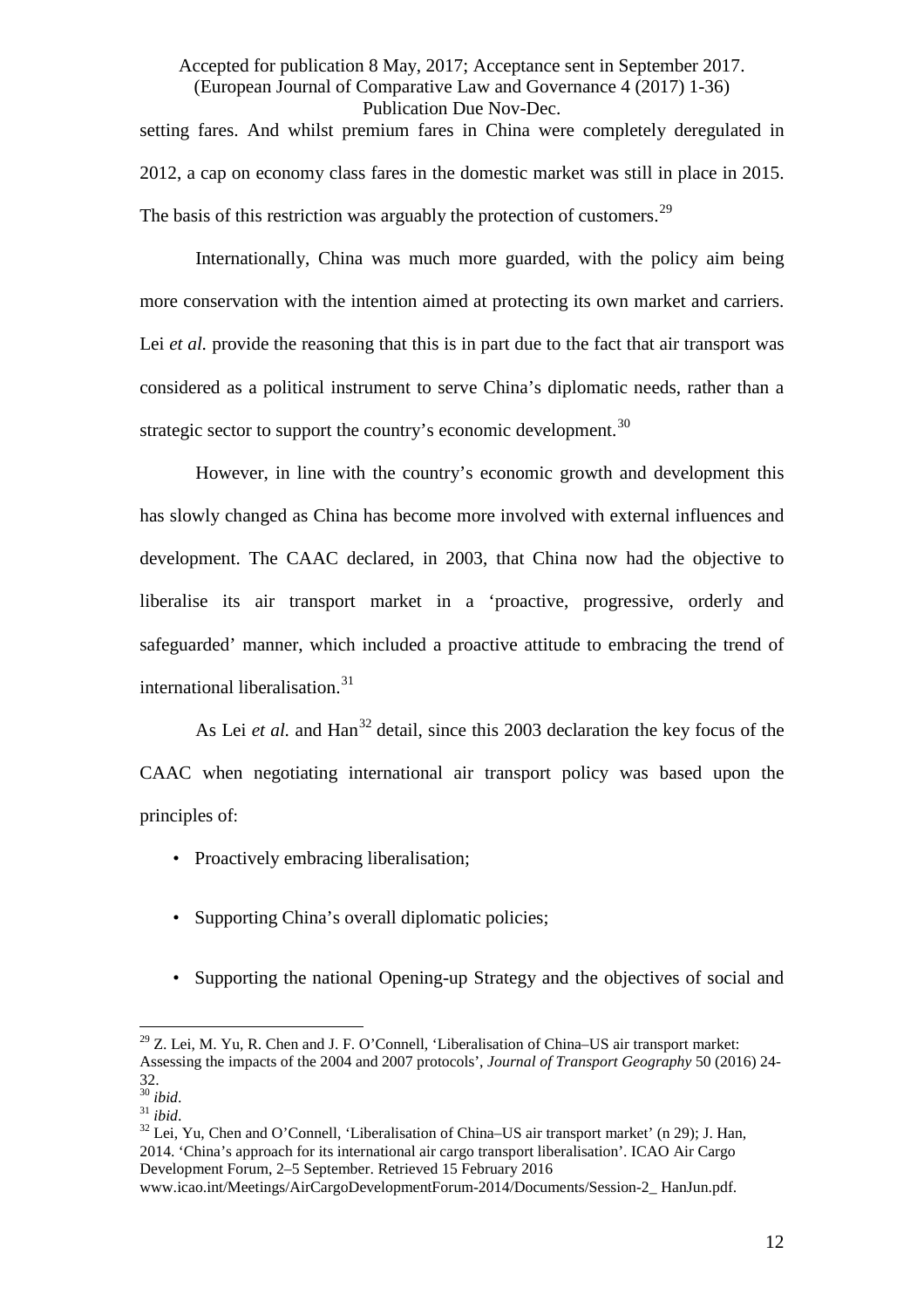- Allowing special regard to meet the demand for international air transport required as part of China's foreign trade and tourism;
- Giving special support to the western, northeast and central regions to establish and improve their international air links;
- Striking a balance among national interests, public interests and industry needs;
- Promoting airport hub development within China; and
- Enhancing the overall competitiveness of the whole industry

China's international policy has been adjusted and re-adjusted as part of its ongoing liberalisation process, with one noticeable primary change being the new advanced focus when negotiating Air Service Agreements (ASA's) – which now sees less outward leaning of internal protectionism, with the government's focus being less on protecting its own airlines when discussing and entering into agreements.

In a period of less than 15 years China has rapidly developed more liberalised agreements which cover multiple designations, and include unlimited capacity entitlements for 3rd and 4th freedom traffic rights for air cargo services, whilst several agreements also have unlimited capacity allowances.<sup>[33](#page-13-0)</sup>

<span id="page-13-1"></span>The Chinese air traffic market remains one of the fastest growing in the world with an average growth rate of around 10 percent. The developing economy has

<span id="page-13-0"></span><sup>33</sup> Han states, as within Lei *et al.* (n [15\)](#page-8-7), that as of 2012 this was as follows: Han, 'China's approach for its international air cargo transport liberalisation' ([n 32\)](#page-12-5).  $\frac{1}{2}$ 

For an explanation of the freedoms of the air – see Manual on the Regulation of International Air Transport. ICAO Doc. 9626, at 4.1-10. Retrieved 2 September 2017 www.icao.int/Pages/freedomsAir.aspx.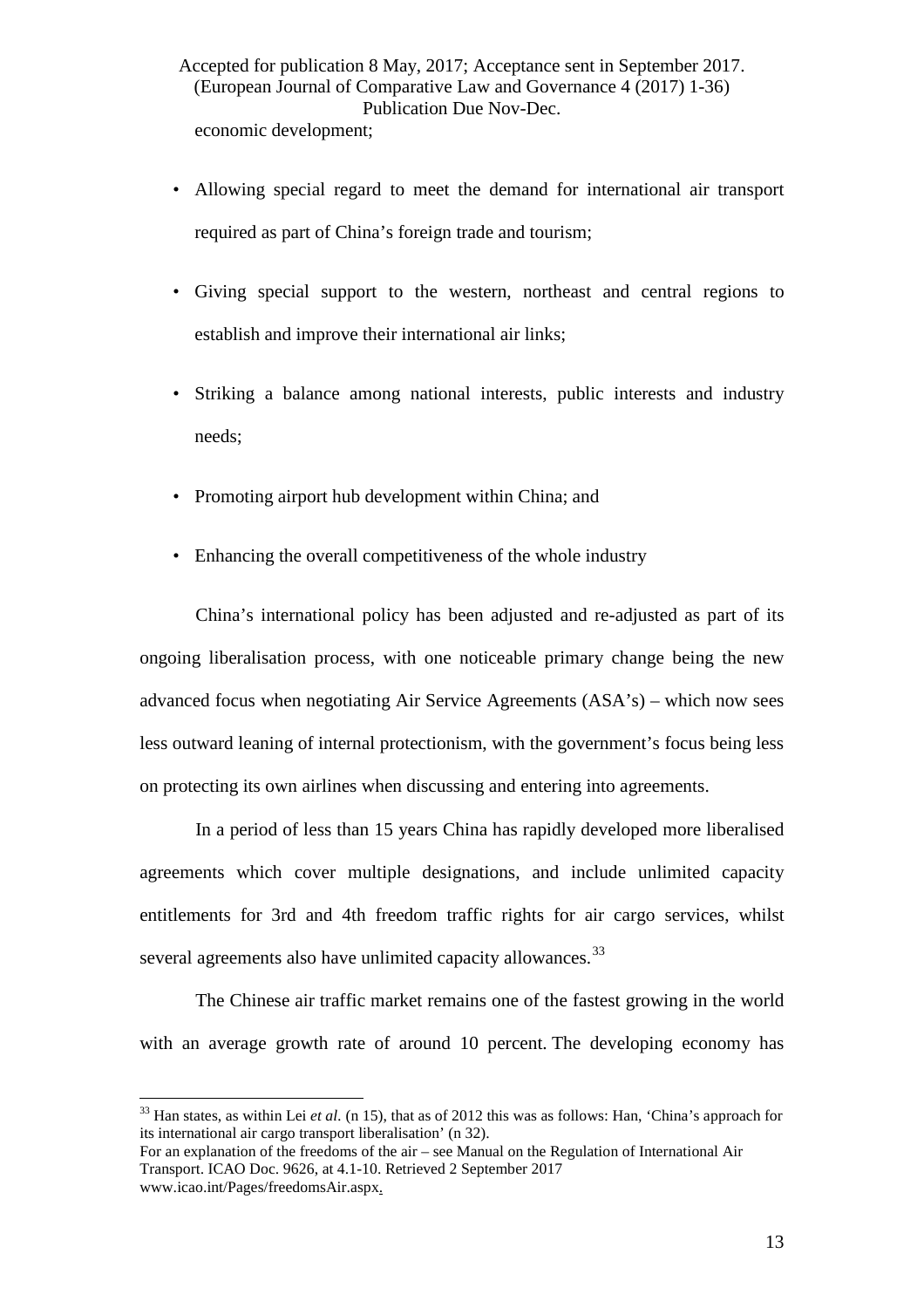Accepted for publication 8 May, 2017; Acceptance sent in September 2017. (European Journal of Comparative Law and Governance 4 (2017) 1-36) Publication Due Nov-Dec. shown the propensity for residents to travel. In the period 2015-2034, the Chinese domestic market is expected to grow by 7 percent annually and the international one by 8 percent. [34](#page-14-0)

China has continued to show its willingness to enter into further dialogue with new partners whilst revisiting earlier agreements: including, amongst these partners, the EU and ASEAN.

# **4. The EU**

The EU covers over 4 million  $km<sup>2</sup>$  and has 503 million inhabitants.<sup>[35](#page-14-1)</sup> Collectively the EU houses the world's third largest population after China and India. It is one of the most successful examples of regional cooperation, regarded in most instances as a positive and effective supranational entity, which is now also engaged in negotiations within the international stage under a newly recognised legal basis.

#### 4.1. *How it works – key players and roles*

The EU is a multinational political and economic union, based on an advanced democratic system. The very creation and existence of the EU bears testimony to the ability to achieve dialogue among nations. Now consisting of 28 nations of diverse background, the Union has a commitment to ensuring peace, democracy and a respect for human rights whilst abiding by the rule of law. In the formulation of the EU and

 $34$  DG Move data. Retrieved 18 February 2016  $\frac{1}{2}$ 

<span id="page-14-0"></span><sup>[</sup>https://ec.europa.eu/transport/sites/transport/files/2016\_eu\_air\_transport\_industry\_analyses\_report.pdf ].

<span id="page-14-1"></span> $35$  European Union, 'Living in the EU'. Retrieved 3 February 2016 www.europa.eu/about-eu/factsfigures/living/index\_en.htm#goto\_2.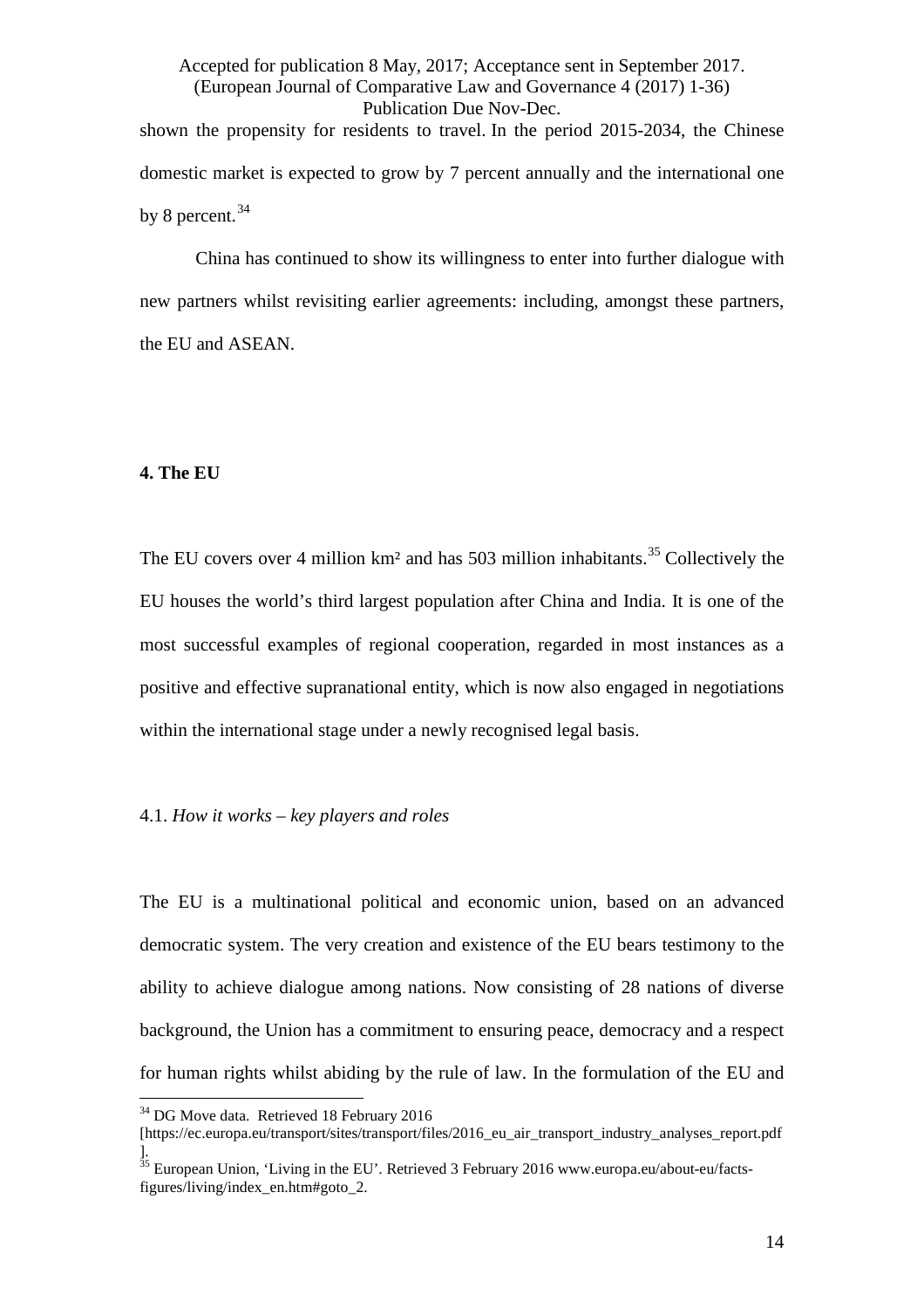as Members to the united course of peace and regional unity, the Member States have made a momentous decision to transfer part of their individual national sovereignty to EU institutions. This consequently translates to many decisions being made at an EU level where there is competency to undertake this.<sup>[36](#page-15-0)</sup> This is exercised according to the principle of proportionality and subsidiarity.  $37$  Whilst transport is a shared competence (Article 4 TFEU),  $38$  the EU has exclusive competence to make an international agreement<sup>[39](#page-15-3)</sup> provided that certain conditions are met:

- (i) when its conclusion is provided for in a legislative act of the Union;
- (ii) or, is necessary to enable the union to exercise its internal competence,
- (iii) or, insofar as its conclusion may affect common rules or alter their scope. [40](#page-15-4)

The EU has legal personality as stipulated within the Lisbon Treaty.<sup>[41](#page-15-5)</sup> This provides formal standing for the EU to enter into international agreements.

The EU has three main institutions that are involved in the law-making process:

(i) The EU Commission: This is the executive branch proposing legislation, managing the Union's day-to-day business and budget, enforcing the rules,

<span id="page-15-0"></span> $36$  Article 1 of the Treaty on the European Union (TEU) states that in order to 'establish among themselves a EUROPEAN UNION, hereinafter called "the Union," on which the Member States  $\frac{1}{2}$ 

<span id="page-15-1"></span><sup>&</sup>lt;sup>37</sup> Protocol (No. 2) on the application of the principles of subsidiarity and proportionality [2008] OJ C 115/206.

<span id="page-15-2"></span><sup>&</sup>lt;sup>38</sup> Treaty for the Functioning of the European Union. Treaty on the Functioning of the European Union (Consolidated version 2012) [2012] OJ  $\dot{C}$  326.

<span id="page-15-5"></span><span id="page-15-4"></span><span id="page-15-3"></span><sup>&</sup>lt;sup>39</sup> *ibid*, Article 3(2).<br><sup>40</sup> This should be read in conjunction with Article 216 TFEU.<br><sup>41</sup> Article 47 TEU.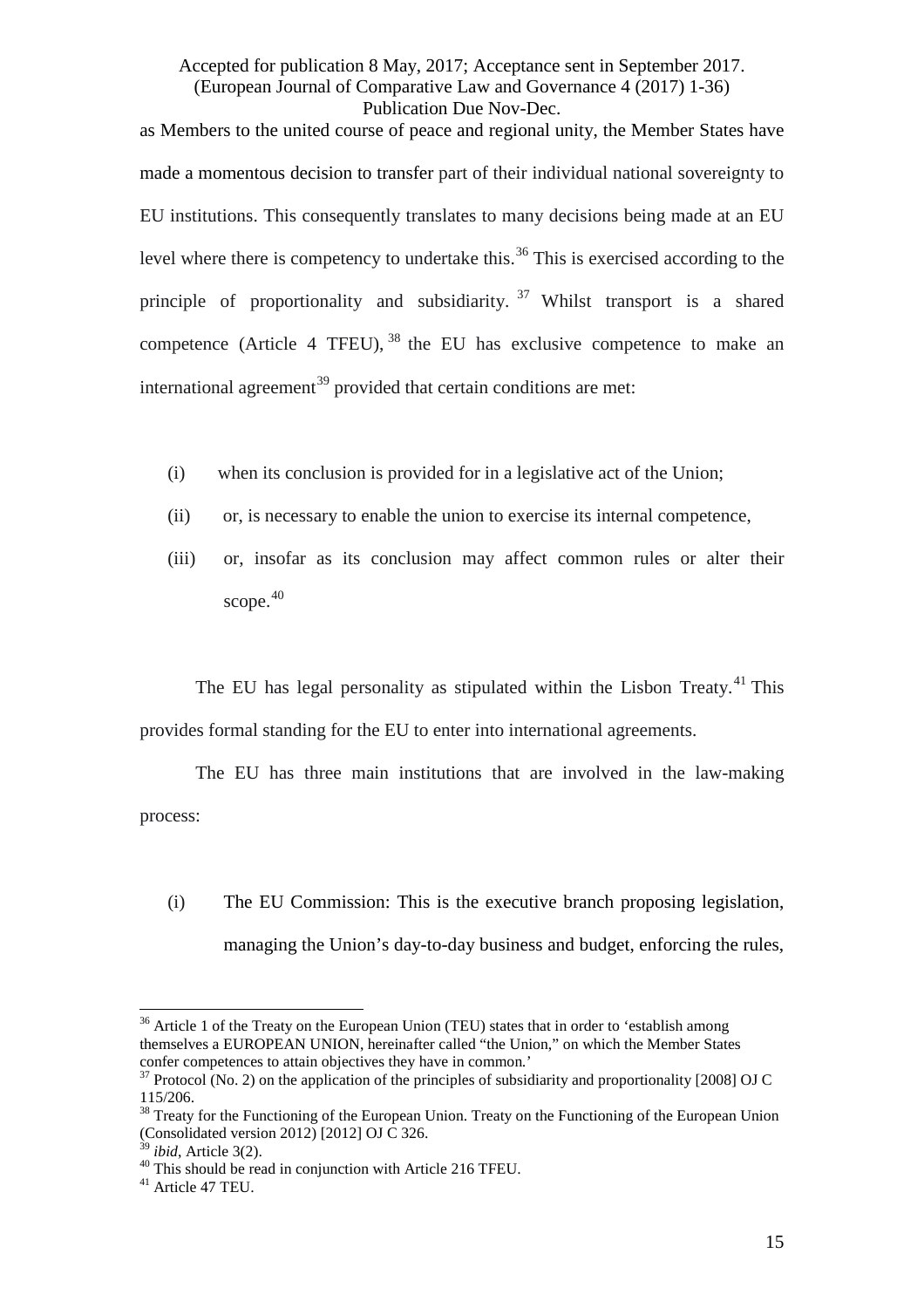Accepted for publication 8 May, 2017; Acceptance sent in September 2017. (European Journal of Comparative Law and Governance 4 (2017) 1-36) Publication Due Nov-Dec. and negotiating international trade agreements on behalf of the EU;

- (ii) The Council of the European Union: This is comprised of ministers from the (current) 28 Member State governments. The Council adopts laws in conjunction with the European Parliament, coordinates the Member States' broad economic policies, concludes international agreements between the EU and other countries or international organisations, whilst also approving the EU budget;<sup>[42](#page-16-0)</sup> and
- (iii) The European Parliament: This is described as the voice of European citizens with Members of the European Parliament being elected for fiveyear terms. The Parliament also approves the membership of the European Commission and its leadership. The Parliament, jointly with the Council of the EU, passes laws and adopts the EU's annual budget.

Another major EU player in international relations has been the Court of Justice of the European Union (CJEU) which has played an instrumental and active role in determining the scope of the EU's competence to act.

In terms of aviation-specific rulings, it should be noted that the CJEU *Open Skies*<sup>[43](#page-16-1)</sup> case, 15 years ago, marked the start of the development of the EU's external aviation policy. The ruling in essence provided clarity in respect of the distribution of powers between the EU and its Member States (MS) within the field of the regulation of international air services. Up until this point bilateral agreements between States had been concluded on an individual (MS) basis. The significance of this judgment

 $42$  This is a joint role undertaken with the European Parliament.

<span id="page-16-1"></span><span id="page-16-0"></span><sup>&</sup>lt;sup>43</sup> Case C-466/98 *Commission v. United Kingdom* [2002] ECR I-9427; Case C-467/98 *Commission v. Denmark* [2002] ECR I-9519; Case C-468/98 *Commission v. Sweden* [2002] ECR I-9575; Case C-469/98 *Commission v. Finland* [2002] ECR I-9627; Case-471/98 *Commission v. Belgium* [2002] ECR I-9681; Case C-472/98 *Commission v. Luxembourg* [2002] ECR I-9741; Case C-475/98 *Commission v. Austria* [2002] ECR I-9797. Case C-476/98 *Commission v Germany* [2002] ECR -9855.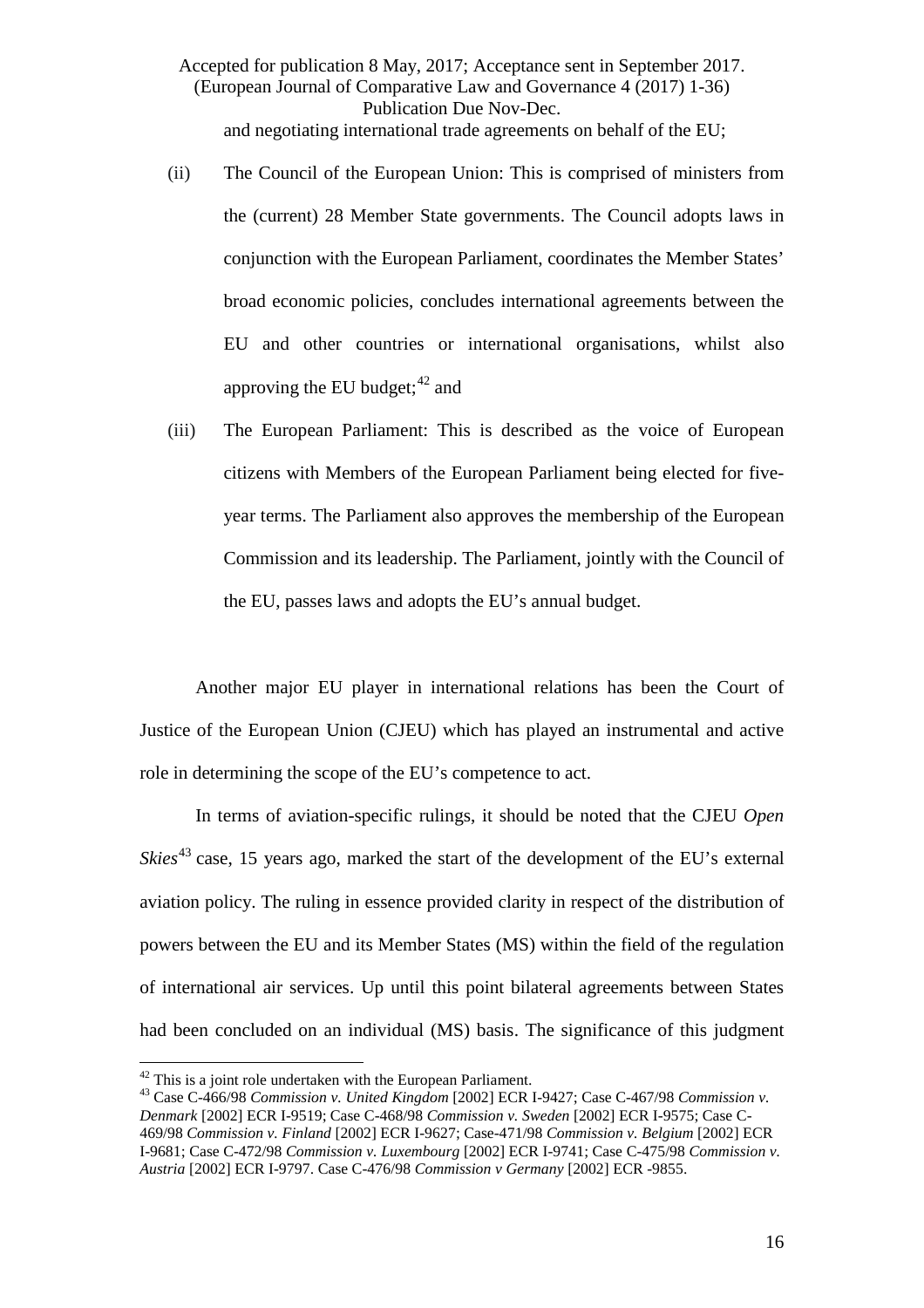was to emphasise to the world the EU's advancement within the arena of international aviation and specifically in the field of liberalised air services, including in particular from an internal market perspective.<sup>[44](#page-17-0)</sup> This also paved the way for the designation clause, which recognises the concept of an EU carrier as opposed to carriers from each country when negotiating EU Air Services Agreements (ASA's). This is highly significant in terms of the EU's current direction for increasing dialogue and establishing relations with other potential partners. The ruling also brought the area of aviation more within the political arena for the EU (from a joint European perspective) – not that air services could really ever be viewed to be outside of politics. Aviation has been both a tool in political negotiations and a primary protagonist of negotiations which has led to the phrase 'aeropolitics'<sup>[45](#page-17-1)</sup> aptly being coined, not just in the EU but worldwide. There can be little doubt that air services is a very political area, which adjoins to other relevant discussions on trade and commerce.

# <span id="page-17-3"></span>4.2. *EU External aviation policy*

Following the CJEU ruling and since 2005, the EU has applied a three-pillar approach to its external aviation policy 2005.<sup>[46](#page-17-2)</sup>

The three main thrusts remain:

<span id="page-17-0"></span> $44$  ibid.

<span id="page-17-1"></span><sup>&</sup>lt;sup>45</sup> The term being referred to by Patrick V. Murphy, DOT Acting Assistant Secretary for Policy and International Affairs, in his testimony to the Airline Commission, Airline Commission Proceedings (24 May 1993), at 168.

<span id="page-17-2"></span><sup>&</sup>lt;sup>46</sup> As defined in 2005 in a Road Map developed by the Council and the European Commission.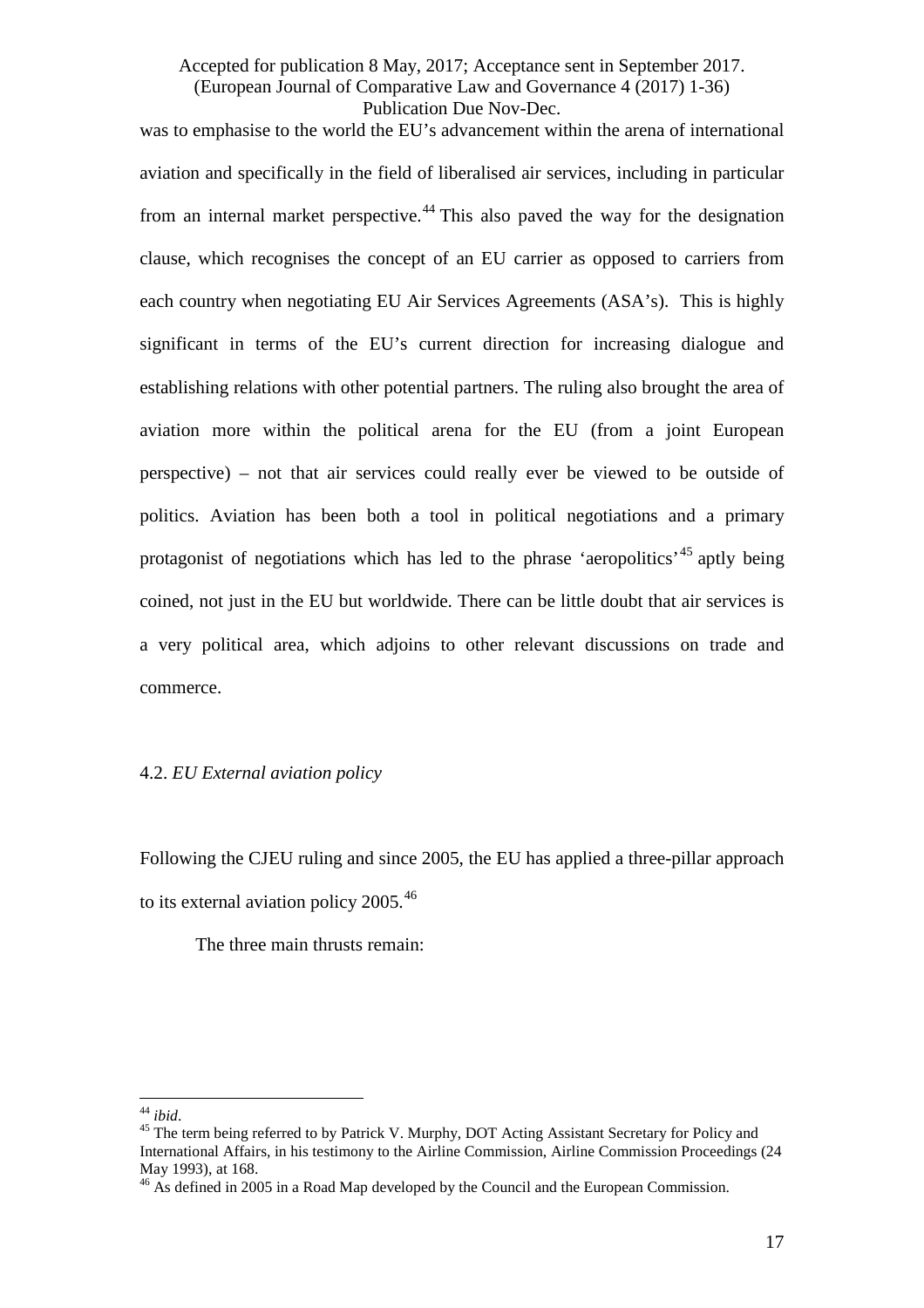- 1) Bringing existing bilateral air services agreements between EU Member States and third countries in line with EU law by developing Horizontal agreements (as per the EU Open Skies court case);  $47$
- 2) The creation of a true Common Aviation Area with the neighbouring countries; and
- 3) The conclusion of aviation agreements with key strategic partners.

In the 10-year period there have been developments in all of these areas. And, whilst the EU has sought to strengthen its position internationally, prior to the Lisbon Treaty there was a fragmented structure, which resulted in a complex system when working to develop international relations and achieve agreements. However, the Lisbon Treaty provides further revisions designed to accentuate the EU as a global actor when negotiating agreements in an international setting. The 2015 Aviation Strategy<sup>[48](#page-18-1)</sup> further reinforces that there remains a need to negotiate EU-level comprehensive aviation agreements with key partner countries, identifying that International Aviation is an opportunity for growth and jobs in the EU aviation sector. The Strategy talks of an ambitious package of proposals which aims to negotiate EU-level comprehensive aviation agreements with the ASEAN States, the Gulf Cooperation Council (GCC) States and the individual countries of Turkey, Mexico, Armenia and China. At the same time, the Strategy further emphasises, in parallel, the intention to negotiate dedicated aviation safety agreements also with China and Japan. Additionally, specific security developments are also identified as a part of this proposal – namely with Canada and Montenegro.

 $47$  Patrick V. Murphy's testimony to the Airline Commission (n 45).

<span id="page-18-1"></span><span id="page-18-0"></span><sup>&</sup>lt;sup>48</sup> Communication from the Commission to the European Parliament, the Council, the European Economic and Social Committee and the Committee of Regions. An Aviation Strategy for Europe COM(2015) 598 Final (December 2015).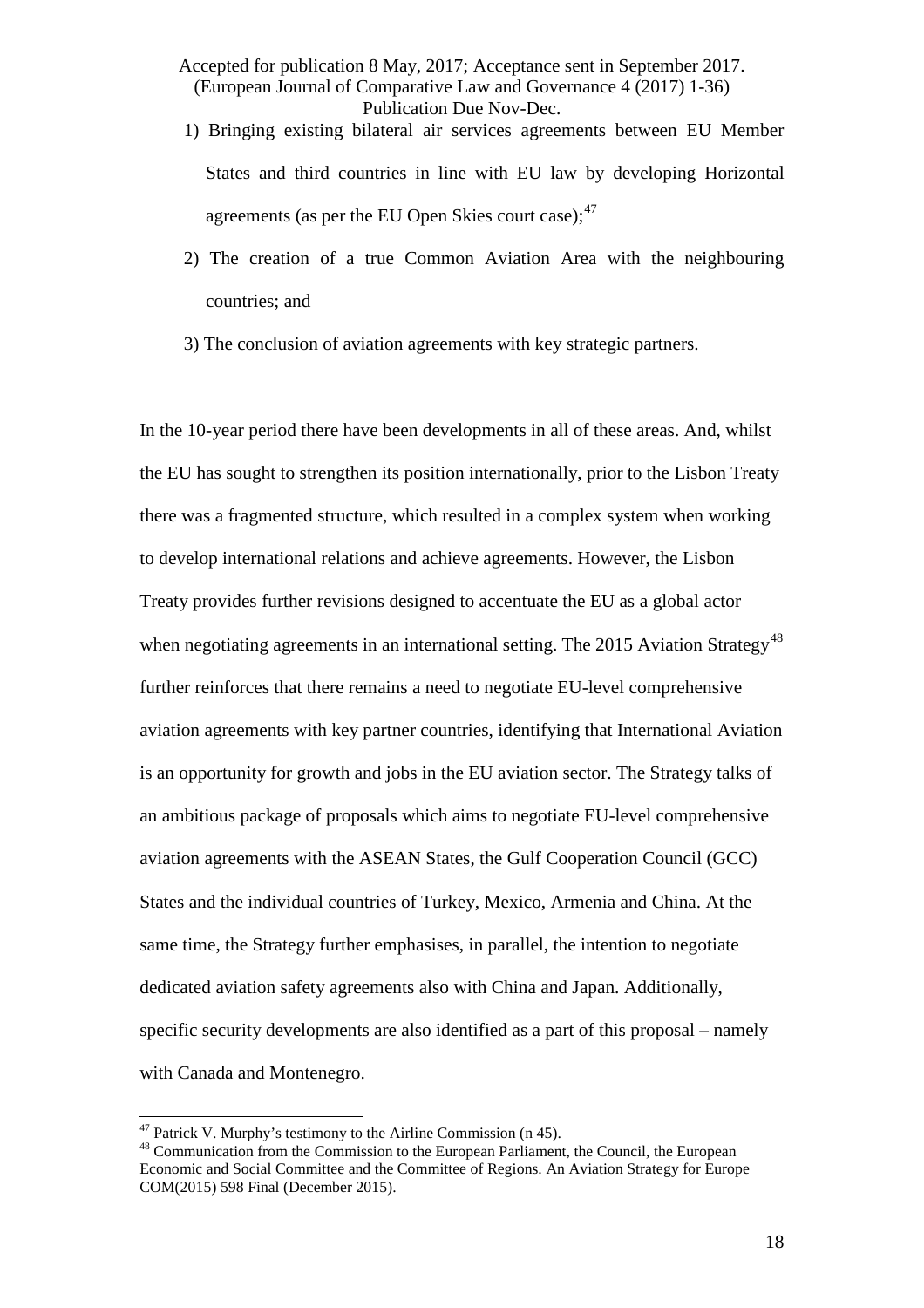#### 4.3. *The EU and China*

EU diplomatic relations with China were established in 1975 leading to the EU-China Strategic Partnership, which was developed on the basis of the 1985 EU-China trade and cooperation agreement. This has grown to encompass foreign affairs, security matters and other international challenges, such as climate change, security and defence, cyber, high tech, innovation, migration and mobility, tourism, energy, environment, development, disaster risk management, people-to-people exchanges and global economy governance.<sup>[49](#page-19-0)</sup>

<span id="page-19-3"></span>The EU-China Comprehensive Partnership was launched in 2001 and in 2003 the EU-China Comprehensive Strategic Partnership was re-launched. This was followed in October 2006 by a communication entitled 'EU-China: closer partners, growing responsibilities'. The policy aim on trade, was to establish a closer and more comprehensive partnership with China, bilaterally and in the multilateral context.

<span id="page-19-4"></span>China also released a white paper on relations with the EU in 2003, noticeably its first ever white paper on relations with a foreign partner.<sup>[50](#page-19-1)</sup>

Negotiations in 2007 led to the launch of a new EU-China partnership and cooperation agreement, intended to show the increasing development of the EU-China comprehensive strategic partnership. $51$ 

<span id="page-19-0"></span><sup>&</sup>lt;sup>49</sup> The 40-year-old relationship initially developed in the framework of economic cooperation, with the EC-China agreement on trade and economic cooperation adopted in 1985. 'Cooperation in this area was consolidated by the High Level Economic and Trade Dialogue in 2009. This first pillar of the relationship was complemented in 2010 by an enhanced political dialogue on both bilateral and global issues - the High Level Strategic Dialogue. These two pillars of the EU-China relationship were completed by a third one in 2012, with the establishment of the EU-China High Level People-to-people Dialogue.' Delegation of the European Union to China, 'EU-China relations (03/02/2015)'. Retrieved 3 September 2017  $\overline{1}$ 

<span id="page-19-2"></span><span id="page-19-1"></span>www.eeas.europa.eu/delegations/china/press\_corner/all\_news/news/2015/political\_relations\_en.htm. <sup>50</sup> See the EU-China chronology document. Retrieved 18 February 2016

**www.**eeas.europa.eu/china/docs/chronology\_\_2014\_en.pdf; EU briefing paper: EU-China Summit Background Information. Retrieved 18 February 2016 www.eeas.europa.eu/china/docs.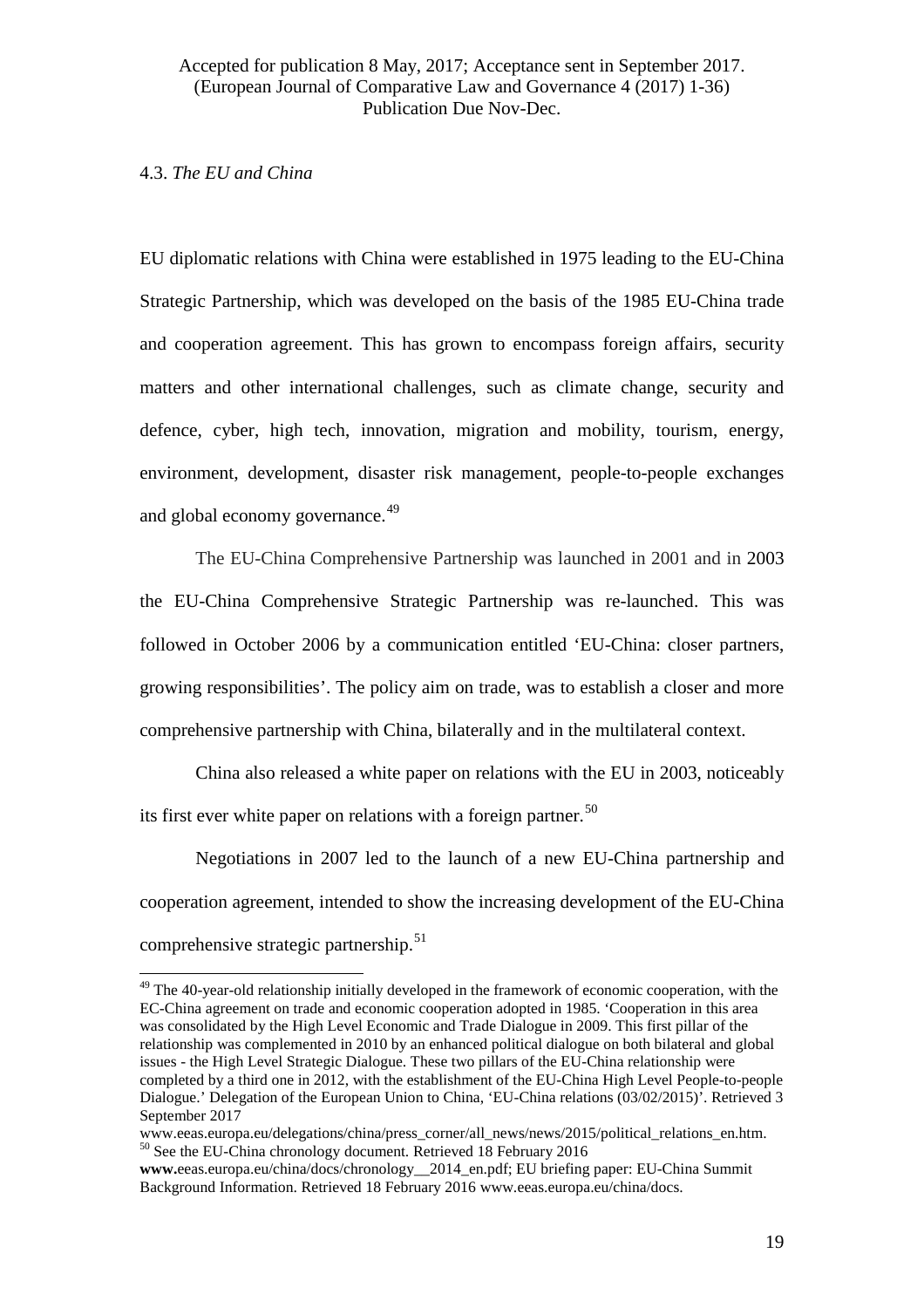Accepted for publication 8 May, 2017; Acceptance sent in September 2017. (European Journal of Comparative Law and Governance 4 (2017) 1-36) Publication Due Nov-Dec. In 2013, three new EU-China dialogues were launched on: (i) innovation; (ii) international development; and (ii) sustainable tourism.

<span id="page-20-3"></span>The EU-China 2020 Agenda for Cooperation<sup>[52](#page-20-0)</sup> was adopted at the 16th EU-China Summit in November 2013.<sup>[53](#page-20-1)</sup> This is the framework for EU-China relations until 2020. The identified areas of engagement relate to: (i) peace; (ii) prosperity; (iii) sustainable development; and (iv) people-to-people exchanges.

The EU-China 2020 Agenda for Cooperation is based upon documents each nation put forward;

 $\triangleright$  China's two centenary goals and the 12th Five Year Plan; and,

 $\triangleright$  The EU 2020 Strategy

The agreed Strategy of cooperation is based upon the synergy of each side's goals and promotes the commitment of the EU and China to achieve a Comprehensive Strategic Partnership in the next decade.

June 2015 marked the 17th EU-China, summit which reinforced the commitment to forge ever increasing links for the prosperity of the two.<sup>[54](#page-20-2)</sup>

Since the development of China EU relations, trade between the two has dramatically increased, particularly within the last few decades. Since bilateral ties between the EU and China were established approximately forty years ago, trade

 $51$  ibid.

<span id="page-20-0"></span><sup>&</sup>lt;sup>52</sup> European External Action Service, 2013. 'EU-China 2020 Strategies Agenda for Cooperation'.<br>Retrieved 12 February 2016 www.eeas.europa.eu/china/docs/20131123 agenda 2020-en.pdf.

<span id="page-20-2"></span><span id="page-20-1"></span> $^{53}$  Delegation of the European Union to China, 'EU-China relations (03/02/2015)' ([n 49\)](#page-19-3).<br><sup>54</sup> 'EU-China Summit ioint statement: The way forward after forty years of EU-China cooperation' 29 June 2015.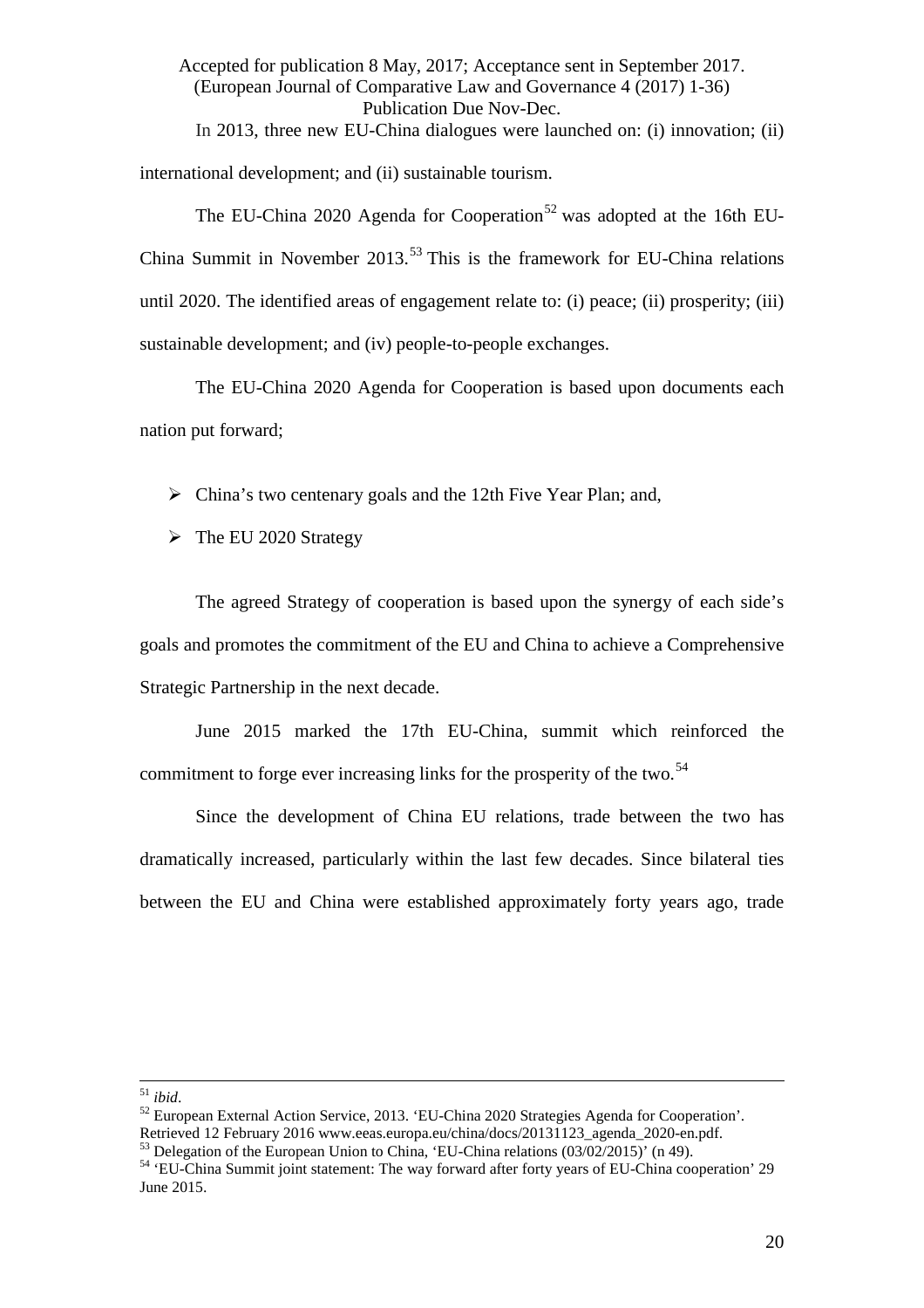Accepted for publication 8 May, 2017; Acceptance sent in September 2017. (European Journal of Comparative Law and Governance 4 (2017) 1-36) Publication Due Nov-Dec. relations have expanded from EUR4 billion in 1978, to trade in goods for 2014 having a worth of EUR467 billion, whilst trade in services reached EUR54 billion.<sup>[55](#page-21-0)</sup>

The EU is now China's biggest trading partner, while China is now close to becoming the EU's largest trading partner as well.<sup>[56](#page-21-1)</sup> The EU-China 2020 Agenda reinforces that both are determined to enhance further trade and investment relationship and opportunities towards 2020 'in a spirit of mutual benefit, by promoting open, transparent markets and a level-playing field'.<sup>[57](#page-21-2)</sup>

The EU and China recognise the need to further develop exchanges on legal affairs and connectivity, which could lead to the establishment of new dialogue mechanisms. And aviation is a key factor in this development, facilitating physical connectivity and exchange.

#### 4.3.1. *EU-China Aviation*

Tourism is important to a country and region's GDP, contributing to the overall economic growth whilst also being a good way of promoting cultural understanding between nations through dialogue not only at a governmental level but also between its citizens.

Tourism between the EU and China is increasing. In 2013 approximately 2 million Chinese travelled to Europe.<sup>[58](#page-21-3)</sup> And in 2014, China reported that the number of travellers to Europe rose to 4.3 million.<sup>[59](#page-21-4)</sup> The EU predication is that by 2020, 100

<span id="page-21-0"></span>**<sup>55</sup> EU-China chronology document** and **EU briefing paper** (n [50\)](#page-19-4). Also see: Mission of China to the EU, 2015. 'Securing a bright trading future'. Politico, February 2. Retrieved 18 February 2016  $\overline{a}$ 

<span id="page-21-2"></span>

<span id="page-21-1"></span><sup>&</sup>lt;sup>56</sup> Delegation of the European Union to China, 'EU-China relations (03/02/2015)' ([n 49\)](#page-19-3).<br><sup>57</sup> European External Action Service, 'EU-China 2020 Strategies Agenda for Cooperation' ([n 52\)](#page-20-3).<br><sup>58</sup> Eurostat: http://ec.europa.eu

<span id="page-21-3"></span>February, 2016 [\(http://ec.europa.eu/eurostat/statistics-](http://ec.europa.eu/eurostat/statistics-explained/index.php/Tourism_statistics_at_regional_level))

<span id="page-21-4"></span>[explained/index.php/Tourism\\_statistics\\_at\\_regional\\_level\).](http://ec.europa.eu/eurostat/statistics-explained/index.php/Tourism_statistics_at_regional_level)) Retrieved 8 Sept. 2017 <sup>59</sup> Travel China Guide, 'China Outbound Tourism in 2014'. Retrieved 2 February 2016 www.travelchinaguide.com/tourism/2014statistics/outbound.htm.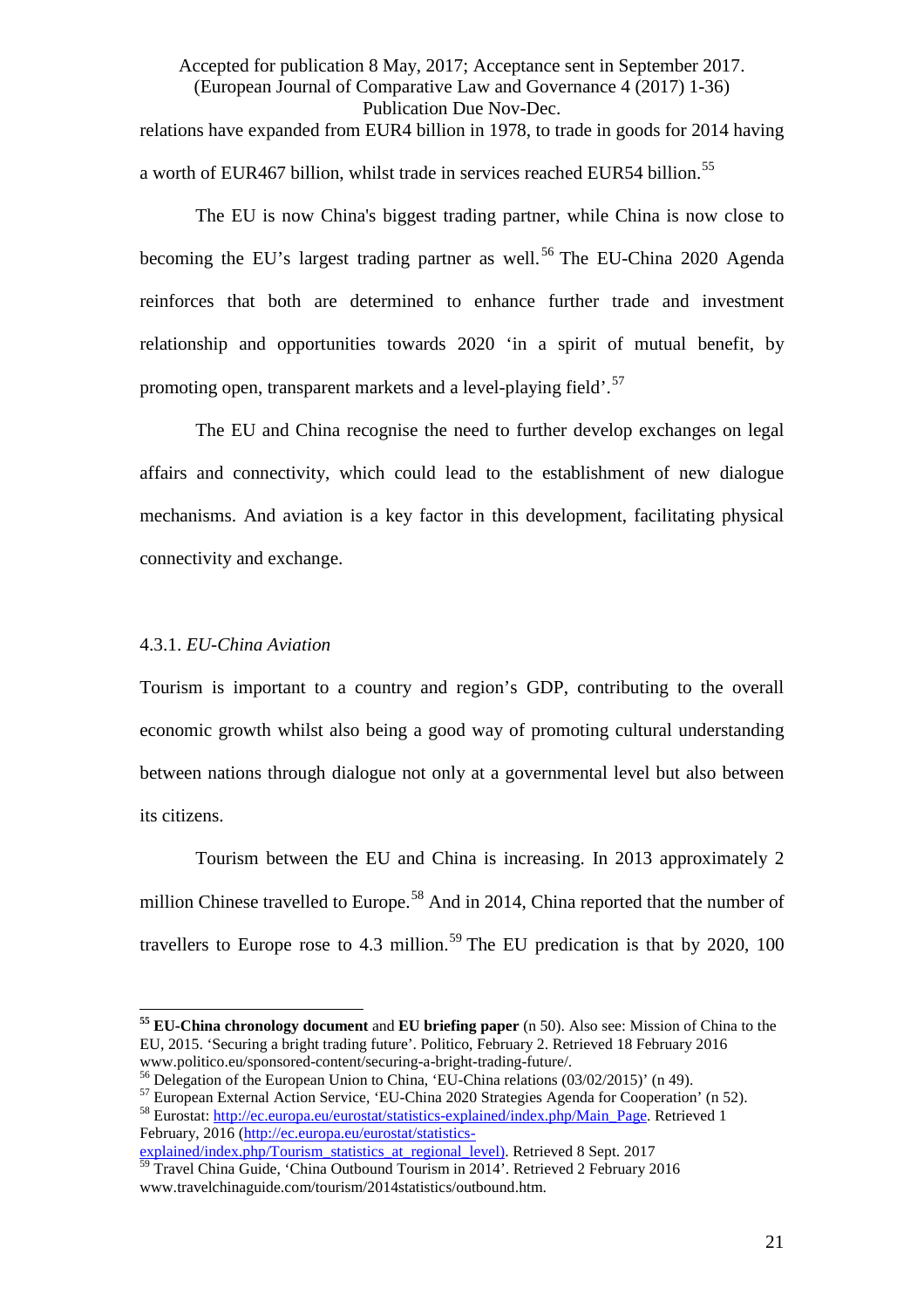million Chinese tourists could be travelling every year, many of whom are anticipated to visit Europe. That said, China states that the number of outbound Chinese tourists have already reached 117 million, with Europe seen increasingly as a destination for the discerning globe-trotting Chinese.<sup>[60](#page-22-0)</sup> In line with this, there has been a constant growth of air services with over 70 direct flights daily between European and Chinese cities. Hence, the EU recognises that there is much to be gained from building on the existing commercial ties in both aviation and aerospace, which will also lead to safety, security and cost-efficiency savings and improvements for citizens. The EU-China Civil Aviation Partnership Project (APP) is seen as an important tool in facilitating cooperation in these more technical areas. The basis of the Project is that the EU, as a Partner, provides institutional and regulatory support, together with training in airworthiness, aircraft maintenance, air traffic control and airport management, enabling the CAAC to develop a reliable, structured domestic aviation infrastructure.<sup>[61](#page-22-1)</sup> This will inevitably assist with the predicted growth over the next 10 years.

The development of the Chinese economy and the liberalisation of aviation offers an increased potential for European growth for EU airlines, aircraft manufacturers and other service providers.

The EU-China 2020 Agenda for Cooperation is specific in stating that a key priority is to '[i]mplement, as early as possible, the Letter of Intent on cooperation in the field of civil aviation between CAAC and DG MOVE,  $62$  signed on 23 August

<span id="page-22-0"></span> $60$  ibid.

<span id="page-22-2"></span><span id="page-22-1"></span><sup>&</sup>lt;sup>61</sup> See European Union Chamber of Commerce in China, 'EU-China Civil Aviation Project' (n [23\)](#page-10-5). <sup>62</sup> DG Move is the EU Commission Directorate General responsible for transport.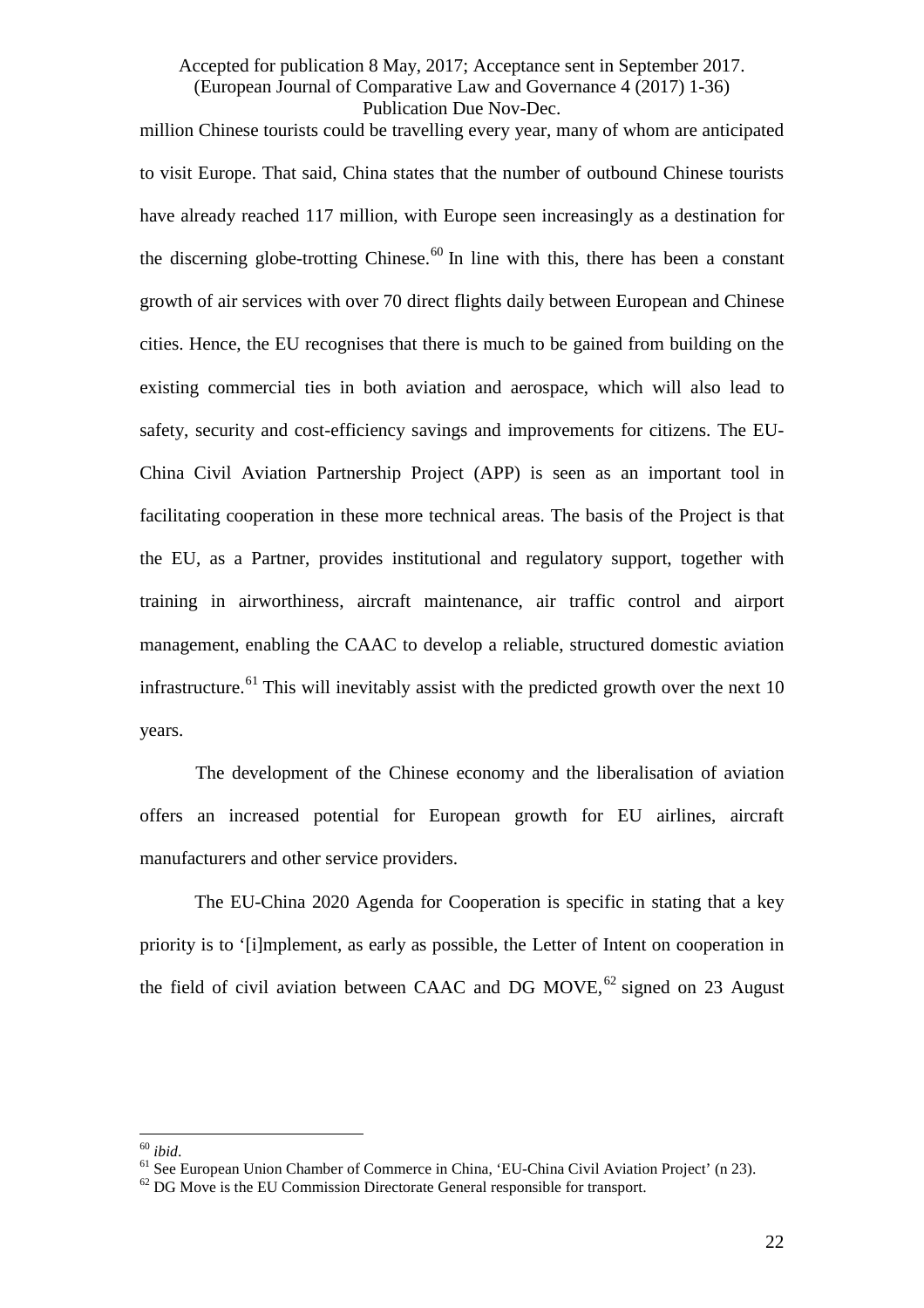Accepted for publication 8 May, 2017; Acceptance sent in September 2017. (European Journal of Comparative Law and Governance 4 (2017) 1-36) Publication Due Nov-Dec. 2013'.<sup>[63](#page-23-0)</sup> Additionally, another factor particularly highlighted in the Agenda relates to connectivity in terms of general transport and the need to

strengthen cooperation in developing smart, upgraded and fully interconnected infrastructure systems. Expand cooperation in interoperability of seamless supply chain logistics networks between Asia and Europe, maritime markets and routes, rail services, logistics, safety, and energy efficiency.<sup>[64](#page-23-1)</sup>

Under the section on technology and innovation emphasis is also accorded to the need

to under take joint research and innovation initiatives in particular in the areas…. aviation… by developing joint funding programmes and promoting enhanced mutual participation of Chinese and EU researchers and innovators into respective programmes.[65](#page-23-2)

The Letter of Intent is viewed as providing a strong foundation for cooperation in the field of civil aviation in the future. In February 2016, there was clear indication of the intent to progress this further when it was announced that another advanced cooperation initiative between China and the EU had been launched, in the form of a EUR10 million (USD11 million) aviation project. This builds upon the previous cooperation initiatives between the EU and China that initially began in 1999 and is a new five-year EU-China APP. This project is jointly being implemented by the

<span id="page-23-0"></span> $63$  Under the Prosperity chapter (Chapter II) section (IV) Transport and Infrastructure, at para. 1.

<span id="page-23-2"></span><span id="page-23-1"></span><sup>&</sup>lt;sup>64</sup> ibid, para. 2<br><sup>65</sup> Chapter III Sustainable Development, (I) Science, Technology and Innovation, at para. 3.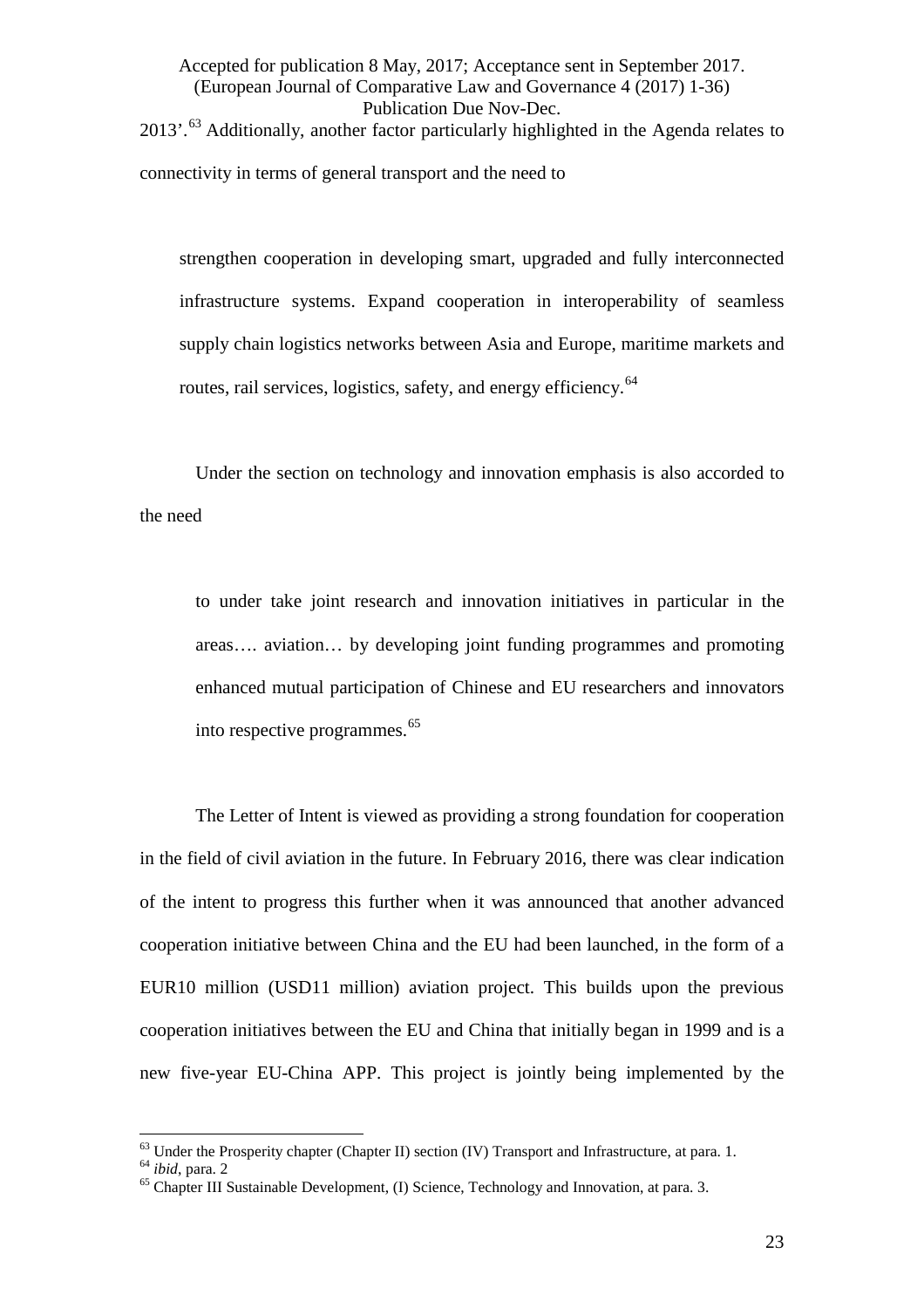European Aviation Safety Agency (EASA) and the CAAC, with the funding being provided by the Partnership Instrument of the European Union (also supported by the CAAC). The initiative, to be managed by the European Aviation Safety Agency (EASA) and other partners, is linked specifically, however, to the aspect of technical cooperation. The focus again builds upon a number of areas of mutual interest, such as aviation safety and security; general aviation; air traffic management/air navigation services; airports; airworthiness; environmental protection; economic policy and regulation; and legislation and law enforcement.<sup>[66](#page-24-0)</sup> This will also include regulatory cooperation, through safety promotion exercises, workshops, training and technical exchanges. The proposed work plan will be systematically revisited and reviewed with the intention to update and revise, including by way of adding new activities. However, this will only be related to the technical aspect which both bodies (China and the EU) seem happy to progress.

At the launch ceremony in Beijing, the CAAC administrator Feng Zhenglin said the project marked the start of 'a new era of broader and deeper cooperation in civil aviation' which would 'promote the development of *all aspects* of the EU-China civil aviation relationship on the basis of mutual benefit'.<sup>[67](#page-24-1)</sup>

The '*all aspects*' is questionable, however, for whilst noticeable advancement is occurring in the technical areas this pace has not been so reflected in terms of the more contentious area of opening up the skies in a more liberalised manner.

For converse to the above developments, one key aim remaining noticeably outstanding is the finalisation of consultations on a EU-China 'horizontal agreement'. This will ultimately restore legal certainty to all bilateral air services agreements that

<span id="page-24-0"></span><sup>&</sup>lt;sup>66</sup> Katie Cantle, 'Chinese carriers triple net profits in January' ([n 23\)](#page-10-5).<br><sup>67</sup> EEAS website. Retrieved 28 February 2016  $\overline{6}$ 

<span id="page-24-1"></span>www.eeas.europa.eu/archives/delegations/china/press\_corner/all\_news/news/2016/2016022402\_en.ht m.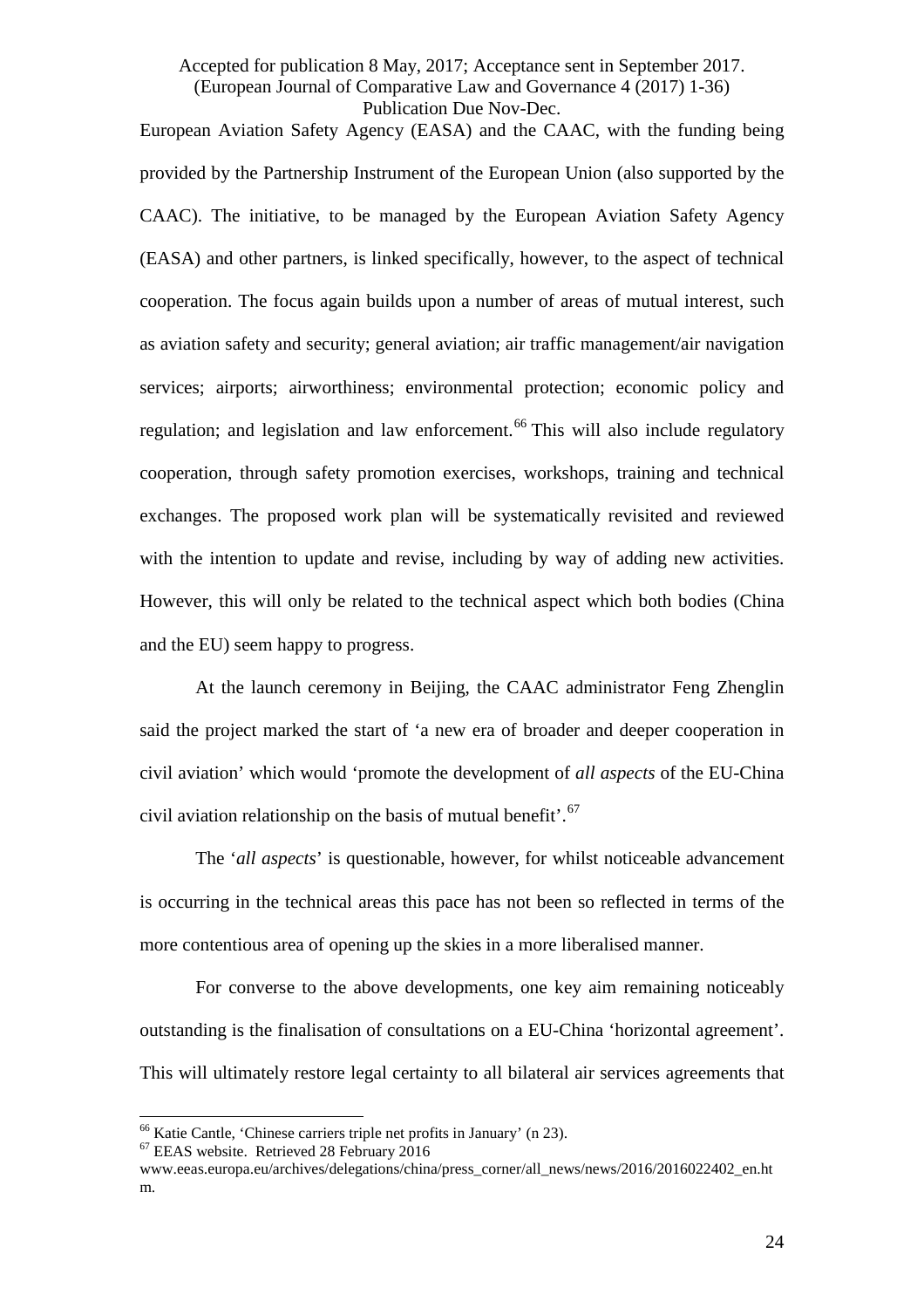are ongoing and arguably would be of mutual benefit to the EU and China, particularly to the end user. Currently there remain individual bilateral ASA's between Member States and China. This revision would apply the concept under one agreement in relation to all EU States by recognising the notion of an EU carrier, as within the designation clause, albeit that the current intention of the UK to exit the EU, following the referendum vote in June 2016, will undoubtedly result in the UK retaining its own standalone agreements with China. Importantly, China remains the UK's second largest partner outside of the EU; and, in October 2016 there was in fact an increased impetus from the UK to 'get in quick' and to secure more flights between the two nations, whereby a new deal was secured for passenger flights – which resulted in an increase of numbers, from the current maximum of 40 per week for each nation to up to 100. Whereas, from a cargo perspective, there was no such limitation imposed, clearly opening up opportunities for UK trade and business  $development - post Brexit.<sup>68</sup>$  $development - post Brexit.<sup>68</sup>$  $development - post Brexit.<sup>68</sup>$ 

Another important part of the newly-revised ASA between China and the UK is the removal of the restriction on the number of destinations that airlines are able to serve, meaning that services can now be operated between any point in the UK and any point in China. Up until this revision, airlines could only serve six destinations in each country. Only time will inevitably show the full impact of these revisions but at a stage when Britain remains on the cusp of separating its partnership with the EU this must be viewed as an essential leap to prospering from a Chinese-UK union, albeit not to the level previously shared with the other 27 Members States of the EU. On the signing of the revised ASA, Chris Graylings (the Transport Secretary) clearly stated the importance of such, saying,

<span id="page-25-0"></span> $68$  For further discussions on the effect of Brexit see S. J. Fox, 'BREXIT: A bolt from the blue! – Red sky in the morning?', *Issues in Aviation Law and Policy* 16(1) (2016) 83-119.  $\overline{6}$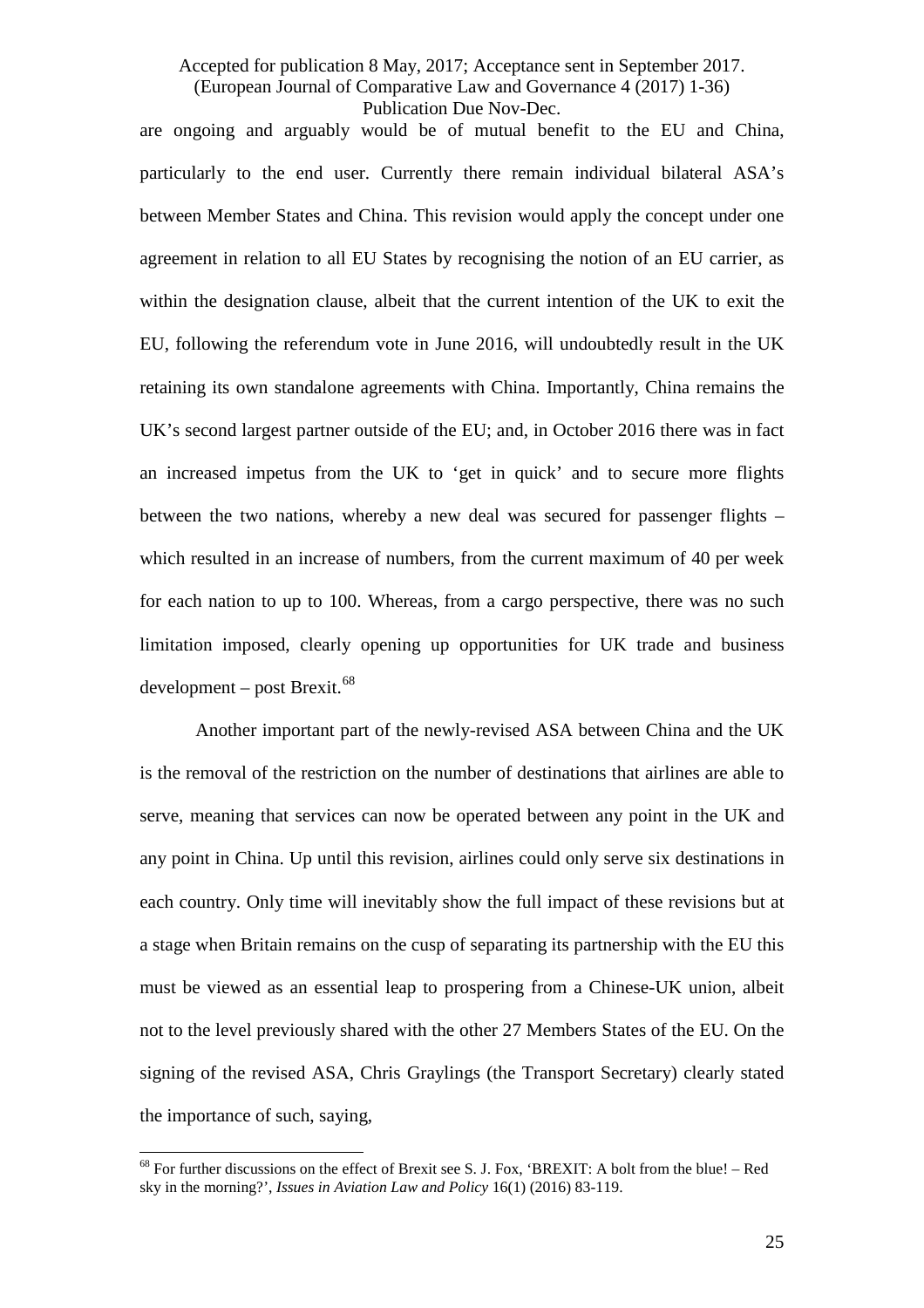This deal is a big moment for the UK. Strong connections with emerging markets like China are vital for us if we are to continue competing on the global economic stage. Hundreds of thousands of Chinese people visit the UK every year, spending hundreds of millions of pounds. Raising the number of permitted flights between the 2 countries will provide massive opportunities for our businesses, helping increase trade, create jobs and boost our economy up and down the country*.* [69](#page-26-0)

The UK has openly acknowledged the full potential to be gained from a more open ASA recognising that visits from the Chinese population are on the increase, with visits recorded in 2015 up by 46 percent compared with those in 2014 to almost 270,000. This transpired to an increase spend by 18 percent to GBP586 million during this period. This means that China is now within the UK's top 10 most valuable inbound markets.[70](#page-26-1)

On the other hand, whilst China and the EU collectively have agreed to explore the prospect of a developed and further comprehensive EU-China air transport arrangement, there has of yet been little progress. This would nonetheless fit in with pillars 1 and 3 of the EU external aviation policy, which, it should be recalled, goes back to  $2005.<sup>71</sup>$  $2005.<sup>71</sup>$  $2005.<sup>71</sup>$ 

<span id="page-26-0"></span> $69$  UK Government website. Retrieved 23 November 2016 www.gov.uk/government/news/uk-andchina-to-increase-flights-between-both-countries-in-boost-for-global-britain.<br><sup>70</sup> *ibid*. <sup>71</sup> As defined in 2005 in a Road Map developed by the Council and the European Commission.  $\overline{6}$ 

<span id="page-26-2"></span><span id="page-26-1"></span>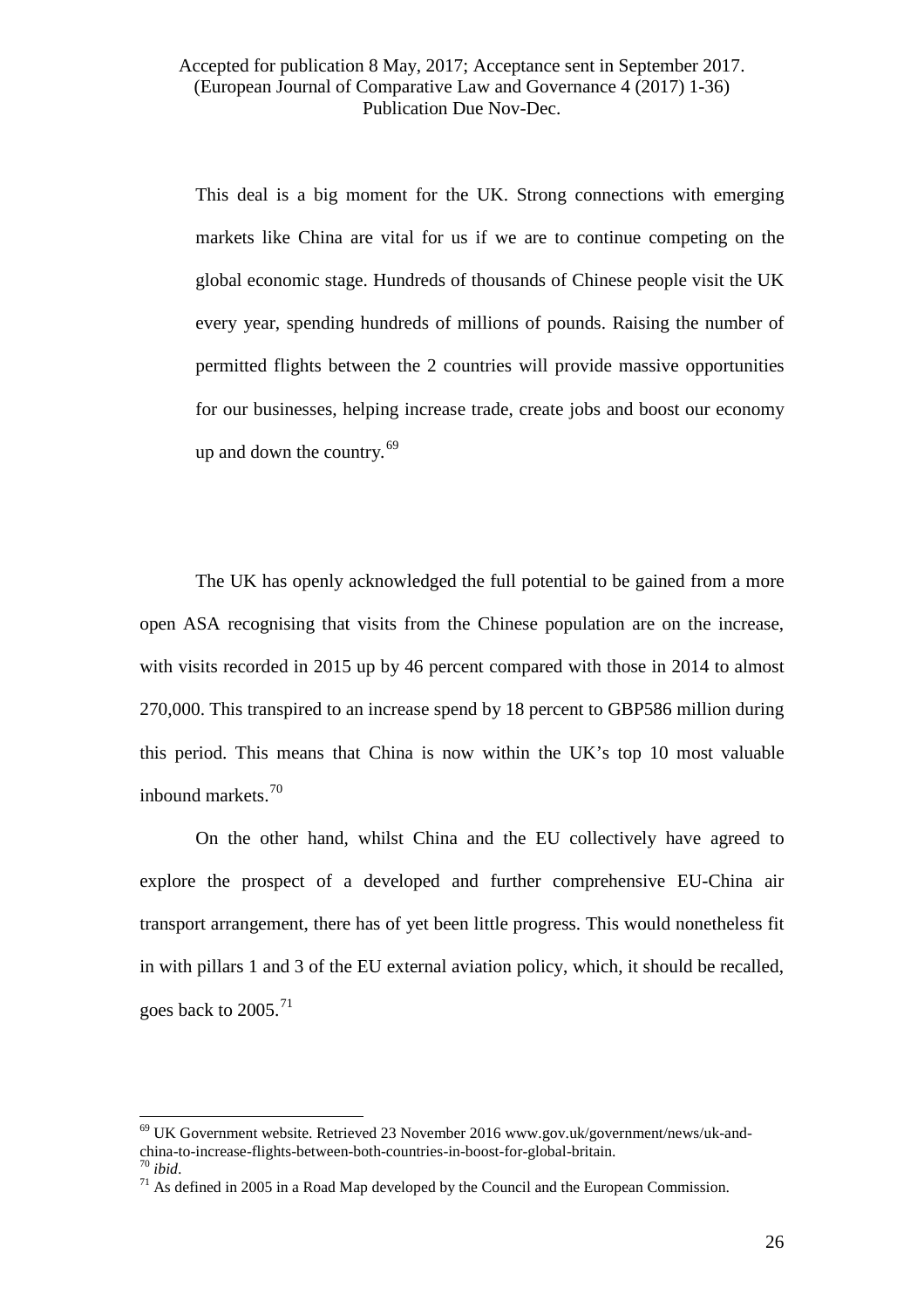In this respect, it should be noted that Hong Kong has been agreeing (bilaterally) with EU Member States through recognition of the EU designation clause, whereby all EU airlines established in the territory of the EU Member State in question are eligible for available traffic rights. The region of Macao has additionally signed a horizontal aviation agreement with the EU.<sup>[72](#page-27-0)</sup> Although this agreement does not replace the existing bilateral agreements in place between Macao and EU Member States it does bring all these agreements (15 as at the date of signing) in line with EU law. The horizontal agreement removes nationality restrictions in the bilateral agreements and will thereby allow any EU airline to operate flights between Macao and any EU Member State where it is established if traffic rights under the relevant bilateral agreement are available.

At the current time the status really remains unchanged in terms of ASA's and could therefore be summed up as an intention to further cooperate, certainly in terms of more liberalised skies. And, in this regard, perhaps the following points are significant to consider:

(i) The EU Open-Skies ruling was made in 2002 and so far, whether due to a failing by the EU or China, the bilateral agreements made with each Member State and China still, in most cases, remain. In a period of over 13 years there has been slow progress in translating these agreements into an agreement which recognises the EU concept of an EU carrier as opposed to those of each Member State. This ultimately translates through to a myriad of different agreements between China and each Member State which ultimately means that despite the CJEU ruling, Member States are

<span id="page-27-0"></span> $72$  See Council Decision of 10 May 2012 on behalf of the Union, and provisional application of the Agreement between the European Union and the Government of the Macao Special Administrative Region of the People's Republic of China on certain aspects of air services [2014] OJ L 021.  $\overline{1}$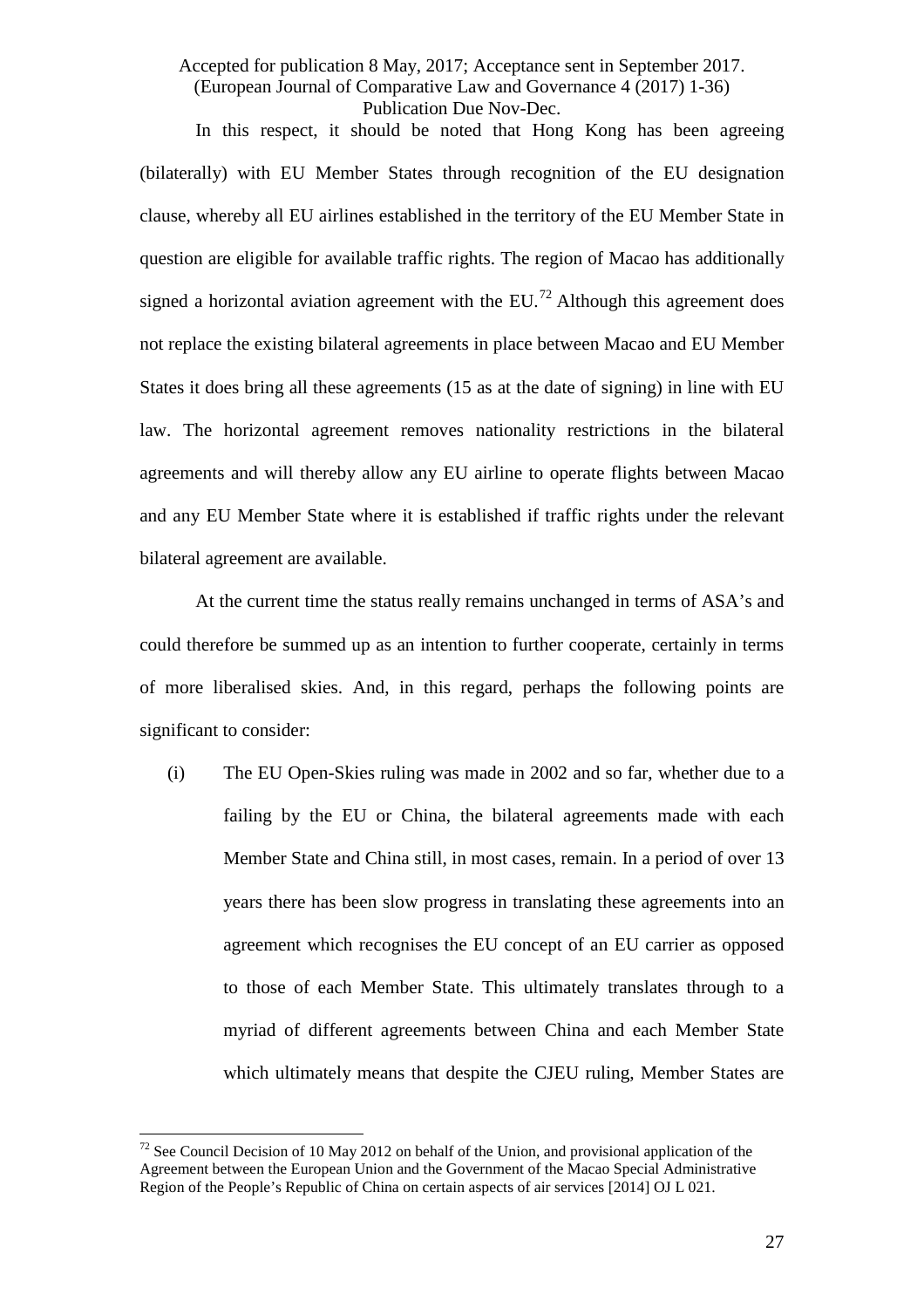Accepted for publication 8 May, 2017; Acceptance sent in September 2017. (European Journal of Comparative Law and Governance 4 (2017) 1-36) Publication Due Nov-Dec. not treated fairly and equally by China and that there remains a disparity of opportunity for operating to and from China due to individual Member States' respective bilateral agreements.

(ii) For the EU-China intention (as per the letter) to fully translate into a reality, there needs to be a united/collective willingness by China to appreciate the position of the EU and the advancement it has made in liberalising aviation within the internal market. This will be of paramount importance to then advancing the cooperative arrangements with respect to connectivity and openness in air transport operations services between China and the EU.

There is no doubting the potential of the market but in many ways it could be observed that China has more to be gained from the fact that potentially, it could have full market access to the 'current' 28 Member States. Perhaps the emphasis on progress development talks may also be said to have been influenced by the standalone negotiations of the UK (in  $2016 -$  as above) and the revised ASA's (for passenger and freight movements).

From the EU perspective, the predicted numbers of Chinese tourists over the next four years is enormous and stands to translate into significant opportunities for most service/tourism industries (including other transport service providers), which will inevitably lead to further market integration of the two communities. However, China has a record of not always advancing talks in a quick and progressive manner. It should be recalled that it took 15 years of arduous talks and negotiations before China was formally admitted to the World Trade Organisation (WTO) on 11 December 2001. In many ways, this was a trigger and initiator for China's full-scale entry onto the global economic scene and whilst the EU may not be quite the same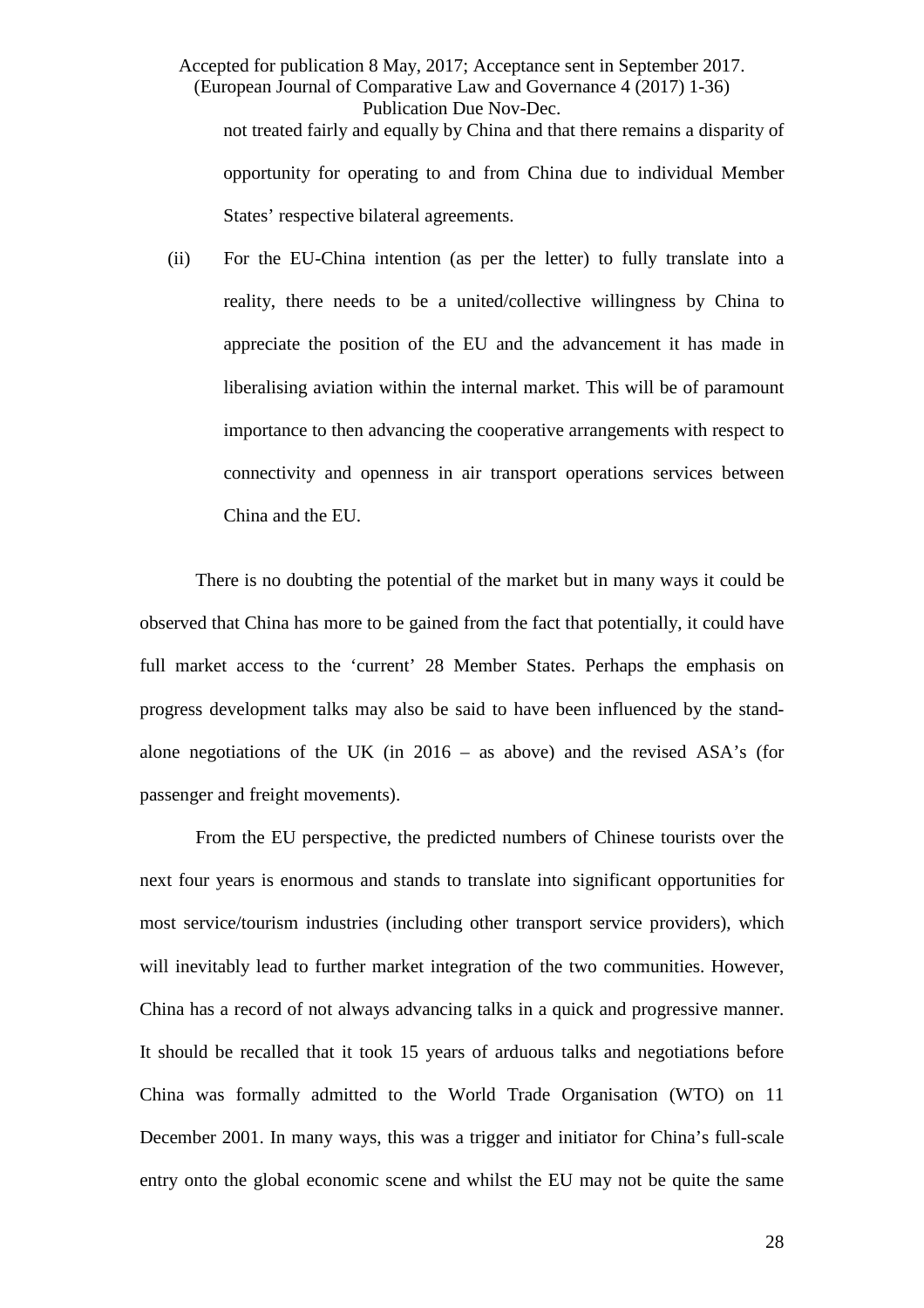supranational organisation in international standing as the WTO, it does hold an everestablishing position in world events. China has not made the full leap that has been expected onto the international arena – in terms of emerging as a superpower to rival the US. But in reality, this should be viewed as an embryonic process – which has taken longer to mature and develop than perhaps was unrealistically envisaged. That said, '*when,*' rather than '*if*', it transpires, a more liberalised and cooperative aviation system between China and the EU will surely be advantageous to Europe and the economic community. In the meantime, however, progress is being made in terms of technical cooperation between the two parties with the first scheduled CAAC-EASA Aviation Safety Conference being held in April 2017. This is viewed as an opportunity to continue to broaden the existing bilateral dialogue by offering the wider European and Chinese aviation industry the opportunity to discuss issues and challenges that affect the aviation industry.

The progress of China should not be overlooked or taken lightly – it has gone from a Maoist Communist society to challenging as a capitalist competitor, and, like the EU, ASEAN realises the advantage of undertaking more cooperative arrangements in air transport services with what is its closer geographical neighbour – China.

#### **5. ASEAN**

ASEAN consists of ten Member States: Brunei (BNR), Cambodia (CAM), Indonesia (INA), Laos (Lao PDR), Malaysia (MAL), Myanmar (MYM), the Philippines (PHI), Singapore (SIN), Thailand (THA) and Vietnam (VNM). The population was recorded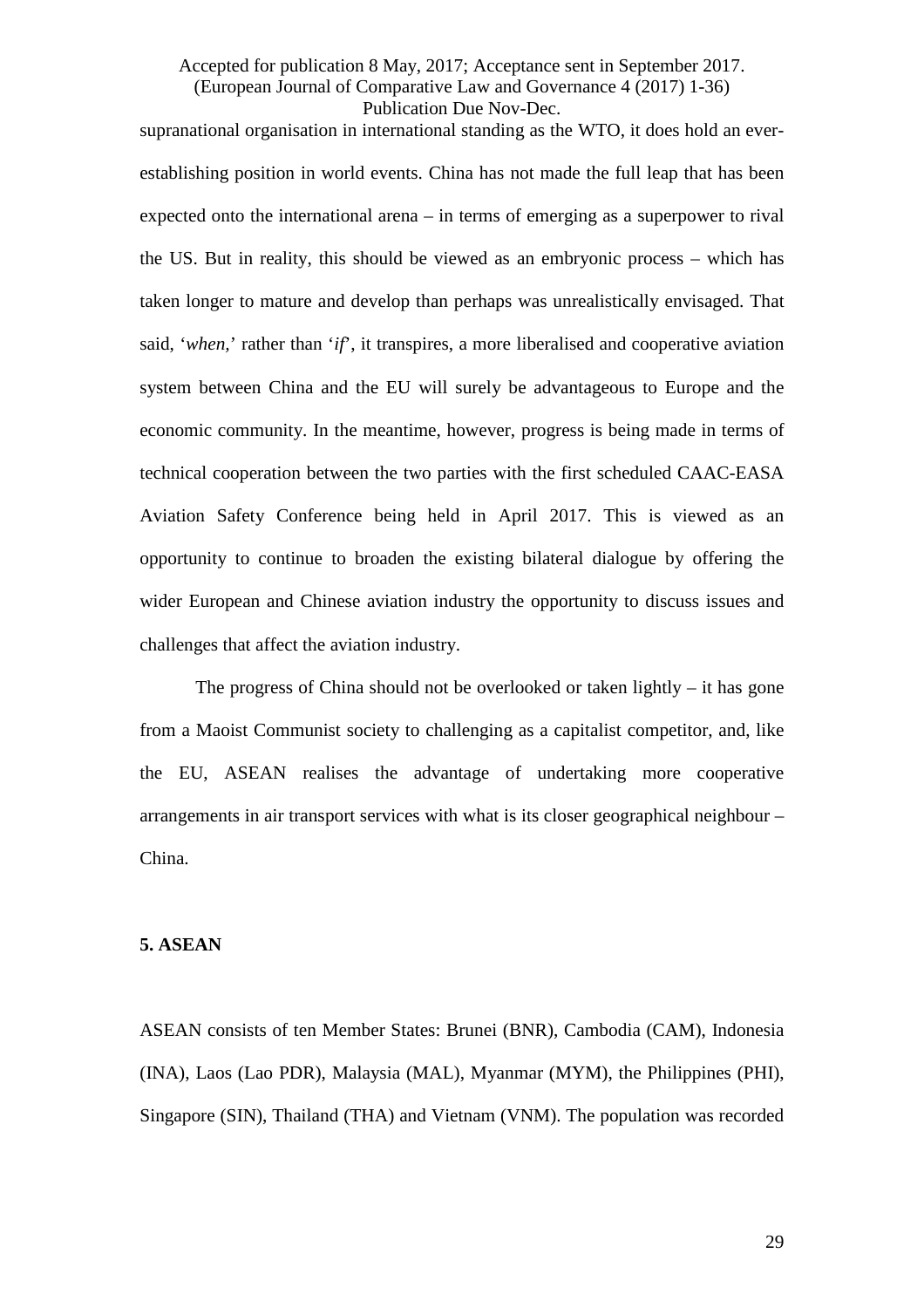Accepted for publication 8 May, 2017; Acceptance sent in September 2017. (European Journal of Comparative Law and Governance 4 (2017) 1-36) Publication Due Nov-Dec. as 633 million people in 2015, with reports that by 2030 this would have arisen to 717 million, a rate of 0.85 percent per annum (See Table 1).

The ASEAN Economic Community (AEC) also appreciates the importance of a single market and production base as a significant factor in a competitive region. As part of this equation, ASEAN also appreciates the significance of aviation as an important asset and driver to achieving regional prosperity.

#### 5.1. *How it works*

Unlike the EU, centralised power is absent within ASEAN. ASEAN was established based on the spirit of recognising the differences of each Member State and decisions are therefore made based on mutual consensus. This means that ASEAN Member States are not legally-bound by any of the ASEAN initiatives. The motivation for ASEAN success is based upon regional prosperity within an increasingly globalised society. ASEAN is based around the concept of 'good faith', therefore *political willingness* is a significant part of succeeding, or ultimately failing. Hence this mechanism is a significant limiter to concluding agreements.

#### 5.2. *Development of ASEAN-China relations*

Recent years have seen rapid growth of political relations and economic cooperation between China and ASEAN countries. At the height of the 1997-1998 Asian financial crisis, China and ASEAN forged a closer relationship, which led to a currency swap initiative (the Chiang-Mai Initiative). China and ASEAN, have an estimated combined population of 2,025,228 billion (see Table 1). Bilateral trade between China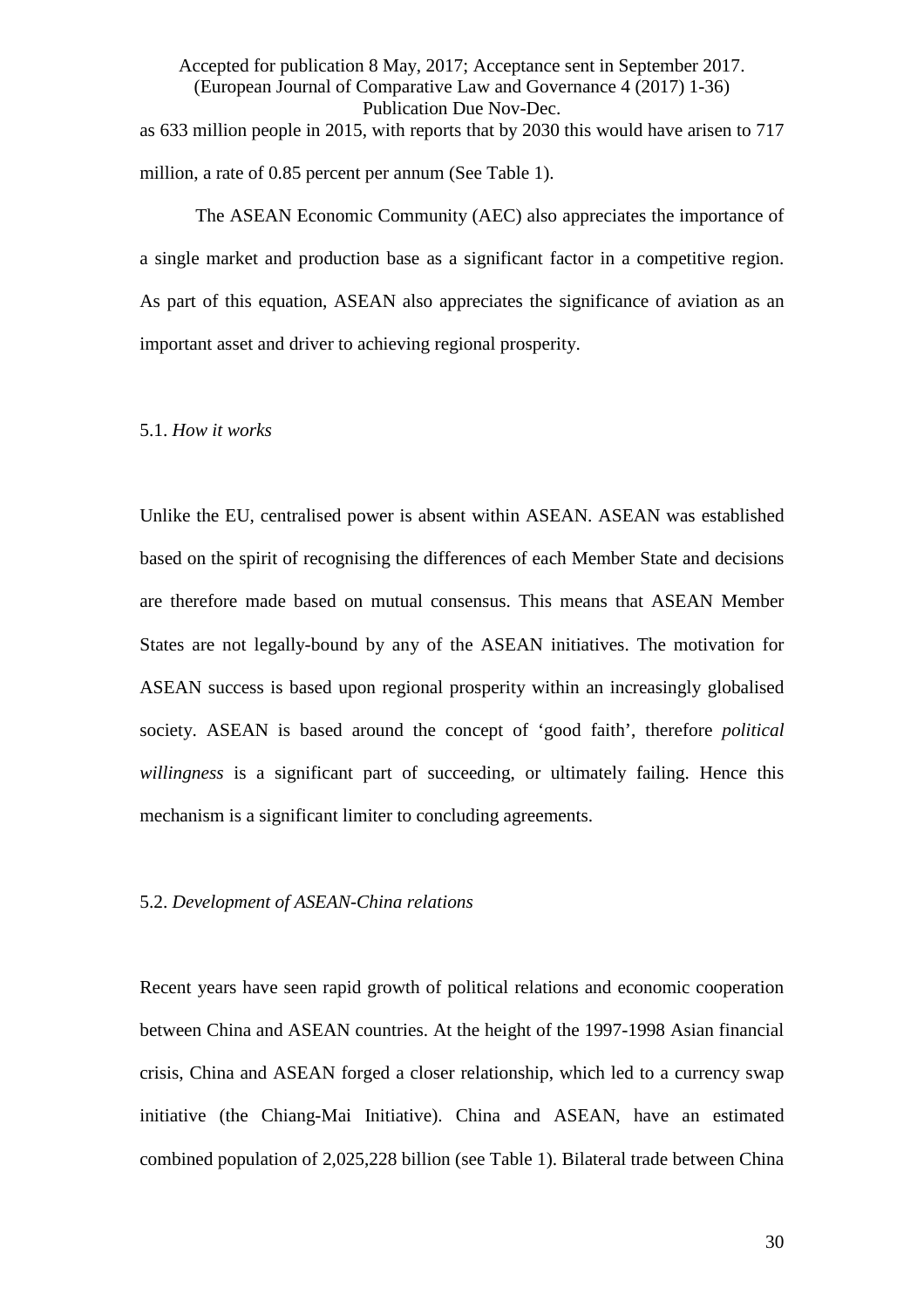and ASEAN totalled USD480 billion in 2014, which equated to an 8.3 percent rise from the previous year and was a six-fold growth from USD78 billion, in 2003.<sup>[73](#page-31-0)</sup> Tourism between China and ASEAN also continues to rise.<sup>[74](#page-31-1)</sup> The combination of ASEAN and China continues to offer significant opportunity in trade and investments, including within the tourism market. Today, China is a full dialogue partner with ASEAN, and ASEAN-China relations have entered a new stage of cooperation through the establishment of ASEAN-China Free Trade Agreement (ACFTA) in 2010. Last year, 2016, marked the 25th anniversary of China-ASEAN dialogue relations and ASEAN and Beijing are looking to boost cooperation as they look to capitalise on this association.<sup>[75](#page-31-2)</sup>

| <b>Country</b> | 2015 | 2020 | 2025 | 2030 | 2035 | Avg.<br><b>Annual</b><br>growth<br>rate - $\%$ |
|----------------|------|------|------|------|------|------------------------------------------------|
| <b>BNR</b>     | 437  | 470  | 501  | 530  | 560  | 1.40                                           |

#### **Table 1: Population Forecast 2015-2035** (*unit – thousand*)

For general and up to date tourism trends see [http://media.unwto.org/press-release/2017-07-14/strong](http://media.unwto.org/press-release/2017-07-14/strong-tourism-results-first-part-2017)[tourism-results-first-part-2017](http://media.unwto.org/press-release/2017-07-14/strong-tourism-results-first-part-2017) (Retrieved 8 September 2017)

Also see China-ASEAN Year of Tourism (2017)

<span id="page-31-0"></span> $^{73}$  China Briefing data. Retrieved 2 February 2016 www.china-briefing.com/news/2015/08/07/chinasgrowing-ties-with-asean-opens-up-new-opportunities-for-foreign-investment.html.<br>
<sup>74</sup> ASEAN countries are among the fastest growing destinations in the world for tourism. Between  $\overline{1}$ 

<span id="page-31-1"></span><sup>2007</sup> and 2011 the ASEAN Secretariat statistics show that Chinese tourists visiting ASEAN increased from 3.9 million to 7.3 million.<http://www.webintravel.com/asean-looks-china-tourism-growth/> also see [http://asean.org/?static\\_post=tourism-statistics](http://asean.org/?static_post=tourism-statistics) Retrieved 4 February 2016

In 2012, it was reported that China has caught up with the European Union as the biggest supplier of tourists to ASEAN. http://www.tourismcambodia.com/news/worldnews/7542/china-tops-asean'stourism-agenda.htm Retrieved 5 September 2017

http://www.chinadaily.com.cn/weekend/2017-03/25/content\_28675141.htm Retrieved 8 September 2017

<span id="page-31-2"></span><sup>75</sup> Jeremy Koh, 2016. 'China, ASEAN seek to further boost ties'. Channel News Asia, January 4. Retrieved 3 September 2017 www.channelnewsasia.com/news/asiapacific/china-asean-seek-to-furtherboost-ties-8208972.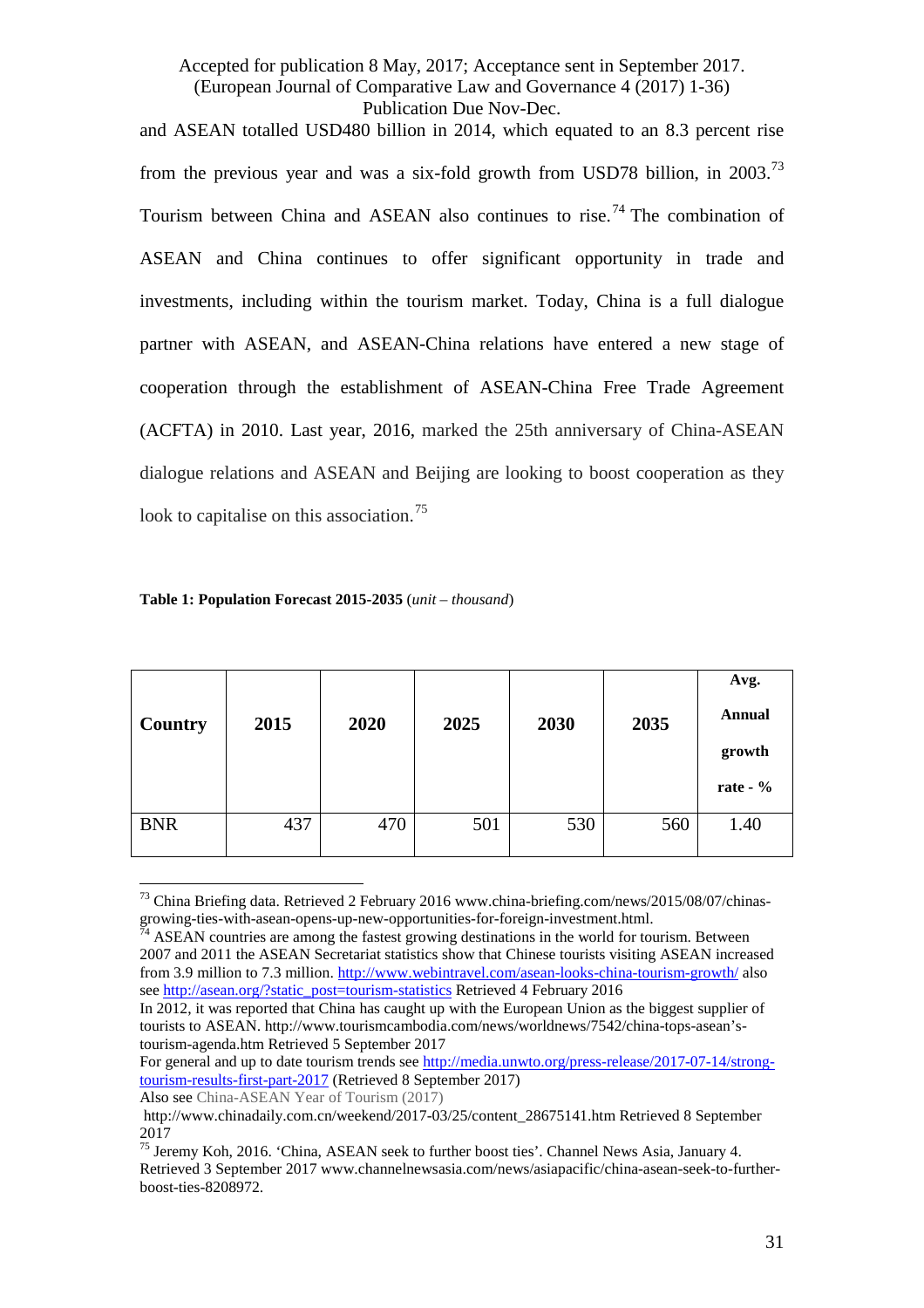| <b>CAM</b>                | 15,087    | 15,978    | 16,799    | 17,509    | 18,100    | 1.00 |
|---------------------------|-----------|-----------|-----------|-----------|-----------|------|
| <b>INA</b>                | 254,156   | 265,558   | 275,575   | 284,128   | 291,686   | 0.74 |
| Lao PDR                   | 6,666     | 7,088     | 7,479     | 7,815     | 8,085     | 1.06 |
| <b>MAL</b>                | 30,916    | 33,271    | 35,549    | 37,783    | 39,887    | 1.45 |
| <b>MYM</b>                | 50,305    | 52,115    | 53,669    | 54,934    | 55,926    | 0.56 |
| PHI                       | 101,938   | 110,402   | 118,937   | 127,428   | 135,860   | 1.66 |
| <b>SIN</b>                | 5,498     | 5,757     | 6,008     | 6,276     | 6,518     | 0.93 |
| <b>THA</b>                | 72,306    | 73,836    | 74,866    | 75,724    | 76,519    | 0.29 |
| <b>VNM</b>                | 93,823    | 97,904    | 101,036   | 103,490   | 106,038   | 0.65 |
| <b>ASEAN</b>              | 633,148   | 664,399   | 692,446   | 717,645   | 741,214   | 0.85 |
| China                     | 1,392,080 | 1,414,082 | 1,425,626 | 1,432,149 | 1,436,685 | 0.16 |
| $ASEAN +$<br><b>CHINA</b> | 2,025,228 | 2,078,481 | 2,118,072 | 2,149,794 | 2,177,899 |      |

Accepted for publication 8 May, 2017; Acceptance sent in September 2017. (European Journal of Comparative Law and Governance 4 (2017) 1-36) Publication Due Nov-Dec.

*Source: Authors*

*Predicted growth based on* ASEAN+6 Population Forecast<sup>[76](#page-32-0)</sup>

#### 5.2.1. *How aviation works for ASEAN*

For aviation, ASEAN retains an approach based upon a formulated, and arguably agreed, mechanism for approaching Dialogue Partners. The motivation is to achieve more liberalised agreements in aviation and as a means to open up the skies and develop regional prosperity.

In 2010 a Memorandum of Understanding on the ASEAN Air Service Engagement with Dialogue Partners was signed. ASEAN Member States have consequently agreed the principle of central engagement with identified Dialogue Partners. The principle points out the requirement of Member States to firstly

<span id="page-32-0"></span><sup>76</sup> *ibid*.  $\overline{1}$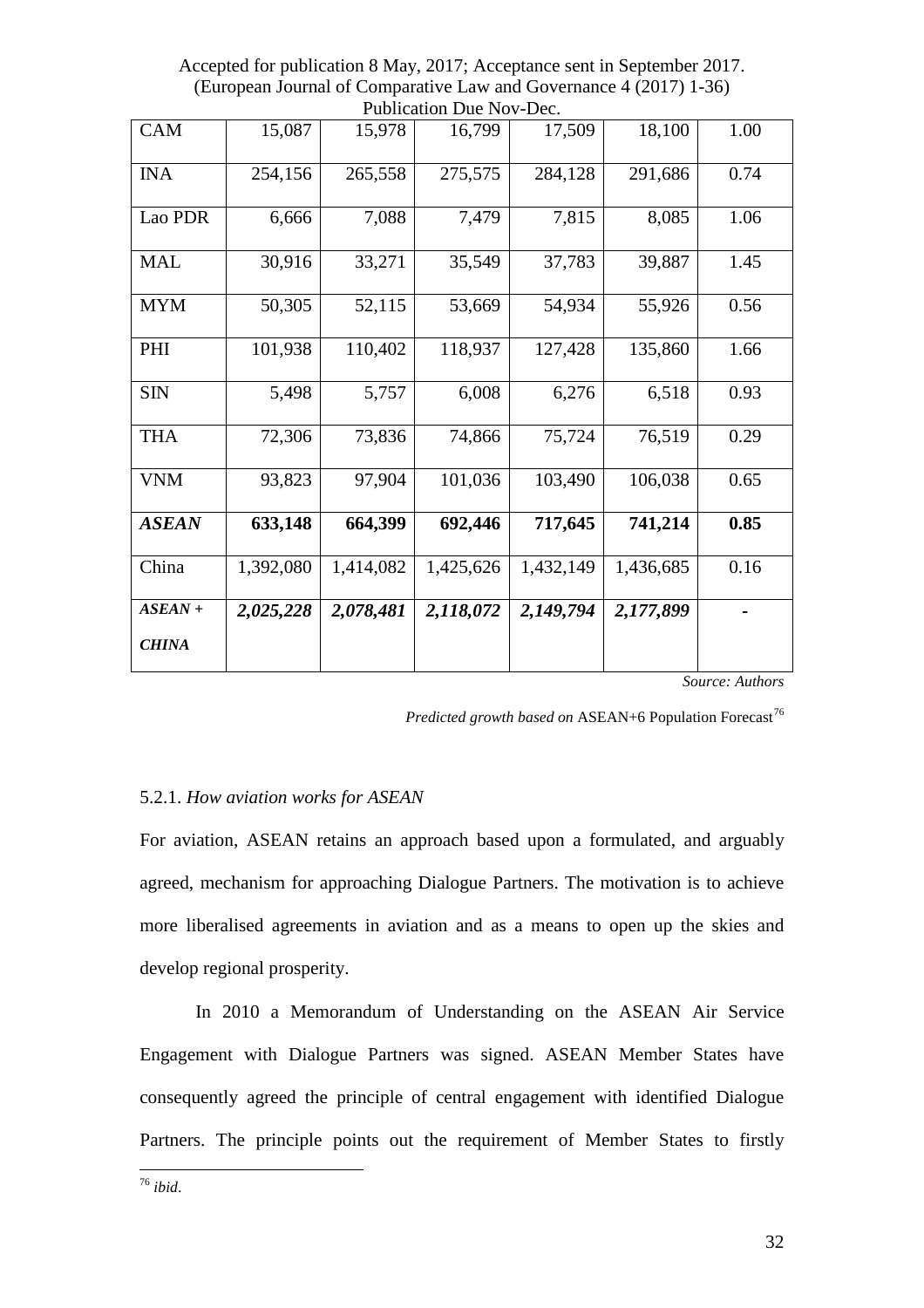# Accepted for publication 8 May, 2017; Acceptance sent in September 2017. (European Journal of Comparative Law and Governance 4 (2017) 1-36) Publication Due Nov-Dec. liberalise their respective air services within the region (by ratifying existing relevant implementing protocols of ASEAN liberalisation) prior to extending the same right to Dialogue Partners.

The spirit behind this principle is to ensure and maintain maximum and equal benefits among ASEAN's Member States through the creation and establishment of a fair and sustainable air transport market within the region. This method is therefore dependent upon the ability and willingness of ASEAN States in prioritising the objectives of ASEAN in their own nations political environment, which includes promoting the benefit of an ASEAN single market.<sup>[77](#page-33-0)</sup>

#### <span id="page-33-1"></span>5.3. *ASEAN-China's air transport cooperation*

To support the realisation of the ASEAN-China Free Trade Agreement, ASEAN and China signed the 2007 ASEAN-China Aviation Cooperation Framework which focuses on establishing and enhancing collaboration on strategic areas of air services arrangements, airlines cooperation, airport infrastructure construction, aviation safety/flight standards, aviation security, human resources development and information exchange.

The Framework also paved the way for the establishment of ASEAN's first open skies with a dialogue partner – ASEAN-China Regional Air Services Agreement, signed in 2011. The Agreement provides for both air freight and air passenger services and was envisaged to support and facilitate the traffic and movement of passengers and cargo in order to increase the trade and economy of ASEAN and China. The Agreement among others granted the following rights:

<span id="page-33-0"></span><sup>77</sup> S. J. Fox and R. Ismail, '*ASEAN Open Skies* – Aviation Development in 2015: "Blue or cloudy skies?"', *Annals of Air and Space Law* 40 (2016) 607-654.  $\overline{1}$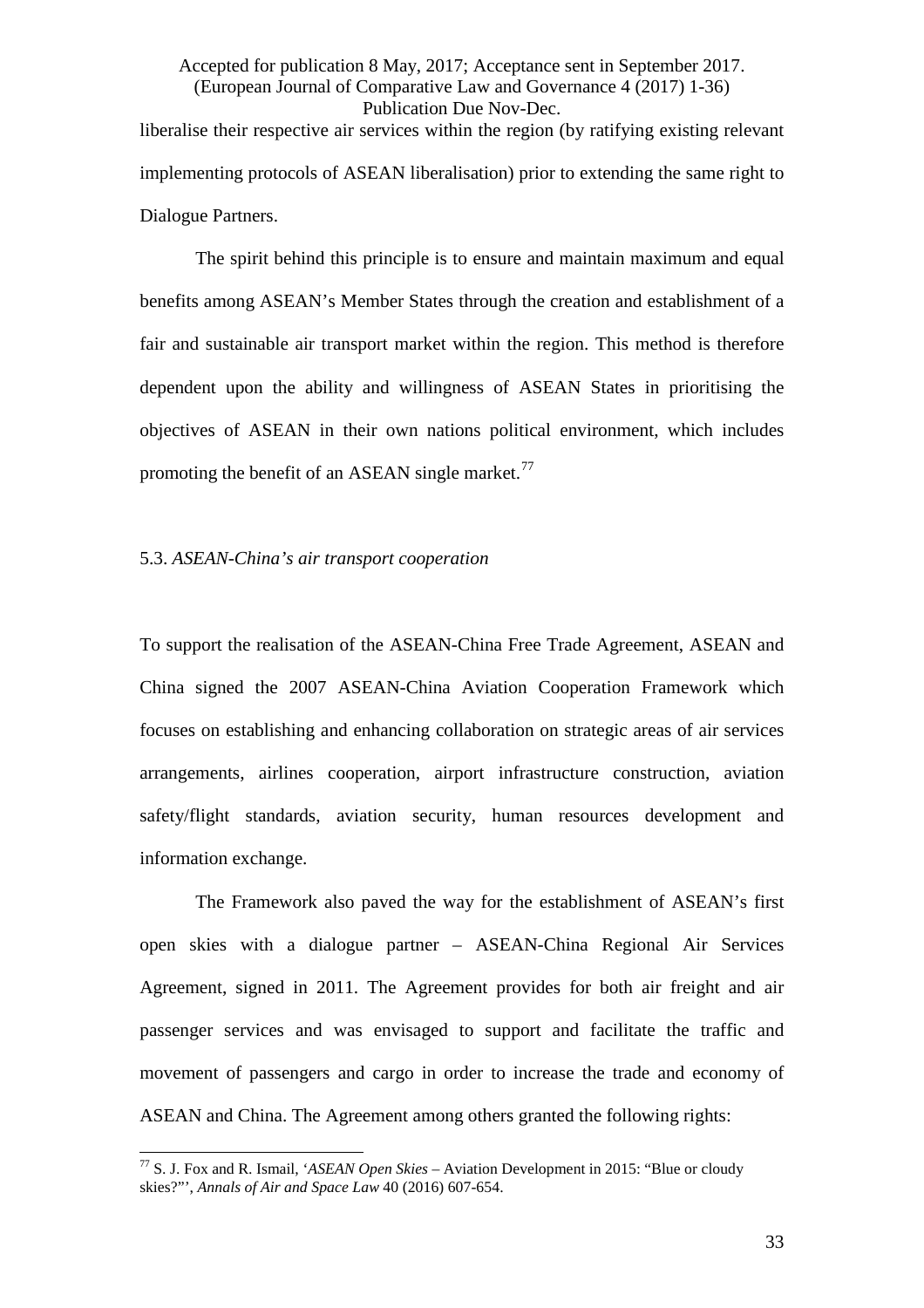- (i) Multiple designation;
- (ii) Open route schedules (but does not include Hong Kong, Macao and Taiwan);
- (ii) Unlimited third and 4th freedom traffic rights;
- (iii) 5th freedom Traffic Rights to designated points; and
- (iv) Liberal tariff arrangements.

#### 5.3.1. *Analysis of the ASEAN-China Regional Air Services Agreement*

The Agreement is based upon the elimination of the existing limited market access, particularly on the exercise of 3rd and 4th freedom rights, which was restricted by the existing 10 individual bilateral arrangements between China and the ASEAN Member States. In many ways, this should be viewed as the same intention as the EU under pillar one of the EU's External Aviation Strategy (2005). However, this intention is not supported in such a strong and enforceable manner, as within the EU. It should be recalled that the CJEU gave force to the concept of one EU carrier, which in essence all Member States are bound by – save for the fact that the third country, which has previously negotiated with an individual State, has to also recognise this concept. It should be recalled that China has yet to treat each country the same by renegotiating a horizontal agreement with the EU collectively.

# ASEAN-China: Multilateral vs. Bilateral Approach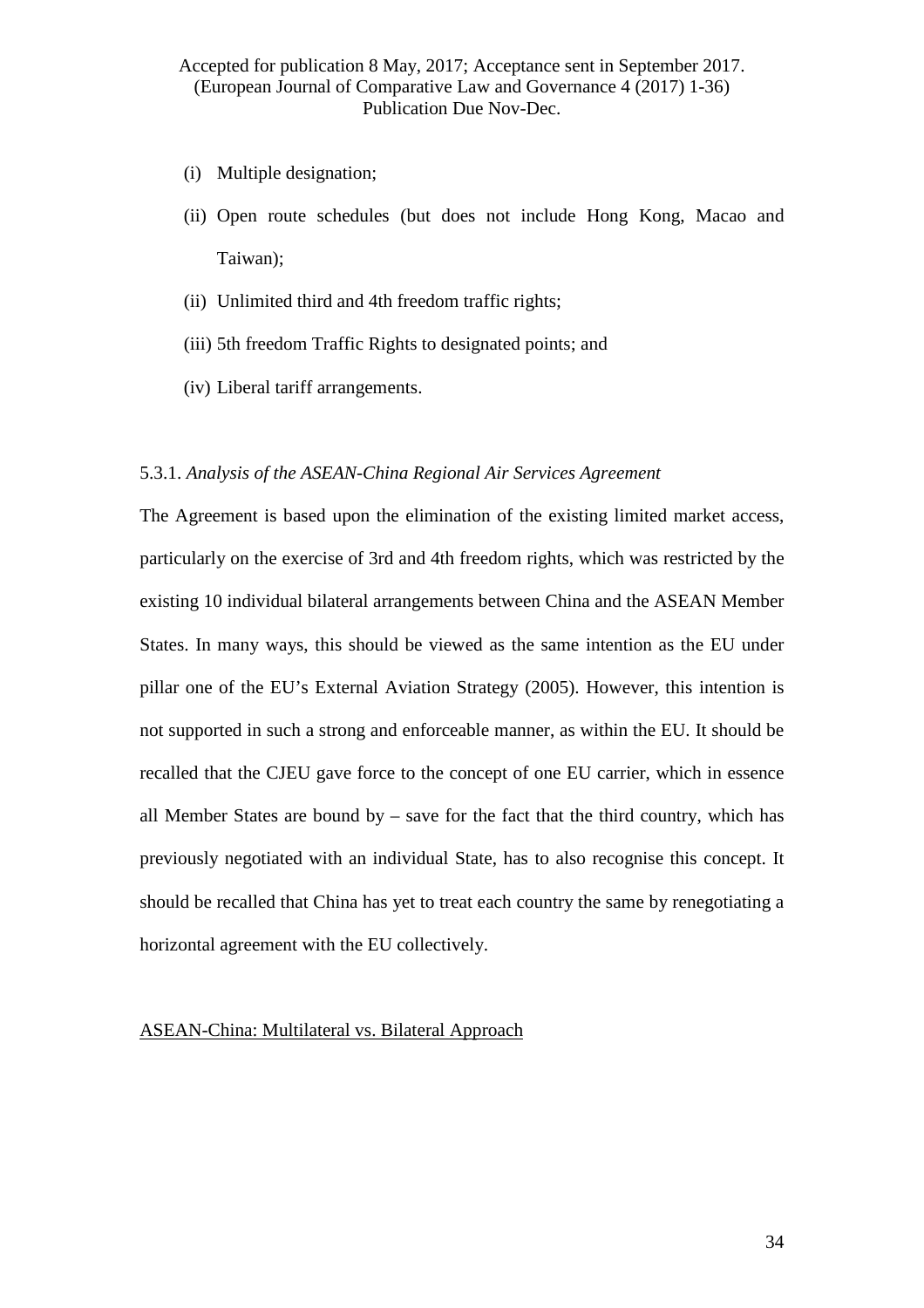Article 23 of the ASEAN-China Air Services Agreement  $^{78}$  $^{78}$  $^{78}$  stipulates that the multilateral agreement shall be read together with the existing bilateral arrangements entered by each individual ASEAN Member State with China, whereby the more liberal or less restrictive arrangements shall prevail. Hence, the collective 10 bilateral arrangements between ASEAN Member States and China are still in force, together with the ASEAN-China multilateral agreement. This means that both sides are allowed to continuously enter into future bilateral negotiations and other arrangements. On top of that, the bilateral arrangements may remain confidential between the signatories' parties, without having to declare the agreed new arrangements to other ASEAN Member States.

This inevitably is as issue for ASEAN Member States from a collective perspective; and, whilst, this approach reflects ASEAN's spirit of non-interference of each Member States' affairs, it also means that each Member State can still enjoy freedom in strategising its aviation policy without compromising its commitments to ASEAN. Ultimately it also means that this approach has less bargaining power for ASEAN collectively, as compared to the bilateral Member State's individual position.

Within the EU there is one aviation policy, which is translated and supported nationally. The EU also has more power as a collective unity, including legal personality to act on behalf of the current 28 Member States in negotiating and implementing agreements. That said, with regards to China it should be recalled that an EU horizontal agreement with China has not yet transpired. Whilst the objective of the horizontal agreement would be to bring the bilateral agreements of all EU Member States into line with EU law, the Horizontal Agreements would not affect the

<span id="page-35-0"></span> $78$  Article 23 of the Air Transport Agreement between the Government of the Member States of South East Asian Nations and the Government of the People's Republic of China, 12 November 2011. Retrieved 23 February 2016  $\overline{1}$ 

www.icao.int/sustainability/Compendium/Documents/ASEAN/AirTransportAgreement\_ASEAN-China.pdf.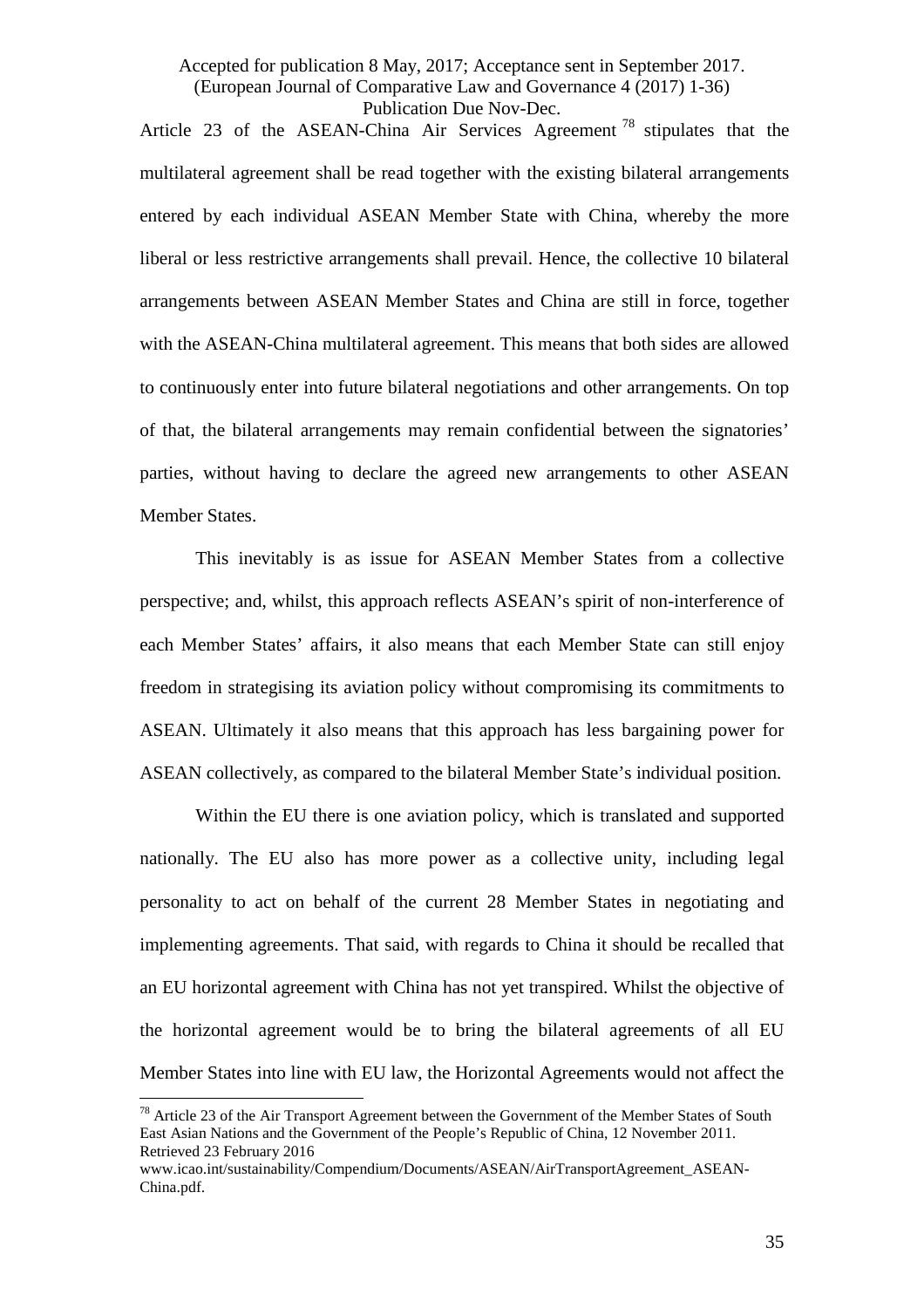Accepted for publication 8 May, 2017; Acceptance sent in September 2017. (European Journal of Comparative Law and Governance 4 (2017) 1-36) Publication Due Nov-Dec. volume of air traffic rights or any other provision of the respective bilateral agreements of EU Member States with a third country.

The ASEAN-China Agreement provides for relaxed ownership requirements for ASEAN carriers, which supports the concept of the possible designation of an ASEAN community carrier, as has occurred within the EU. In the EU, alongside the EU carrier concept, nationals of the EU are freely permitted to have controlling interest in another airline operating in the EU and therefore to fully invest.

However positively, ASEAN has remained strongly focused on the conventional approach when permitting China's carrier to operate within ASEAN. This stance is internally displayed with the development of the concept of ASEAN, which relates to the substantial ownership and effective regulatory control being retained by citizens of that specific country, which minimises the degree of investment and controlling share of a carrier, save to nationals of that country. This failure to liberalise suggests that ownership is still a sensitive issue within ASEAN's aeropolitics; more so, arguably, than in China – which appears to be more liberalised in terms of progressing this aspect. Nonetheless, several ASEAN Member States are more willing than others to develop the concept of a truly open market.

This diversion amongst ASEAN members only too clearly shows the lack of a formalised structure for ASEAN to operate under and remains a clear weakness in terms of negotiating agreements – which is especially problematic for aviation, given the legacy of sovereign control. This is in distinct contrast with the more formulated and formulised system of the EU, which it should be recalled also consists of a Court system which ruled on a significant aspect regarding regional unity and international air transport negotiations in terms of more liberalisation and ASA's.

36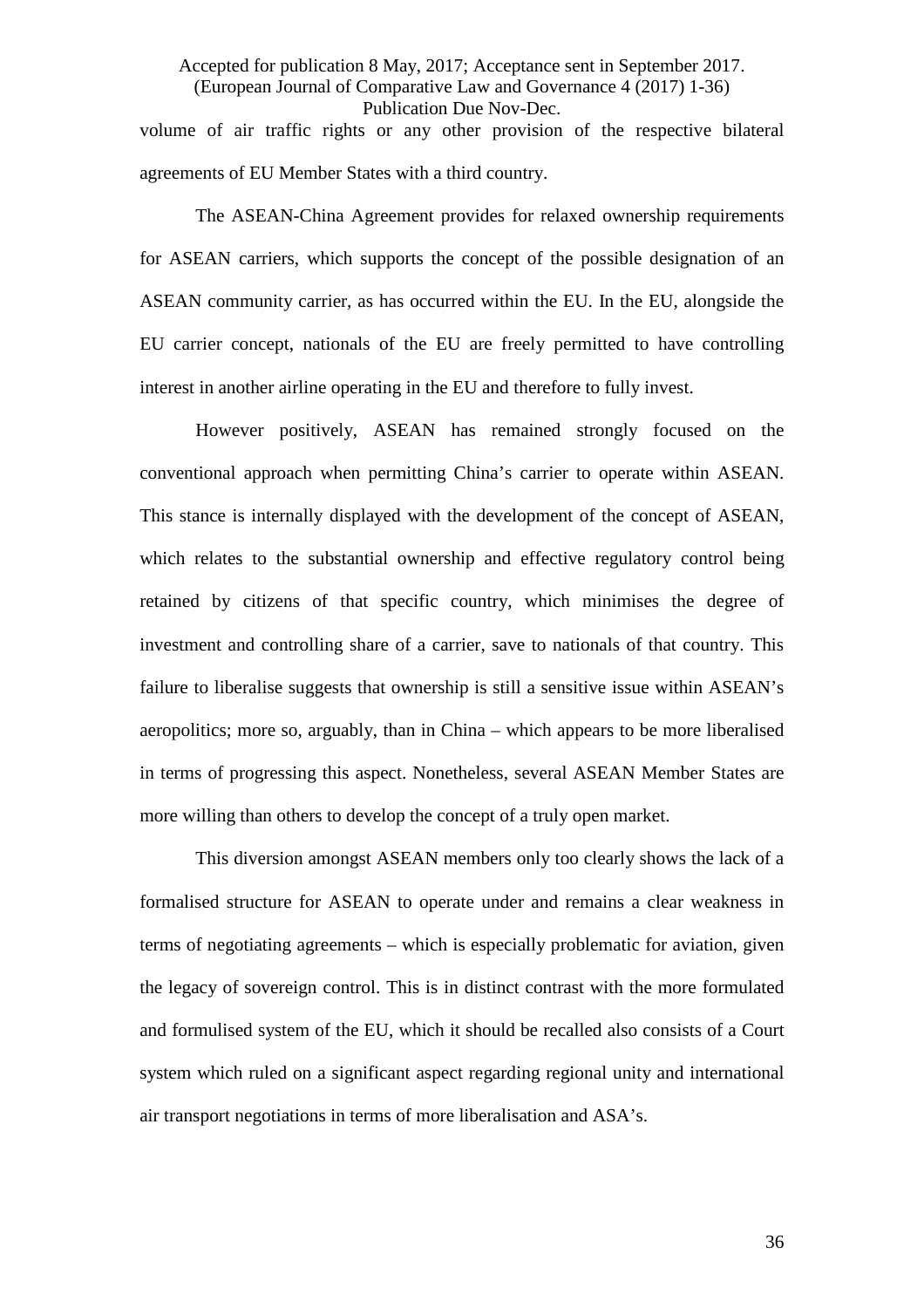On the other hand, even though 5th freedom rights were granted this remains limited and can only be exercised on selected points, which mostly are secondary cities. In this respect, China has only named 10 secondary cities for utilisation of 5th freedom beyond points by ASEAN carriers. Noticeably, these exclude Beijing, Shanghai and Guangzhou. Even then, there is a cap of 14 weekly flights per country. The beyond points granted are not as most ASEAN carriers would have wished, hence the chances are that the allocated rights may end up being underutilised, which ultimately dilutes the true potentials and benefits of open skies and further liberalisation within the Chinese market for ASEAN carriers. This also reflects the hesitancy of China to permit several major carriers of ASEAN, such as Singapore Airlines, to utilise the rights in serving the markets from China to Europe and the United States.

Similarly, 5th freedom operations are restricted via any ASEAN intermediate point to China or beyond to another ASEAN point. Such operations by an ASEAN carrier must begin from the relevant ASEAN secondary city, and may route through another named ASEAN secondary city, to a list of 28 Chinese secondary cities, then may go beyond China to yet another named ASEAN secondary city. Here, China has offered 28 points for the internal deal, beyond the 10 identified for external 5th freedom. There is no weekly cap. Even then, the list of 28 cities excludes Beijing, Shanghai and Guangzhou, and is essentially an extension of the 10 offered for the external deal.

In return, the ASEAN countries, apart from Singapore<sup>[79](#page-37-0)</sup> and Brunei, have offered only their secondary points, subject to the same weekly cap. Nevertheless, via this Agreement, the Chinese carriers indirectly have gained 'cabotage' rights within

<span id="page-37-0"></span> $79$  It should be noted than Singapore only has one primary airport.  $\overline{1}$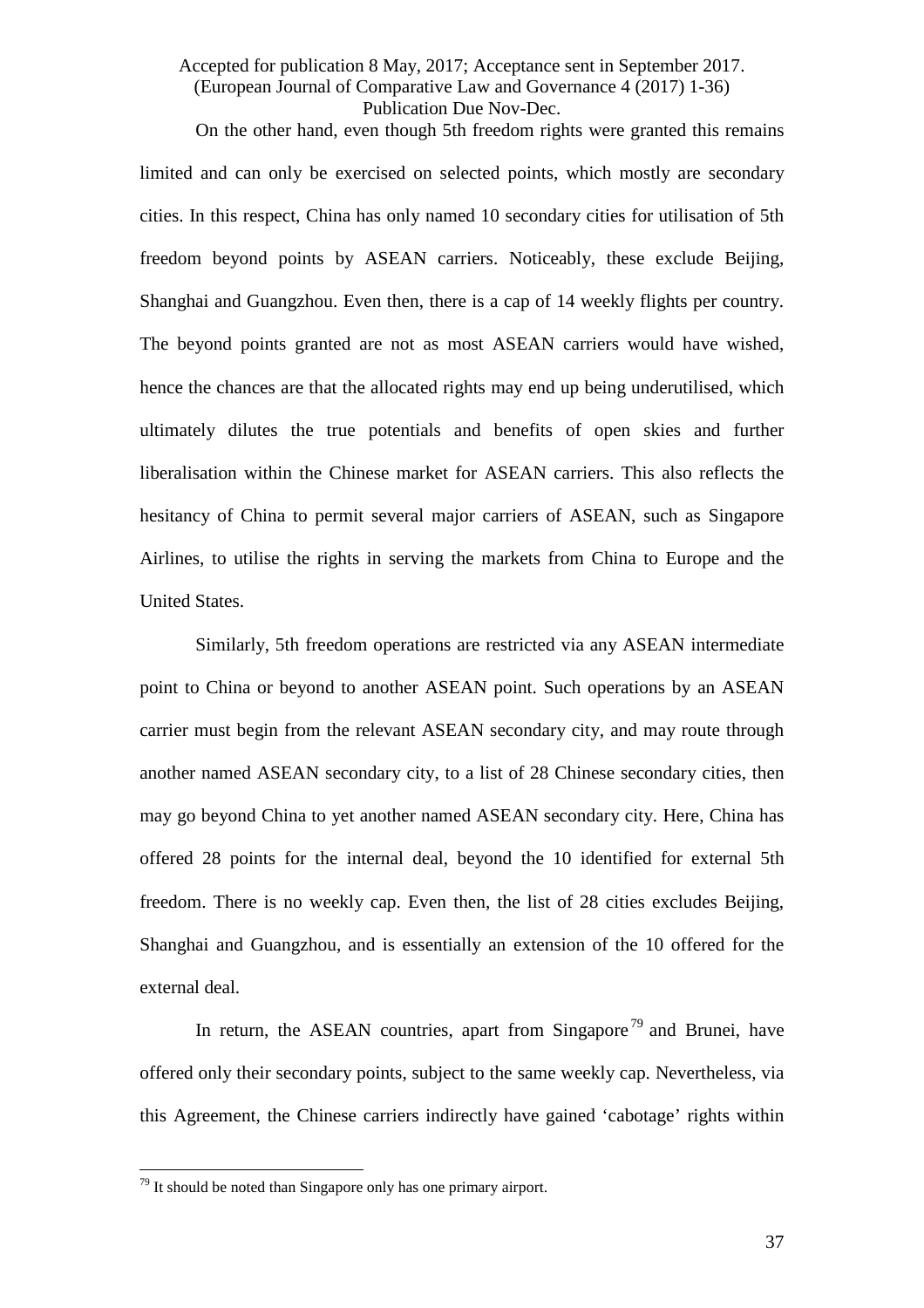ASEAN due to the rights to exercise 5th freedom within the region by connecting ASEAN main cities. 'Cabotage' <sup>[80](#page-38-0)</sup> commonly refers to the rules and regulations concerning the carriage of passengers and/or goods for hire or reward that is carried out by non-resident operators (registered in another country, i.e., the nationality of the airline) in a host State/country. And, in respect of this, Article 7 of the Convention, states that, each contracting State has the 'right' to refuse permission to the aircraft of other contracting States to carry in its territory passengers, mail or cargo for remuneration to other points within its territory.

Therefore, cabotage is a right or privilege granted to a foreign State or foreign carrier to carry revenue producing traffic from one airport of a State to another in the same territory/State.<sup>[81](#page-38-1)</sup>

Based on the agreed rights, the Chinese carriers have high potential to operate as a sixth freedom network as they are geographically strategically placed to service traffic flows from all countries to the south, connecting with North America and Western Europe using the effective north Polar routing, hence breaking the aggressive expansion of Middle East carriers in the region. Additionally, the Chinese carriers have relatively low-cost bases compared to other ASEAN carriers.<sup>[82](#page-38-2)</sup> However, in so doing, the Chinese carriers need to first address several prominent issues which include the service quality, which is typically not at the standards expected within the

<span id="page-38-0"></span><sup>&</sup>lt;sup>80</sup> See Manual on the Regulation of International Air Transport (n [33\)](#page-13-1). See also R. I. C. Bartsch, *International Aviation Law* (Farnham: Ashgate, 2012), wherein a more simplistic definition is found, by providing that, it is '[t]he right to transfer passengers or cargo between two points in a foreign country.' (For further information, please refer to the see Manual on the Regulation of International Air Transport (n [33\)](#page-13-1)).<br><sup>81</sup> *ibid*. 82 SIA's CASK ex-fuel is USD9.21 cents whereas China Southern's is USD7.44 cents in 2012. China  $\frac{1}{2}$ 

<span id="page-38-2"></span><span id="page-38-1"></span>Southern's figure encompasses a predominantly short-haul network, with a resulting higher cost than the long-haul division. That would place China Southern's long-haul CASK lower than Emirates' at USD7.29 cents. See Capa Centre for Aviation. 2012. 'Chinese Airlines' Sixth Freedom Roles Could Challenge Middle East, Asian, European Hubs This Decade'. 26 January. Retrieved 3 September 2017 www.centreforaviation.com/analysis/chinese-airlines-sixth-freedom-roles-could-challenge-middleeast-asian-european-hubs-this-decade-66664.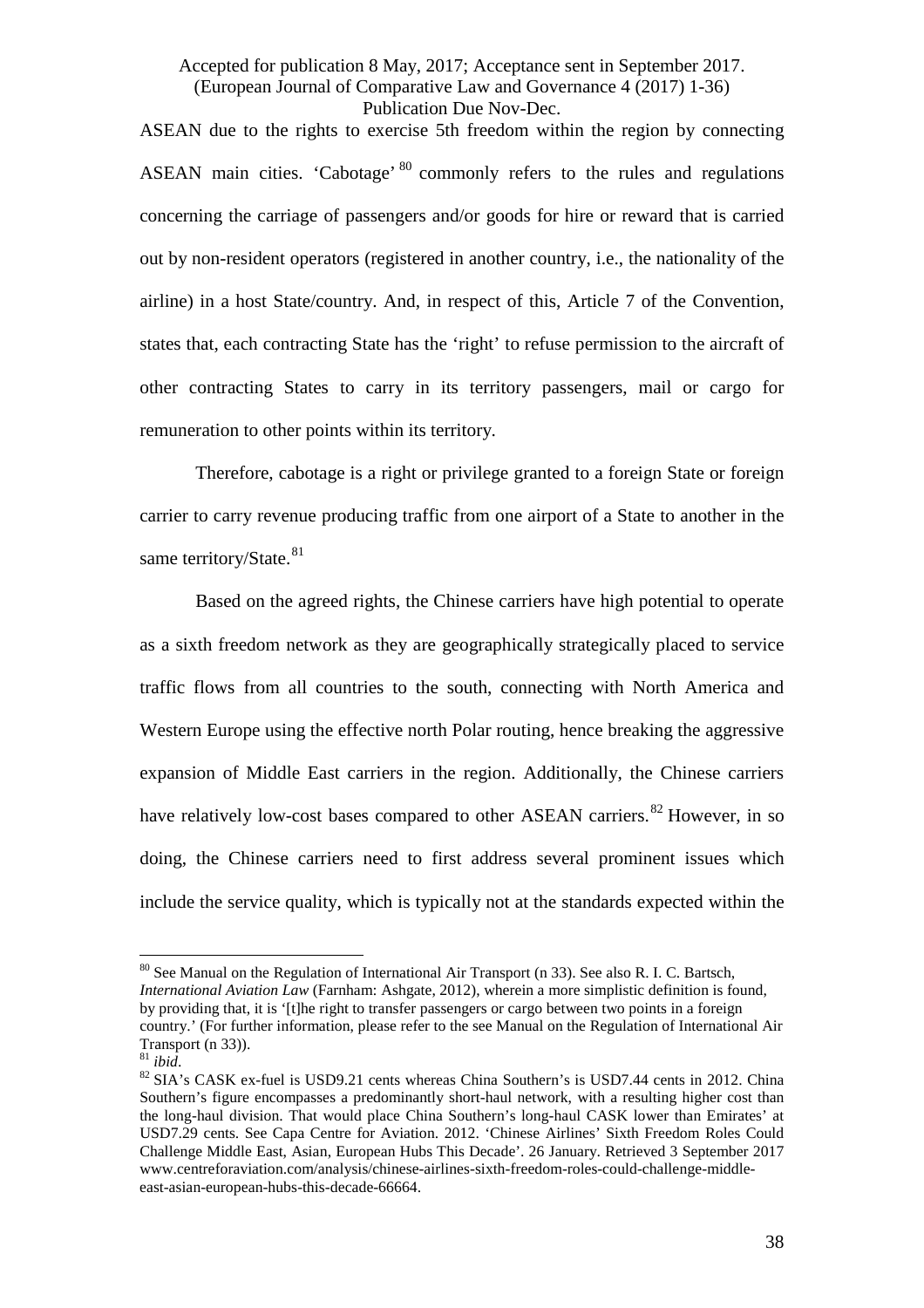Asia Pacific region carriers, marketing and distribution methods and yield management. Of course, this will also be an issue to the European market should progression be made to a more liberalised open-skies environment.

Unlike the EU, there are noticeable differences in ASEAN Member States' regulations on immigration, and other bureaucracies are also other possible challenges that need to be taken up by Chinese carriers in exercising the awarded rights, given the lack of centralised regulatory power of ASEAN as an organisation. For instance, in operating on Shanghai – Manila – Kuala Lumpur vv routes, a Chinese carrier must obtain slots and other approval from the Philippines and Malaysia's civil aviation authority on a separate exercise.  $83$  On top of that, in carrying passengers from Shanghai to Kuala Lumpur, the carriers are subjected to Malaysia's immigration procedures, which are different from those embarking in Manila. There is also no centralised agency within ASEAN which collects fees and charges for all aeronautical services rendered, hence airlines are liable to make these payments to different entities by themselves.

The Agreement also fails to address several key areas being faced by several carriers, namely, in obtaining slots at several congested airports, such as Beijing and Shanghai. Hence, this will serve as a hindrance to effectively use the rights awarded. In addressing this issue, China has suggested one remedy, which was the prohibition of entry into Beijing and Shanghai for all Low-Cost Carriers, which was strongly objected to by ASEAN, as it was viewed as a discriminatory and unfair practice to market players. Moving forward, both parties may wish to adopt the International

<span id="page-39-0"></span> $83$  In exercising the Shanghai – Manila – Kuala Lumpur vv routes, a Chinese carrier is obliged to apply Article 19 (Approval of Schedules) of the ASEAN-China Air Transport Agreement which stipulates the possible requirement for airlines to submit their flight schedules for approval, 60 days prior to the proposed services. Article 19 Air Transport Agreement between the Government of the Member States of South East Asian Nations and the Government of the People's Republic of China, 12 November 2011.  $\overline{a}$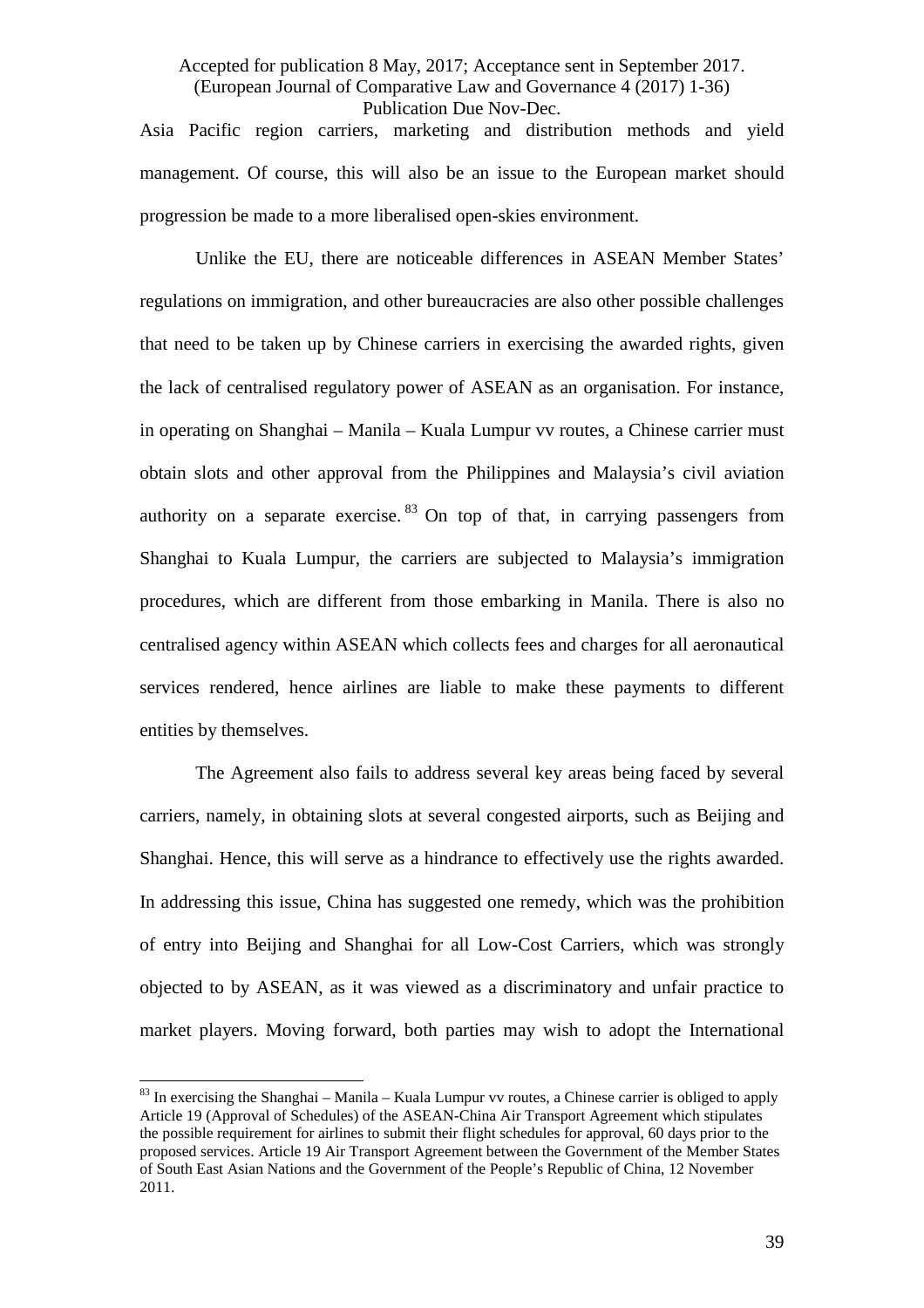Civil Aviation Organisation's (ICAO) recommendation [84](#page-40-0) made during the Sixth Meeting of Worldwide Air Transport Conference in 2013 which includes any one of three options of Slot Allocation provision developed by  $ICAO$ .<sup>[85](#page-40-1), [86](#page-40-2)</sup> This states that

States should give due consideration to the concerns of other States over the issues related to slot allocation and the negative impact on international air services and make every effort to resolve the problems. States should also give due consideration to capacity demands in the planning and development of aviation infrastructure.

Despite concluding an agreement between ASEAN and China, it is arguable whether this was really more of a diplomatic, outward-facing example of compromise aeropolitics, rather than an effective liberalised aviation solution.

<sup>&</sup>lt;sup>84</sup> Made during the Sixth Meeting of Worldwide Air Transport Conference in 2013

<span id="page-40-1"></span><span id="page-40-0"></span><sup>&</sup>lt;sup>85</sup> Option 1 stipulated as follows: 'Each Party shall ensure that its procedures, guidelines and regulations to manage slots applicable to airports in its territory are applied in a fair, transparent, effective and non-discriminatory manner'. Option 2: '1. Each Party shall facilitate the operation of the agreed services by the designated airlines of the other Party, including granting the necessary landing and take-off slots, subject to the applicable national and international rules and regulations, and in accordance with the principle of fair and equal opportunity, reciprocity, non-discrimination and transparency. 2. Both Parties shall make every effort to resolve any dispute over the issue of slots affecting the operation of the agreed services, through consultation and negotiation in accordance with the provisions of Article X (Consultation) or through the dispute resolution provisions of Article Y (Dispute settlement)'. Option 3: '1. In respect of the allocation and grant of slots at airports in its territory, each Party will, in accordance with local slot allocation rules, procedures or practices which are in effect or otherwise permitted, ensure that the airlines of the other Party: (i) are accorded fair and equal opportunity to secure slots for the operation of the agreed services; and (ii) are afforded no less favourable treatment than any other national or international airlines operating similar services to/from the same airport. The terms of this paragraph are subject to national and international laws and regulations applicable to the allocation and grant of slots at their airports. 2. In case of any dispute over the issue of slot allocation affecting the exercise of the rights granted under the present Agreement, both Parties shall endeavour to resolve the dispute through consultation and negotiation in accordance with the provisions of Article X (Consultation), or through the dispute resolution provisions of Article Y (Dispute settlement)'.

<span id="page-40-2"></span><sup>&</sup>lt;sup>86</sup> It is worth noting that in January 2012, the African Union Summit of Heads of State and Government held in Addis Ababa, Ethiopia, endorsed an 'African Civil Aviation Policy'. This policy, *inter alia*, requests African States to use Option 2 of the ICAO model clause on slot allocation in air service agreements.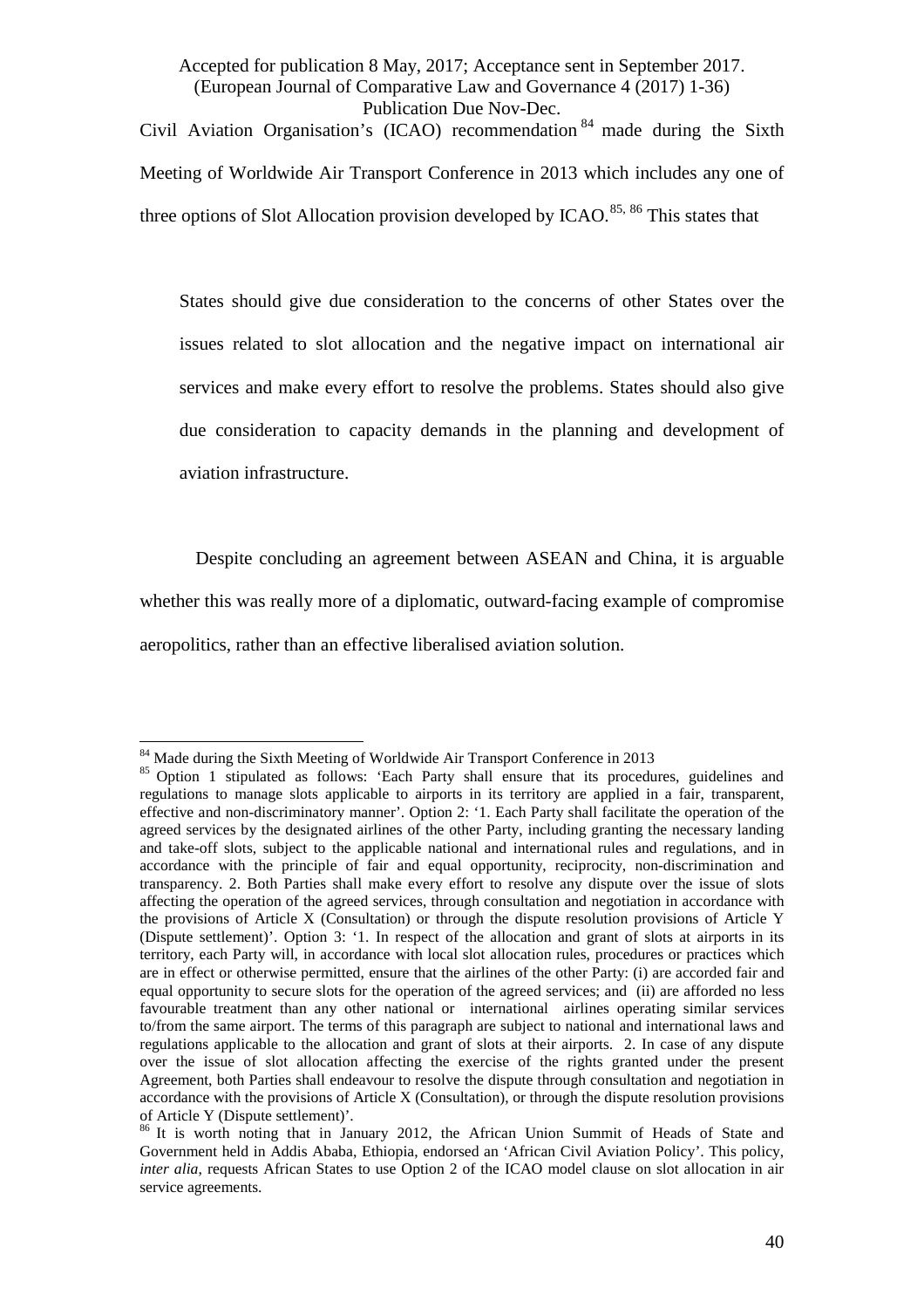Accepted for publication 8 May, 2017; Acceptance sent in September 2017. (European Journal of Comparative Law and Governance 4 (2017) 1-36) Publication Due Nov-Dec. Importantly, since the signing of the agreement in 2011, only six ASEAN Member States and China have ratified the Agreement and its Implementing Protocol 1.<sup>[87](#page-41-0)</sup> Meanwhile, only four ASEAN Member States and China have ratified the Implementing Protocol 2,<sup>[88](#page-41-1)</sup> which entered into force in September 2015 as shown in Table 2 below.

#### **Table 2: Status of Ratification of ASEAN-China arrangements**

| <b>INSTRUMENT</b>          | <b>DATES OF</b> | DATES OF RATIFICATION BY MEMBER STATES |            |            |            |            |                |     |            | <b>DATE OF</b> |              |                |
|----------------------------|-----------------|----------------------------------------|------------|------------|------------|------------|----------------|-----|------------|----------------|--------------|----------------|
|                            | <b>SIGNING</b>  |                                        |            |            |            |            |                |     |            |                | <b>ENTRY</b> |                |
|                            |                 |                                        |            |            |            |            |                |     |            |                |              | <b>INTO</b>    |
|                            |                 |                                        |            |            |            |            |                |     |            |                |              | <b>FORCE</b>   |
|                            |                 | <b>BNR</b>                             | <b>CAM</b> | <b>INA</b> | <b>LAO</b> | <b>MAL</b> | <b>MYM</b>     | PHI | <b>SIN</b> | <b>THA</b>     | VN           |                |
| <b>Air Transport</b>       | 13/01/11        | 08/04/13                               |            |            |            | 24/06/11   | 4/6/12         |     | 27/5/11    | 13/09/11       | 09/11/11     | China:         |
| <b>Agreement between</b>   |                 |                                        |            |            |            |            |                |     |            |                |              | 09/08/11       |
| the Governments of         |                 |                                        |            |            |            |            |                |     |            |                |              | Enter Into     |
| the Member States          |                 |                                        |            |            |            |            |                |     |            |                |              | Force among    |
| of the Association of      |                 |                                        |            |            |            |            |                |     |            |                |              | those ratified |
| <b>Southeast Asian</b>     |                 |                                        |            |            |            |            |                |     |            |                |              |                |
| Nations and the            |                 |                                        |            |            |            |            |                |     |            |                |              |                |
| Government of the          |                 |                                        |            |            |            |            |                |     |            |                |              |                |
| People's Republic of       |                 |                                        |            |            |            |            |                |     |            |                |              |                |
| China                      |                 |                                        |            |            |            |            |                |     |            |                |              |                |
| Protocol 1                 | 13/01/11        | 08/04/13                               |            |            |            | 24/06/11   | 4/6/12         |     | 27/5/11    | 13/09/11       | 09/11/11     | China:         |
| <b>Unlimited Third</b>     |                 |                                        |            |            |            |            |                |     |            |                |              | 09/08/11       |
| and Fourth                 |                 |                                        |            |            |            |            |                |     |            |                |              | Enter Into     |
| <b>Freedom Traffic</b>     |                 |                                        |            |            |            |            |                |     |            |                |              | Force among    |
| <b>Rights Between Any</b>  |                 |                                        |            |            |            |            |                |     |            |                |              | those ratified |
| Points in                  |                 |                                        |            |            |            |            |                |     |            |                |              |                |
| <b>Contracting Parties</b> |                 |                                        |            |            |            |            |                |     |            |                |              |                |
| Protocol 2                 | 19/11/14        |                                        |            |            |            | 11/2/15    | 25/06/1        |     | 21/1/15    | 05/06/15       |              | China:         |
| <b>Unlimited Fifth</b>     |                 |                                        |            |            |            |            | $\mathfrak{s}$ |     |            |                |              | 80/09/15       |
| <b>Freedom Traffic</b>     |                 |                                        |            |            |            |            |                |     |            |                |              | Enter Into     |

<span id="page-41-0"></span><sup>&</sup>lt;sup>87</sup> Protocol 1 of the ASEAN-China Regional Air Services Agreement provides for unlimited third and fourth freedom rights between all points in ASEAN and China.  $\frac{1}{2}$ 

<span id="page-41-1"></span><sup>88</sup> Protocol 2 of the ASEAN-China Regional Air Services Agreement provide for fifth freedom rights between designated points between ASEAN and China.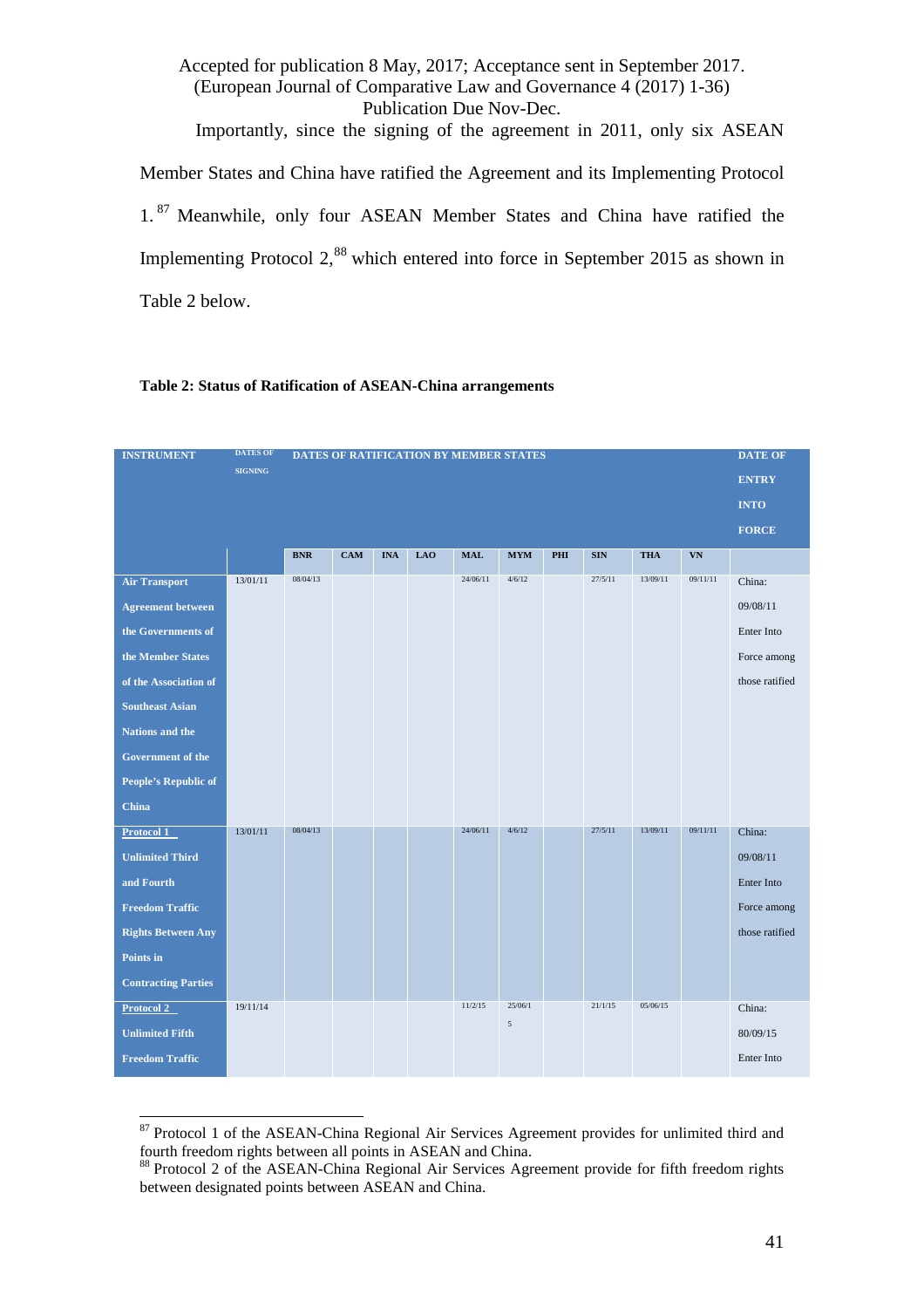**Contracting Parties**

**Rights Between** 

Source: ASEAN Secretariat<sup>[89](#page-42-0)</sup>

Force among those ratified

The non-ratification of ASEAN-China's implementing protocols is the direct impact of non-ratification of several ASEAN Multilateral Agreement for Full Liberalisation of Air Services (MAFLPAS)<sup>[90](#page-42-1)</sup> by some ASEAN Member States.<sup>[91](#page-42-2)</sup> This translates inevitably into a classic example of how national insecurities over liberal market access and direct competition remain significant impediments to meaningful air transport liberalisation. Whilst dialogue continues, this will inevitably remain an issue for ASEAN and arguably China. Hence, the full impact of this Agreement is yet to be observed. However, the early impacts of the arrangements implemented are already detectable. In 2011, China Southern Airlines had the eighth highest growth of airlines at KLIA (Malaysia's main airport) carrying 157,946 passengers, an increase of 52.9 percent compared to 2010.<sup>[92](#page-42-3)</sup> In 2014, Shanghai Airlines emerged as the 5th

<span id="page-42-0"></span><sup>&</sup>lt;sup>89</sup> Meeting document of 34th ASEAN Air Transport Working Group (ATWG) Meeting held in September 2015, in Yangoon, Myanmar.<br><sup>90</sup> ASEAN Multilateral Agreement for Full Liberalisation of Air Services (MAFLPAS). MAFLPAS  $\frac{1}{2}$ 

<span id="page-42-1"></span>allows airlines of contracting parties to operate unlimited third, fourth and fifth Freedom Traffic Rights for all points in ASEAN. The Agreement also allows for multiple designations as well as a double disapproval regime for tariffs to be charged by airlines, support towards fair competition and no restriction on change of gauge. However, ownership and control is still bound by the substantial ownership and effective control regime. MAFLPAS and its two implementing protocols were signed in 2010 and were aimed to be fully implemented ASEAN-wide by December 2015 to support the ASEAN Economic Community 2015. However, agreement on the internal aviation strategy has not met with the anticipated pace and as at the end of 2015 the objective aims, in terms of aviation, had not been met. Fox and Ismail, '*ASEAN Open Skies* – Aviation Development in 2015' (n [77\)](#page-33-1).

<span id="page-42-2"></span><sup>&</sup>lt;sup>91</sup> Differences in National priorities as well as perceptions concerning the imbalance of trade re-Traffic Rights among Member States (especially Indonesia) is one of the major factor of the non-ratification of MAFLPAS. Indonesia being the largest nation geographically with more than 23 entry points and a population of 250 million is considered the biggest aviation market in ASEAN, as opposed to Singapore with only one entry point. The emergence of Low Cost Carriers from the ASEAN region (AirAsia, Malindo Air, Lion Air, Jetstar), on top of the existing legacy carriers (Singapore Airlines, Malaysia Airlines and Thai airways) which has evidently caused stiff competition for the legacy carrier (Garuda Indonesia), has also been a factor for the Indonesian Government in entering the MAFLPAS. <sup>92</sup> *Malaysia Airports Berhad Annual Report 2011*. Retrieved 2 September 2017

<span id="page-42-3"></span>www.ir.irchartnexus.com/malaysiaairports/doc/ar/ar2011.pdf.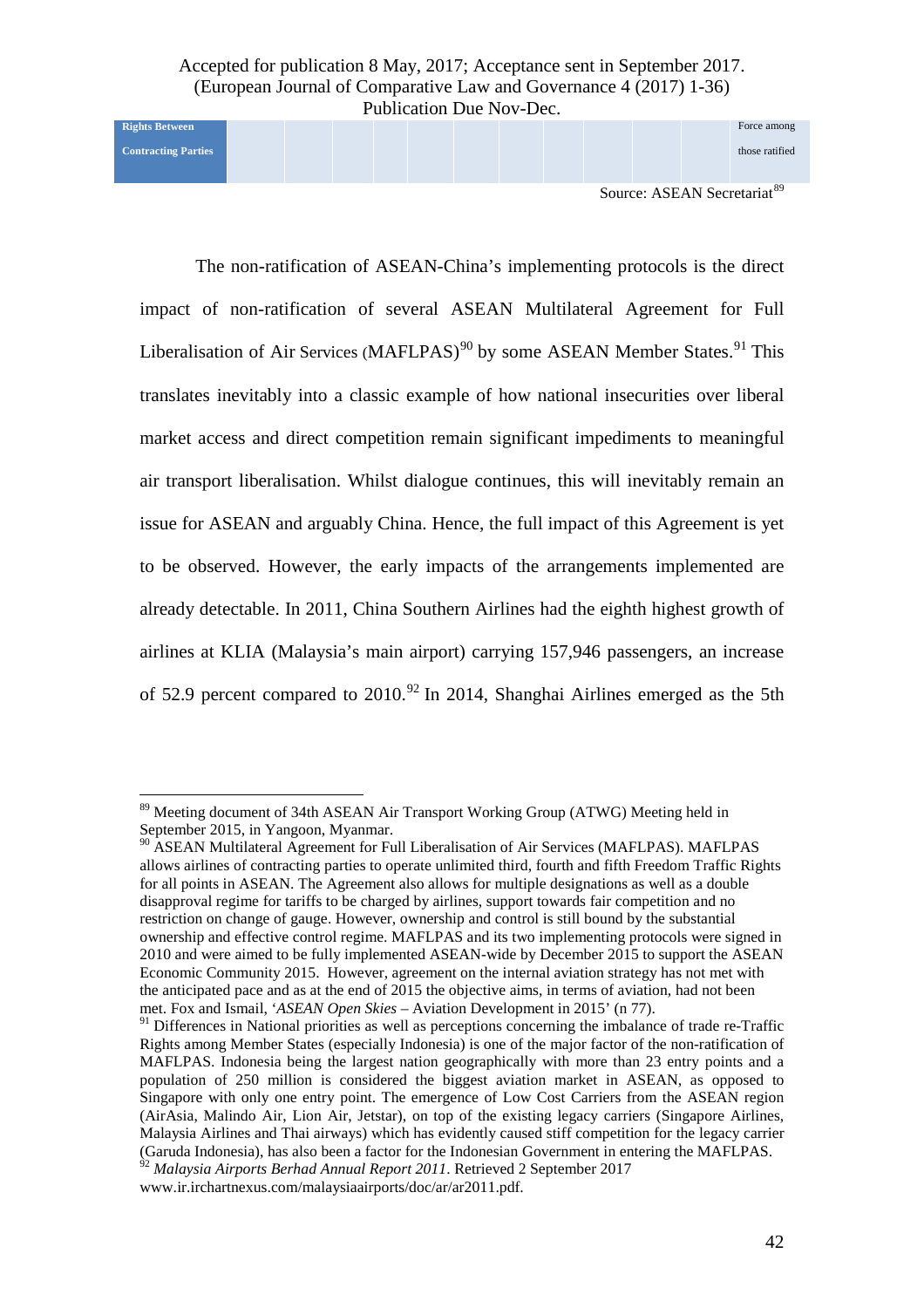Accepted for publication 8 May, 2017; Acceptance sent in September 2017. (European Journal of Comparative Law and Governance 4 (2017) 1-36) Publication Due Nov-Dec. highest growing airline at the same airport with an increase of 125.1 percent of total passengers carried as opposed to the previous year.<sup>[93](#page-43-0)</sup>

Overall though, the Agreement translates to a network imbalance between Chinese and ASEAN carriers. That said, one conclusion to be drawn is that this is inevitably hampered and worsened by ASEAN's failure to develop as a collective unity. This lethargy, plus the arguably weak basis relating to the spirit of ASEAN – ultimately means there is not a firm mechanism, which allows China to select its preferred partners for arguably 'preferential' treatment for additional exchange of rights via bilateral arrangement on top of the benefits gained via multilateral arrangement.

This in essence should be viewed as a clear symptom of ASEAN's individual States' own inability or unwillingness to come together (as the EU has) and consider itself as a true single or common market. This will inevitably hamper further negotiations not only with China but other dialogue aviation partners.

# **6. Conclusion**

Comment has been made throughout this paper of the intention of both regional bodies (ASEAN and the EU) to enter into a more formalised agreement with China, which allows further liberalisation and access to each other skies. And whilst this could be viewed as regional willingness – namely *agreeing an approach*, in truth, there remains a lack of consensus from the negotiating parties collectively. From the perspective of

<span id="page-43-0"></span><sup>93</sup> *ibid.*  $\frac{1}{\alpha}$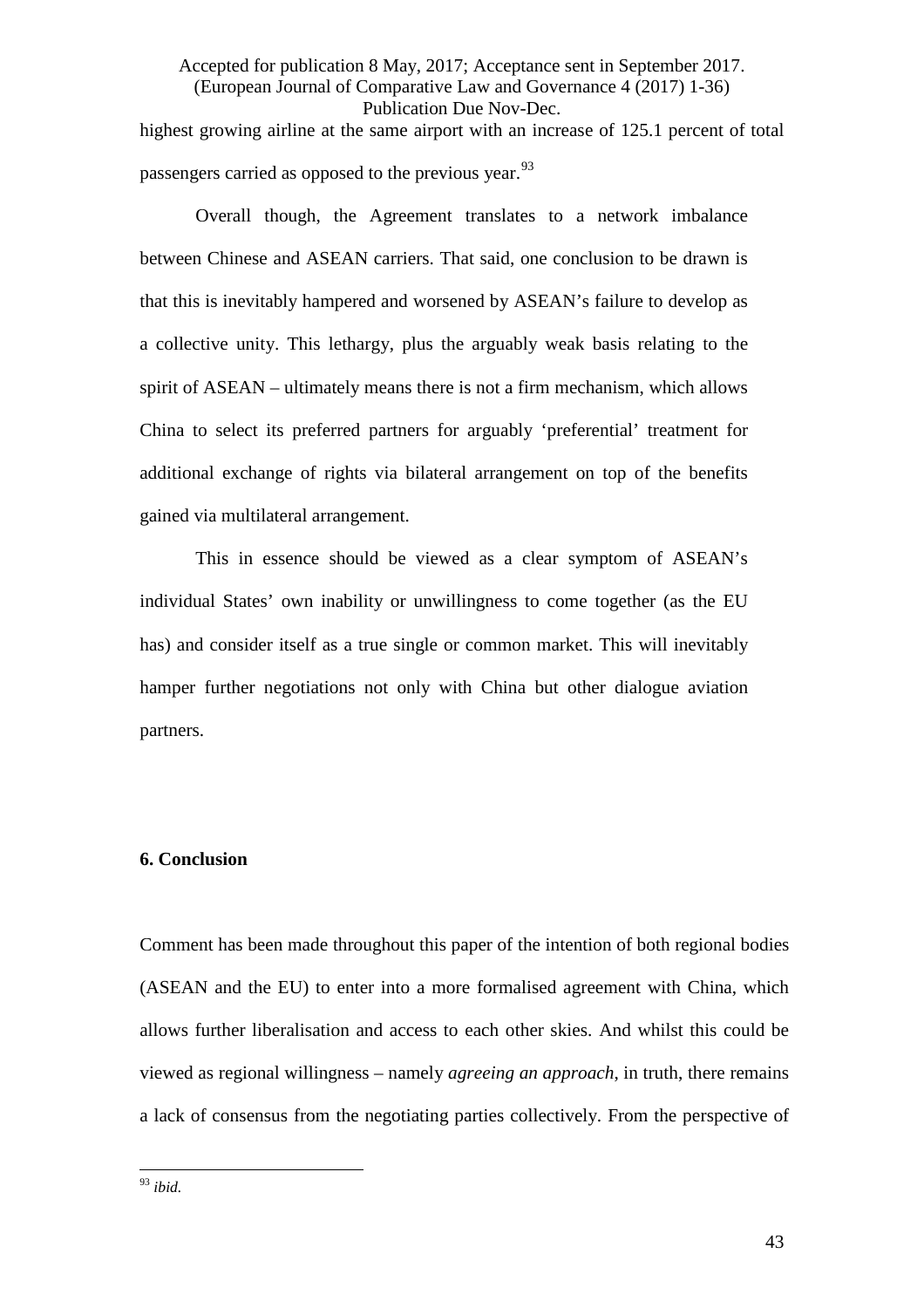ASEAN, the 10 States forming ASEAN have clearly shown their reluctance to forge ahead with developing their own internal market, which inevitably hampers negotiations and agreements with other nations. In 2015 ASEAN failed to fully meet the objectives set in terms of liberalising aviation internally amongst the 10 Member States and hence, ASEAN had yet to conclude the full liberalisation processes intra-ASEAN. Among challenges faced by ASEAN in fully achieving the benefit of existing liberalisation initiatives are the non-readiness of several Member States to ratify the implementing protocols and the ASEAN mechanism of less autocracy – wholly based on mutual consensus, which provide for leeway to non-participation to agreed economic initiatives.<sup>[94](#page-44-0)</sup>

However, from the EU perspective, development to accentuate and reinforce the fact that the EU is one body, with a legal personality that speaks for all current 28 Member States, through renegotiation of existing bilateral open skies agreements, has been remarkably slow. Whether it is due to apathy of the EU in pushing for this development, or whether this is ultimately down to acceptance by China, is to a degree, irrelevant. The fact remains that in a period of 15 years (since the *Open Skies* ruling) this progression has been slow. Only in 2015 did the EU reiterate the intention to forge ahead with its 2005 policy objectives, regurgitated in its new 2015 Aviation Strategy – specifically this time identifying China as a key strategic partner. In this regard, the EU also made reference to the 2013 China-EU developments in terms of being an important step in significantly enhancing their aviation relations, through a developing partnership project. The aim of the project was cited as to 'enhance aviation relations between the second and the third largest domestic aviation markets

<span id="page-44-0"></span><sup>94</sup> Fox and Ismail, '*ASEAN Open Skies* – Aviation Development in 2015' (n [77\)](#page-33-1).  $\frac{1}{\alpha}$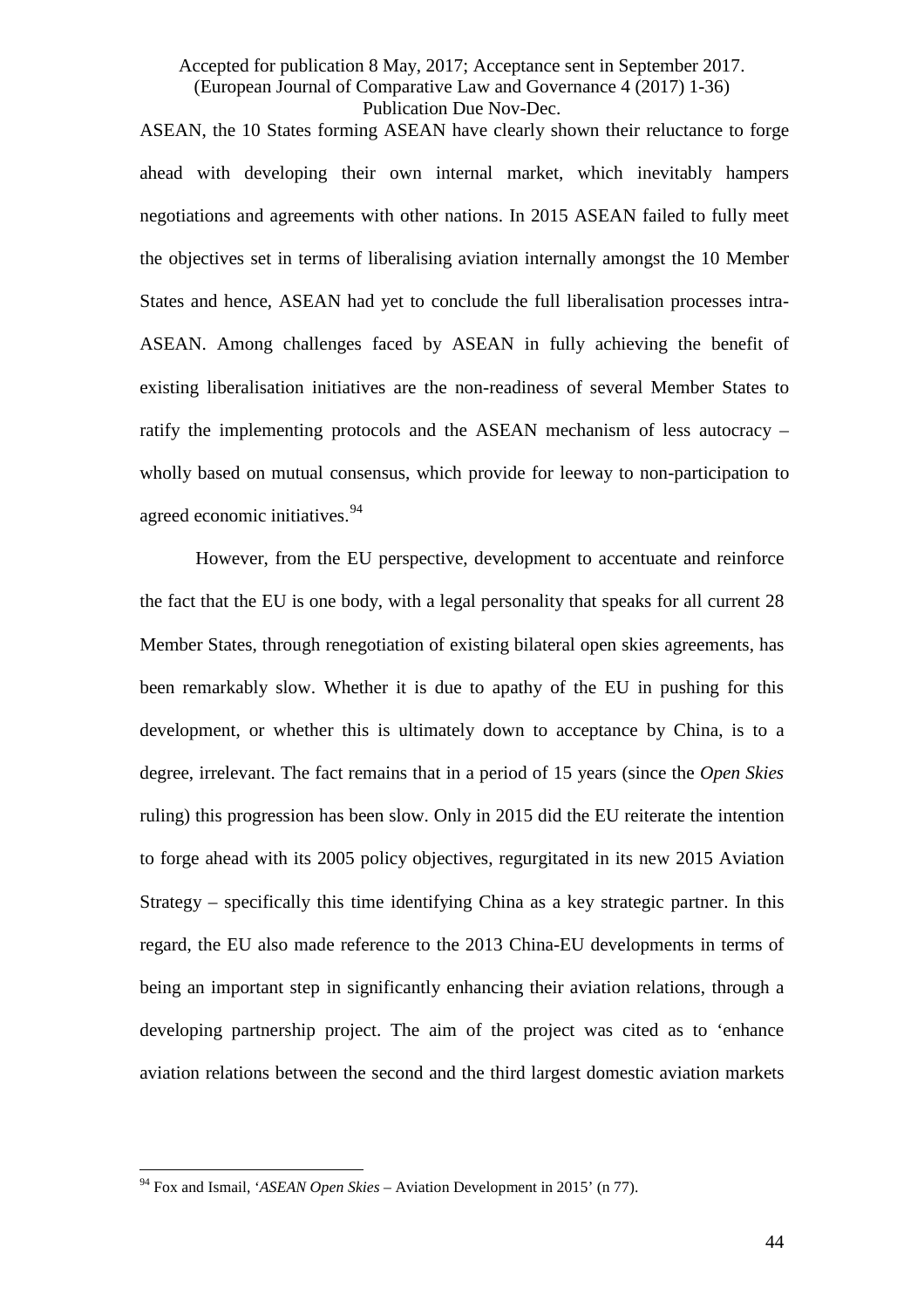in the world' – what the EU refers to as itself and China.<sup>[95](#page-45-0)</sup> But as has been seen and commented upon previously, an intention does not always become a reality and development of a well-intentioned aim can take many years to achieve. Whilst there have been some noticeable developments in the APP between the EU and China of late, this has clearly been limited to technical aspects, which remain the less contentious strand of aviation.

Although there remain noticeable differences in the approach of the EU and ASEAN, with ASEAN arguably having a weaker mechanism to drive through firm policies that commit all 10 States to regional agreements, there are, however, also noticeable similarities too. In essence, both regions realise the strength of joint negotiations, particularly with such a large partner and a growing market – as is the case of China. This is perhaps significant with the challenges coming from other global regions – such as the Arab States and the potential power of the Gulf Cooperation Council (GCC) collectively to further expand their market across the globe. The Gulf region also has one of the fastest growing aviation markets in the world, clearly showing its effectiveness in terms of airlines, its hub airport operations and its overall strategy. Arguably, the Gulf region could be said to be driving the need to reshape the global aviation market, due to its strategic position that suits operations both to Asia and to Europe. This could indeed be a major driver for ASEAN and the EU to forge effective relations with China and develop meaningful, more liberalised, air service agreements.

There is no denying that the shift of the world's economic centre is gravitating East, towards Asia, so it is therefore logical for the EU to forge aviation partnerships with China (and also with ASEAN). For the EU to maintain a key role in international

<span id="page-45-0"></span><sup>&</sup>lt;sup>95</sup> European Commission, Fact sheet 'International Aviation: an opportunity for growth and jobs in the EU aviation sector.' Brussels, 7 December 2015.  $\frac{1}{\alpha}$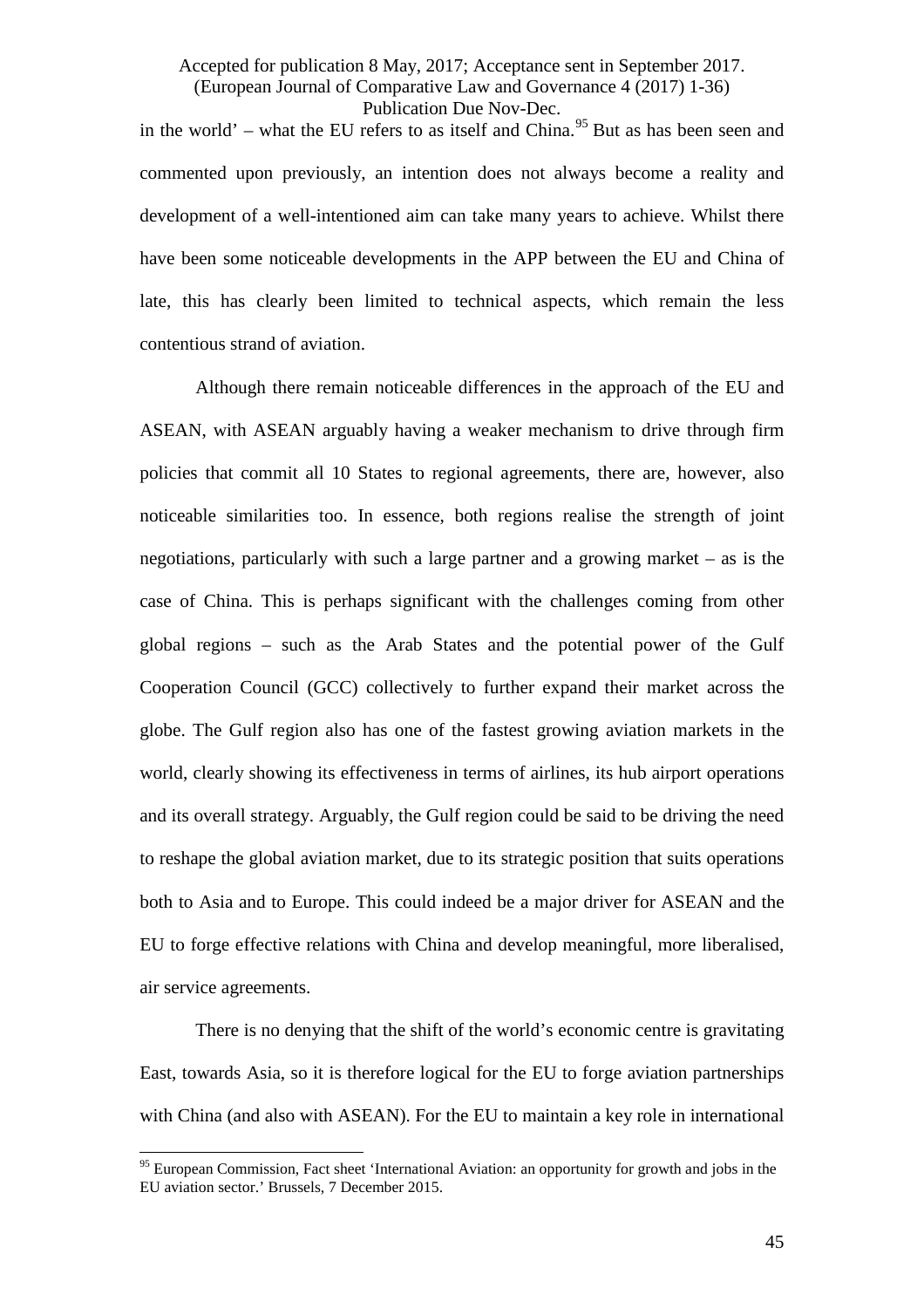aviation it must negotiate competitive ASA's in these areas, as it did with the USA a decade ago. *Now* remains the key time to actively develop relations in these growth areas – with the impetus surely being the predictions indicating that China will become the world's largest air transport market (overtaking the USA) in terms of number of passengers carried.<sup>[96](#page-46-0)</sup> The EU has much to offer as a partner in terms of its liberalised approach, including internally. The EU still represents the most successful example of regional unity by the joining of (the current) 28 Member States into a collective body. That said, the referendum vote by the UK (in 2016) in terms of voting to exit from the EU questions the acceptance of the populace to some of the respective EU policy areas, and, more importantly, it points to a growing reluctance to enter into areas where there is an opening up across borders in terms of 'unfettered' access.

The UK's exit from the EU invariably calls into question the effects on the current (horizontal) open skies arrangements that have already been negotiated across the globe. The position of the open skies policies remains currently undetermined from the perspective of (i) the  $UK - not$  only externally but also internally – within the EU; and (ii) the knock-on effect and potential fall-out to the other Member States.

From the UK viewpoint, it could be argued whether the 'go-it-alone' attitude of the UK could be considered as advantageous, in terms of seeking more favourable bilateral agreements with the ASEAN States collectively, as has arguably occurred with China. That said, it could also be viewed that the UK on leaving the EU will ultimately be sacrificing a more beneficial approach both internally and externally. It should be recalled that at the start of the paper, comment was made as to the fact that

<span id="page-46-0"></span><sup>&</sup>lt;sup>96</sup> Communication from the Commission to the European Parliament, the Council, the European Economic and Social Committee and the Committee of Regions. An Aviation Strategy for Europe COM(2015) 598 Final (December 2015).  $\frac{1}{\alpha}$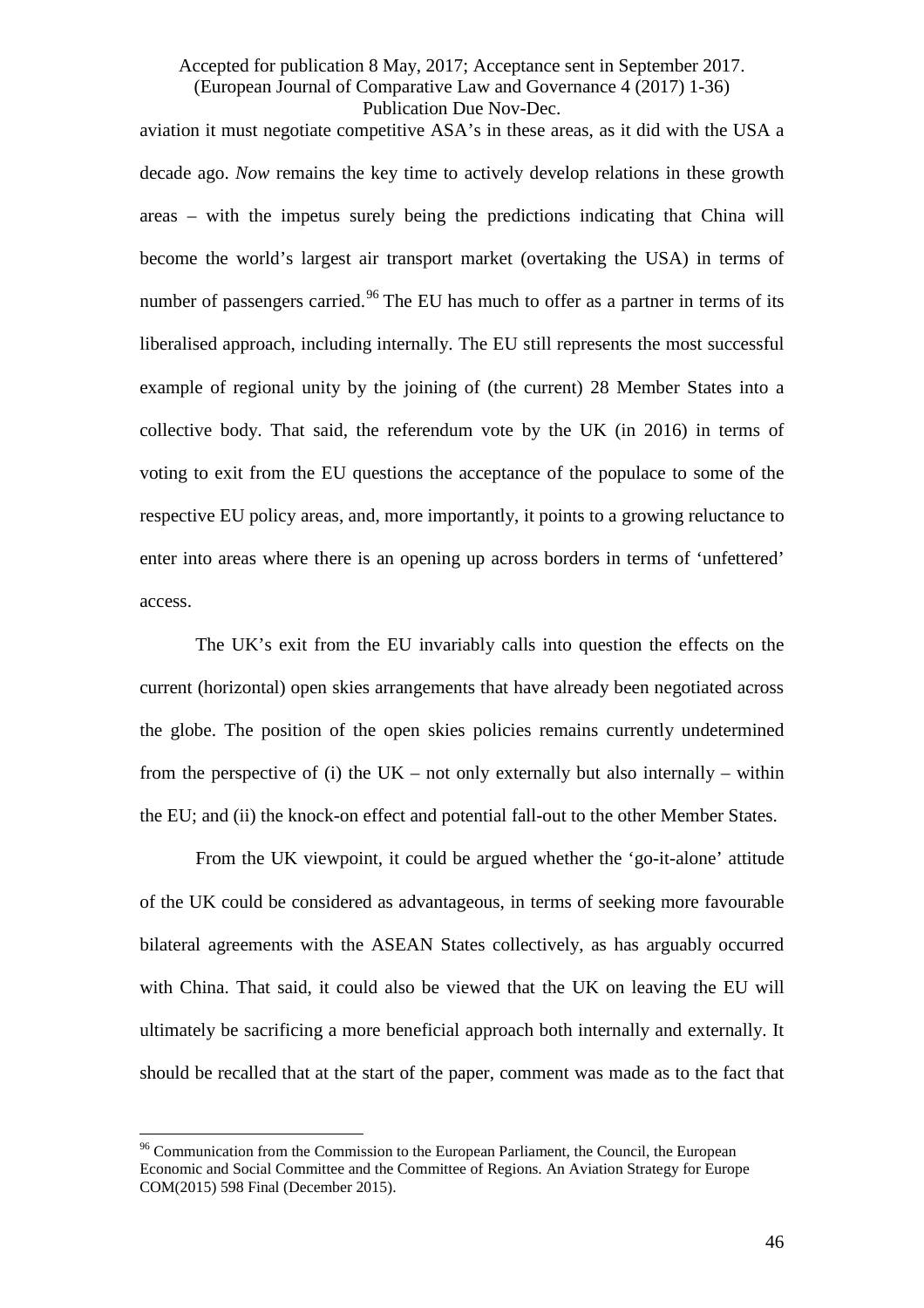sovereignty was a concept that had its roots in warfare, whereby a 17th century war legitimised the right of nations to govern its people free from the interference of external powers and other nations. However, the Second World War (WWII) was also instrumental two centuries later in proposing the concept of regional unity as a way to prevent war through the development of collective relations and agreements – out of which the European Union was ultimately born, so it is perhaps with some irony that the UK finds itself in the precarious position of withdrawing somewhat from a Union that has been significant in granting such unfettered access internally and collectively seeking more open access as a unity of 28 Member States globally. ASEAN, likewise, owes its development to the same period, whereby post-World War II led to the establishment of new countries within the region, mostly through gaining independence in the 1950s and 1960s. Motivated by the drive to maintain and guarantee security and regional stability whilst enhancing national economic growth, States in the region adopted a more multilateral approach – the ASEAN principle.

Whilst the UK's withdrawal from the EU is an obvious indicator of a changing world and whilst aviation did not influence the UK's voting population's decision, it perhaps serves to show one of the issues that has always stood to affect more openness and development of the skies – *sovereign control.* It also shows the clear connection ultimately between politics and aviation. Collective regional development initiatives remain problematic. The UK has clearly indicated its willingness only to participate to a limited degree in agreements with other nations and so from this viewpoint the approach of ASEAN, in terms of a more mutual consensus approach, could arguably be seen as more favourable. This approach ultimately seeks to respect the differences of each Member State, with the underlying philosophy being that decisions are therefore to be based on mutual consensus.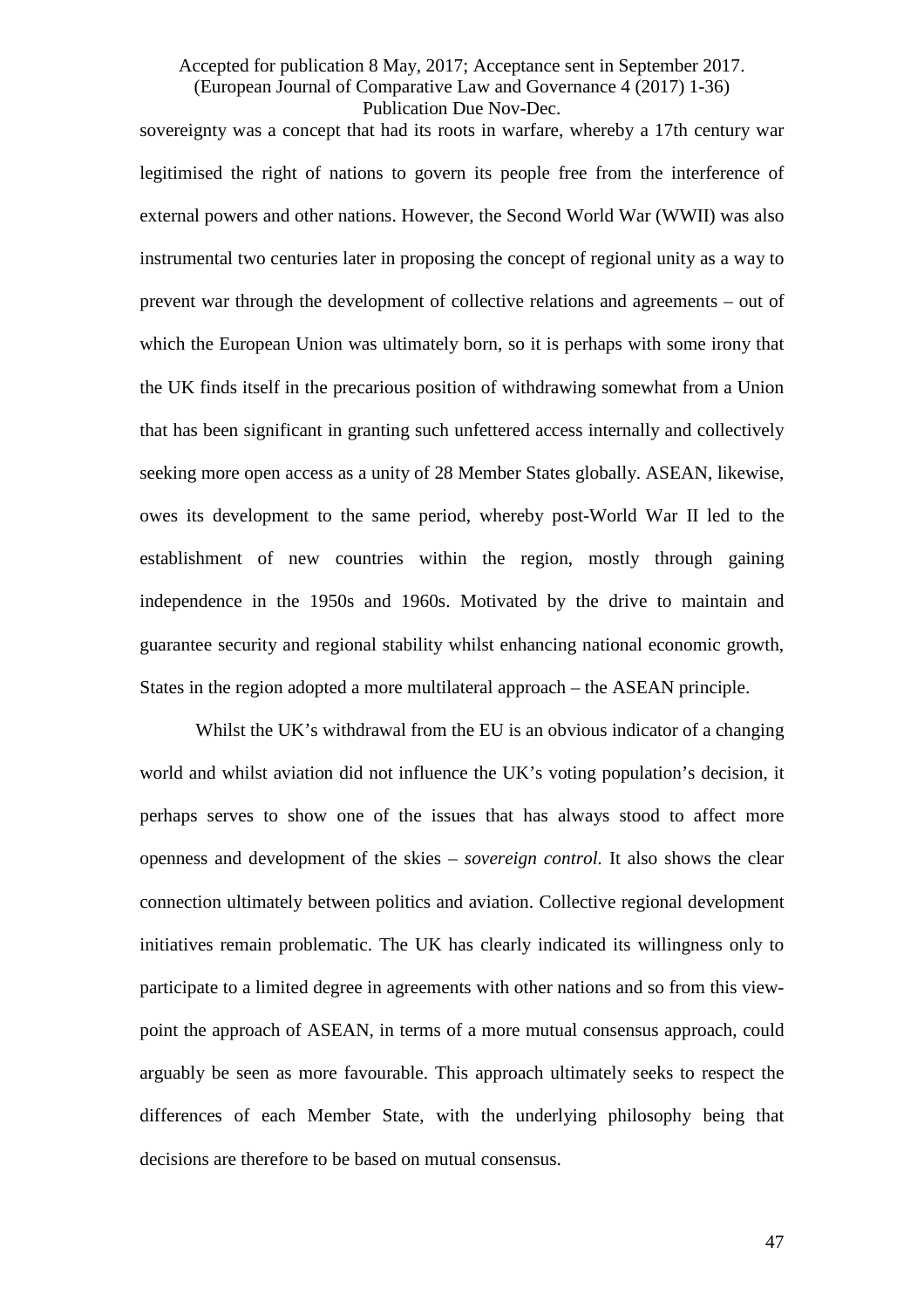The EU states that both it and China are committed to establishing a Comprehensive Strategic Partnership – and has specified an anticipated timescale of 10 years for achieving this. However, arguably the timescale clearly recognises and reinforces the magnitude of realising more liberalised ASA's within this wellintentioned aim.

China's position on the world stage of global politics still remains uncertain, particularly from the perspective of established relations (outside of more of a communist regime). China is still viewed as the main political supporter and provider of economic aid to North Korea; and hence, China still has a complex relationship with many countries but particularly within the region and with its close nations. It is also blighted with internal challenges to address, particularly in regard to poverty and the disparity of wealth and opportunity. And, like so many countries, it has a continually ageing population and workforce. Whilst China and ASEAN are seen to be developing closer relations, at times this is marred through underlying tensions that stem back years to past historic events and times. For example, China is often viewed as being an aggressor in the South China Sea, showing a forceful presence with its navy and staking claims to territory and mineral rights, which remain disputed by other regional countries.<sup>[97](#page-48-0)</sup>

There can be little doubt that China ultimately has a critical role to play, not only in the region, in terms of being a primary player through its presence and developing capabilities, but also on a global scale. Regionally, China's rise exerts a powerful pull on various ASEAN economies, such as the banking systems within Singapore and manufacturing in Malaysia. Hence, China has the ability to use its

<span id="page-48-0"></span> $97$  S. J. Fox, 'SPACE: The race for mineral rights "The sky is no longer the limit" Lessons from earth!', *Resources Policy* 49 (2016) 165–178.  $\frac{1}{\alpha}$